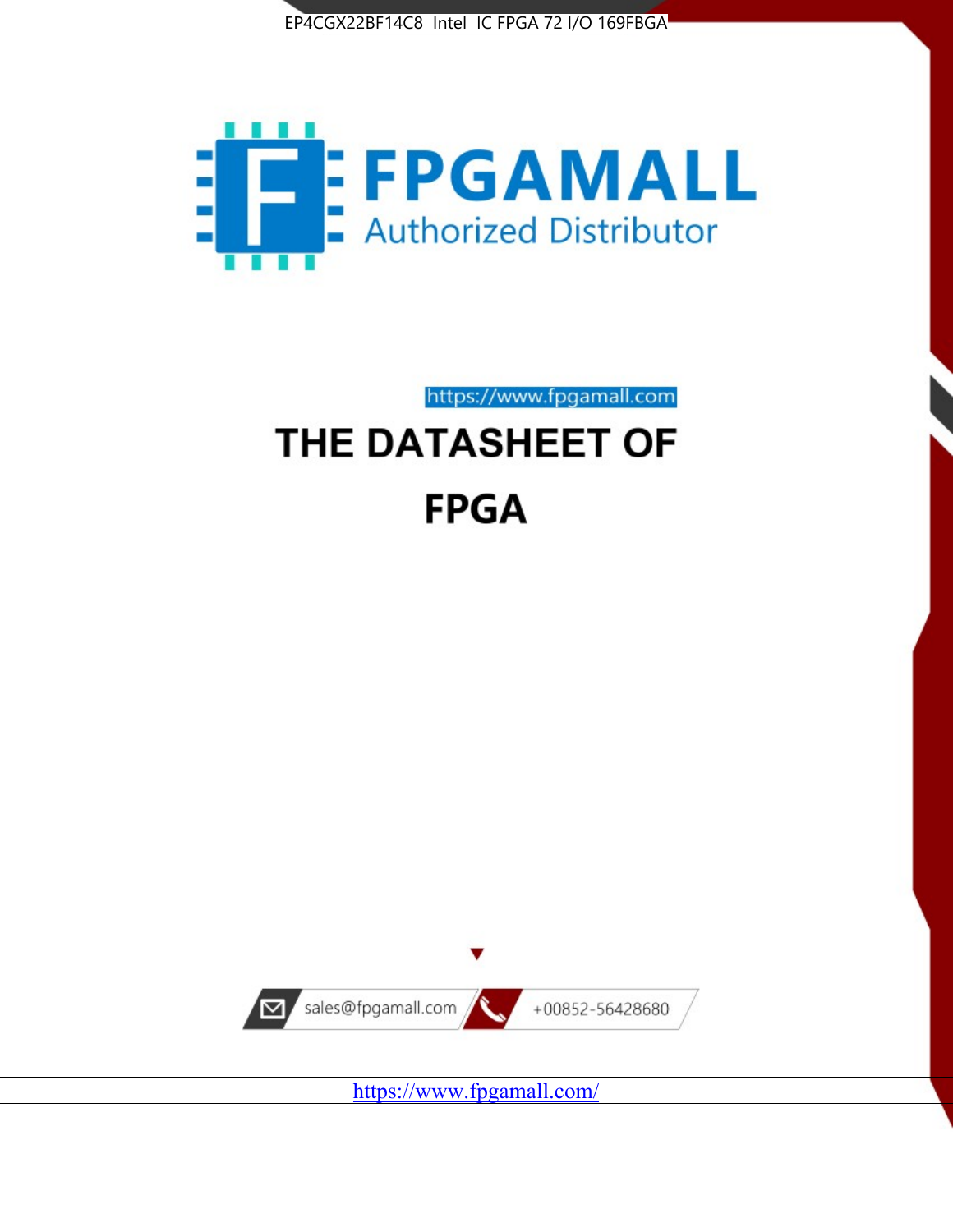

# **1. Cyclone IV Device Datasheet**

**CYIV-53001-2.0**

This chapter describes the electrical and switching characteristics for Cyclone<sup>®</sup> IV devices. Electrical characteristics include operating conditions and power consumption. Switching characteristics include transceiver specifications, core, and periphery performance. This chapter also describes I/O timing, including programmable I/O element (IOE) delay and programmable output buffer delay.

This chapter includes the following sections:

- "Operating Conditions" on page 1–1
- "Power Consumption" on page 1–16
- "Switching Characteristics" on page 1–16
- "I/O Timing" on page  $1-37$
- "Glossary" on page 1–37

# **Operating Conditions**

When Cyclone IV devices are implemented in a system, they are rated according to a set of defined parameters. To maintain the highest possible performance and reliability of Cyclone IV devices, you must consider the operating requirements described in this chapter.

Cyclone IV devices are offered in commercial, industrial, extended industrial and, automotive grades. Cyclone IV E devices offer –6 (fastest), –7, –8, –8L, and –9L speed grades for commercial devices, –8L speed grades for industrial devices, and –7 speed grade for extended industrial and automotive devices. Cyclone IV GX devices offer –6 (fastest), –7, and –8 speed grades for commercial devices and –7 speed grade for industrial devices.

**For more information about the supported speed grades for respective Cyclone IV** devices, refer to the *[Cyclone IV FPGA Device Family Overview](http://www.altera.com/literature/hb/cyclone-iv/cyiv-51001.pdf)* chapter.

 $\mathbb{I} \rightarrow \mathbb{C}$  Cyclone IV E devices are offered in core voltages of 1.0 and 1.2 V. Cyclone IV E devices with a core voltage of 1.0 V have an 'L' prefix attached to the speed grade.

In this chapter, a prefix associated with the operating temperature range is attached to the speed grades; commercial with a "C" prefix, industrial with an "I" prefix, and automotive with an "A" prefix. Therefore, commercial devices are indicated as C6, C7, C8, C8L, or C9L per respective speed grade. Industrial devices are indicated as I7, I8, or I8L. Automotive devices are indicated as A7.

@2016 Altera Corporation. All rights reserved. ALTERA, ARRIA, CYCLONE, HARDCOPY, MAX, MEGACORE, NIOS, QUARTUS and STRATIX words and logos are trademarks of Altera Corporation and registered in the U.S. Patent and Trademark



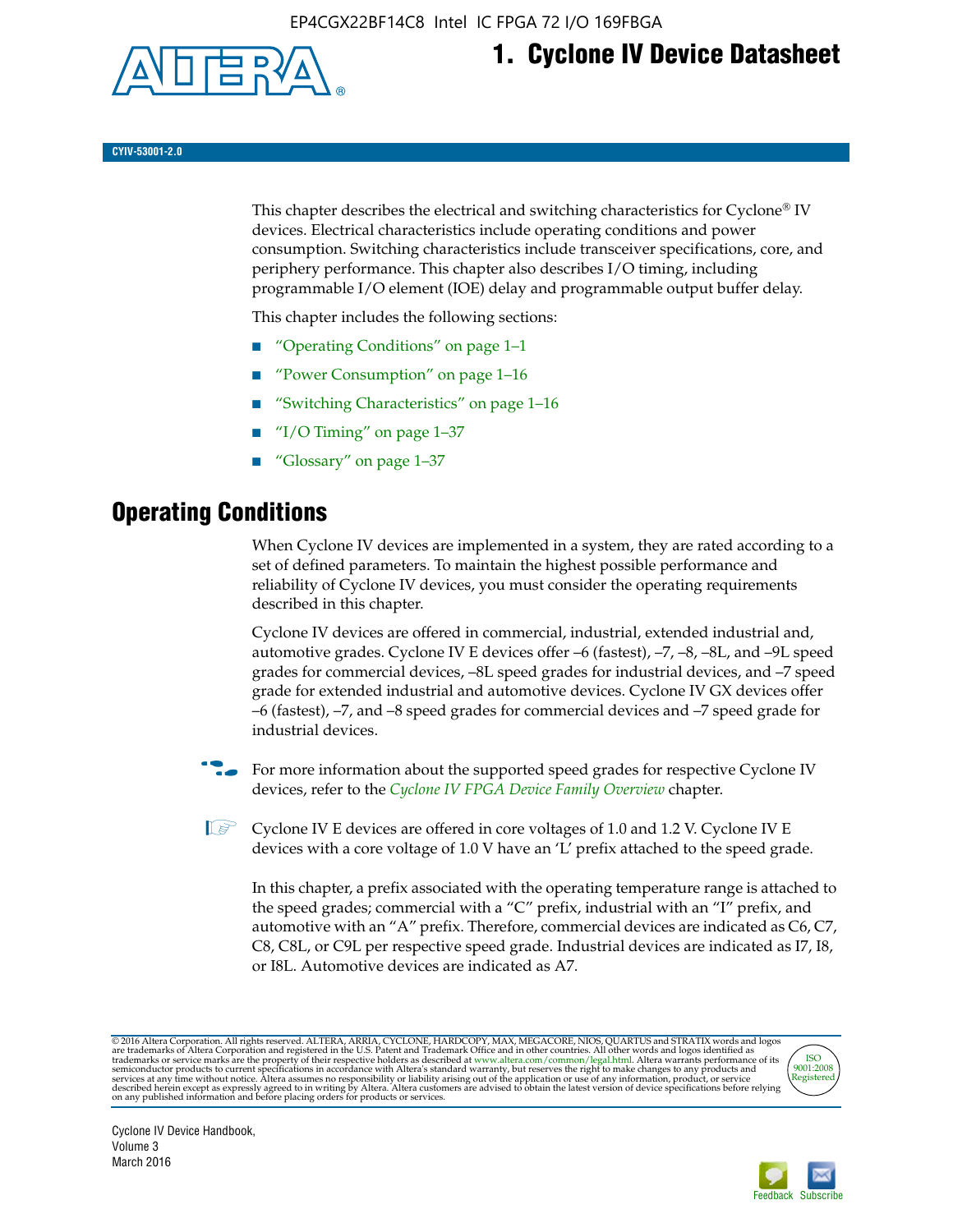**1 Cyclone IV E industrial devices I7 are offered with extended operating temperature** range.

# **Absolute Maximum Ratings**

Absolute maximum ratings define the maximum operating conditions for Cyclone IV devices. The values are based on experiments conducted with the device and theoretical modeling of breakdown and damage mechanisms. The functional operation of the device is not implied at these conditions. Table 1–1 lists the absolute maximum ratings for Cyclone IV devices.



Conditions beyond those listed in Table  $1-1$  cause permanent damage to the device. Additionally, device operation at the absolute maximum ratings for extended periods of time have adverse effects on the device.

| <b>Symbol</b>            | <b>Parameter</b>                                                                                                                             | Min    | <b>Max</b> | <b>Unit</b> |
|--------------------------|----------------------------------------------------------------------------------------------------------------------------------------------|--------|------------|-------------|
| <b>V<sub>CCINT</sub></b> | Core voltage, PCI Express <sup>®</sup> (PCIe <sup>®</sup> ) hard IP<br>block, and transceiver physical coding sublayer<br>(PCS) power supply | $-0.5$ | 1.8        | V           |
| $V_{CCA}$                | Phase-locked loop (PLL) analog power supply                                                                                                  | $-0.5$ | 3.75       | V           |
| $V_{CCD\_PLL}$           | PLL digital power supply                                                                                                                     | $-0.5$ | 1.8        | V           |
| V <sub>CCIO</sub>        | I/O banks power supply                                                                                                                       | $-0.5$ | 3.75       | V           |
| V <sub>CC_CLKIN</sub>    | Differential clock input pins power supply                                                                                                   | $-0.5$ | 4.5        | V           |
| $V_{\text{CCH_GXB}}$     | Transceiver output buffer power supply                                                                                                       | $-0.5$ | 3.75       | V           |
| $V_{\text{CCA\_GXB}}$    | Transceiver physical medium attachment (PMA)<br>and auxiliary power supply                                                                   | $-0.5$ | 3.75       | V           |
| $V_{CCL_GXB}$            | Transceiver PMA and auxiliary power supply                                                                                                   | $-0.5$ | 1.8        | V           |
| $V_{1}$                  | DC input voltage                                                                                                                             | $-0.5$ | 4.2        | V           |
| $I_{\text{OUT}}$         | DC output current, per pin                                                                                                                   | $-25$  | 40         | mA          |
| $T_{\mathtt{STG}}$       | Storage temperature                                                                                                                          | -65    | 150        | °C          |
| $T_{\rm J}$              | Operating junction temperature                                                                                                               | $-40$  | 125        | °C          |

**Table 1–1. Absolute Maximum Ratings for Cyclone IV Devices** *(1)*

**Note to Table 1–1:**

(1) Supply voltage specifications apply to voltage readings taken at the device pins with respect to ground, not at the power supply.

# **Maximum Allowed Overshoot or Undershoot Voltage**

During transitions, input signals may overshoot to the voltage shown in Table 1–2 and undershoot to –2.0 V for a magnitude of currents less than 100 mA and for periods shorter than 20 ns. Table 1–2 lists the maximum allowed input overshoot voltage and the duration of the overshoot voltage as a percentage over the lifetime of the device. The maximum allowed overshoot duration is specified as a percentage of high-time over the lifetime of the device.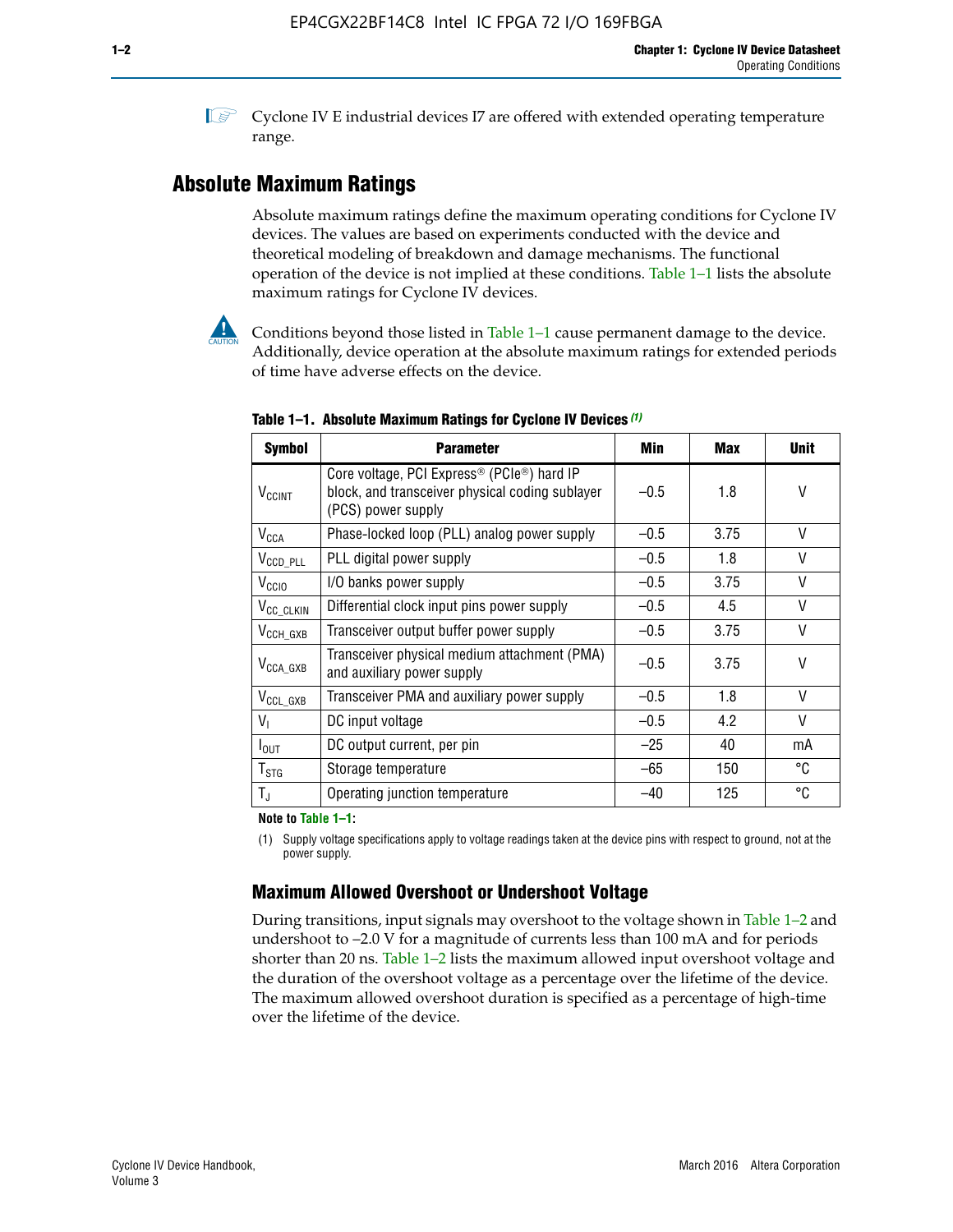$\mathbb{I}$  A DC signal is equivalent to 100% duty cycle. For example, a signal that overshoots to 4.3 V can only be at 4.3 V for 65% over the lifetime of the device; for a device lifetime of 10 years, this amounts to 65/10ths of a year.

| <b>Symbol</b> | <b>Parameter</b>           | <b>Condition (V)</b> | <b>Overshoot Duration as % of High Time</b> | <b>Unit</b>   |
|---------------|----------------------------|----------------------|---------------------------------------------|---------------|
|               |                            | $V_1 = 4.20$         | 100                                         | $\%$          |
|               |                            | $V_1 = 4.25$         | 98                                          | $\%$          |
|               |                            | $V_1 = 4.30$         | 65                                          | $\%$          |
|               |                            | $V_1 = 4.35$         | 43                                          | $\frac{0}{0}$ |
| $V_i$         | <b>AC</b> Input<br>Voltage | $V_1 = 4.40$         | 29                                          | $\frac{0}{0}$ |
|               |                            | $V_1 = 4.45$         | 20                                          | $\%$          |
|               |                            | $V_1 = 4.50$         | 13                                          | $\%$          |
|               |                            | $V_1 = 4.55$         | 9                                           | $\%$          |
|               |                            | $V_1 = 4.60$         | 6                                           | $\%$          |

**Table 1–2. Maximum Allowed Overshoot During Transitions over a 10**-**Year Time Frame for Cyclone IV Devices**

Figure 1–1 shows the methodology to determine the overshoot duration. The overshoot voltage is shown in red and is present on the input pin of the Cyclone IV device at over 4.3 V but below 4.4 V. From Table 1–2, for an overshoot of 4.3 V, the percentage of high time for the overshoot can be as high as 65% over a 10-year period. Percentage of high time is calculated as ([delta  $T$ ]/T)  $\times$  100. This 10-year period assumes that the device is always turned on with 100% I/O toggle rate and 50% duty cycle signal. For lower I/O toggle rates and situations in which the device is in an idle state, lifetimes are increased.



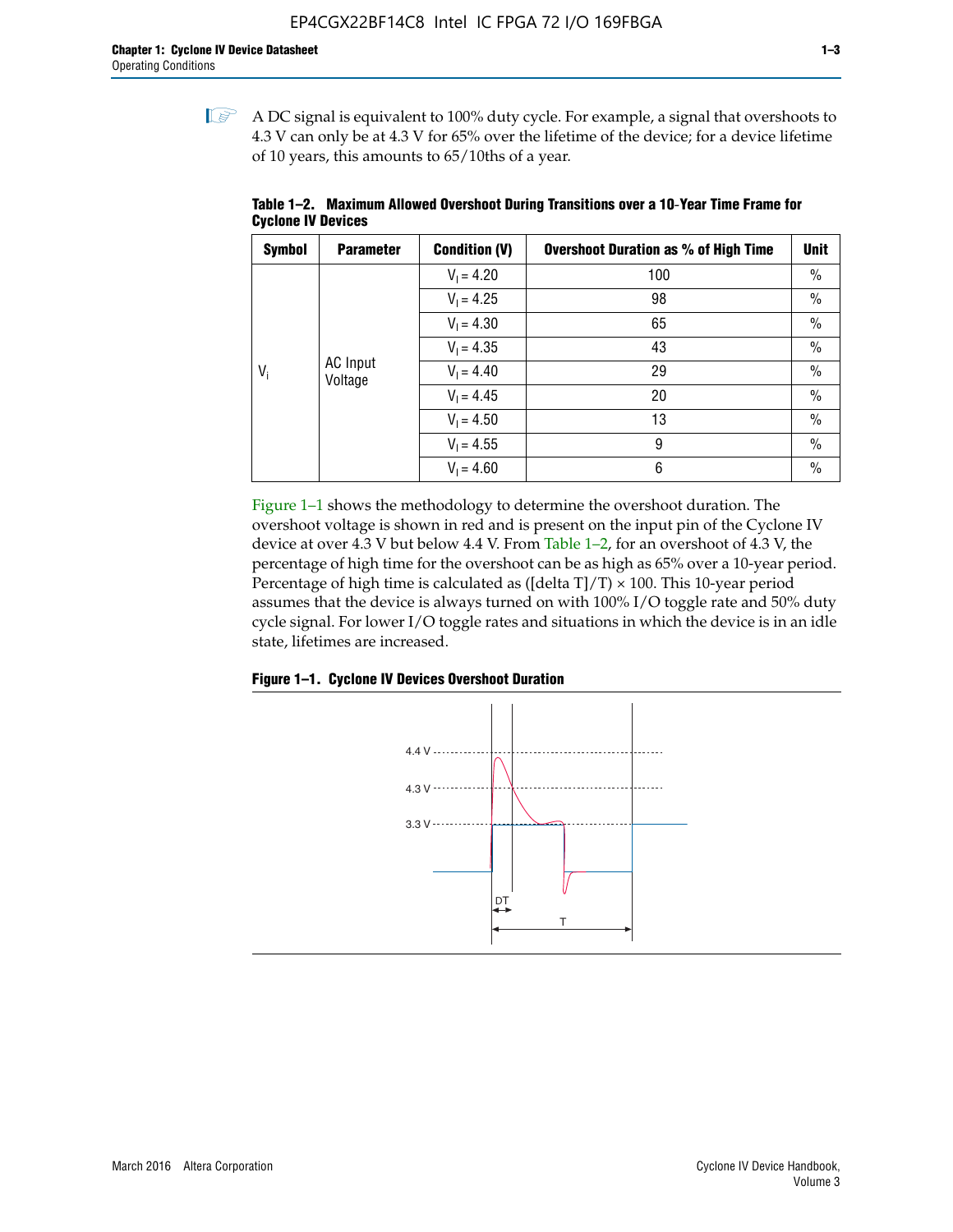# **Recommended Operating Conditions**

This section lists the functional operation limits for AC and DC parameters for Cyclone IV devices. Table 1–3 and Table 1–4 list the steady-state voltage and current values expected from Cyclone IV E and Cyclone IV GX devices. All supplies must be strictly monotonic without plateaus.

**Table 1–3. Recommended Operating Conditions for Cyclone IV E Devices** *(1)***,** *(2)* **(Part 1 of 2)**

| <b>Symbol</b>                                                                               | <b>Parameter</b>                                      | <b>Conditions</b>                      | <b>Min</b>  | <b>Typ</b>               | <b>Max</b>     | <b>Unit</b>  |
|---------------------------------------------------------------------------------------------|-------------------------------------------------------|----------------------------------------|-------------|--------------------------|----------------|--------------|
|                                                                                             | Supply voltage for internal logic,<br>1.2-V operation |                                        | 1.15        | 1.2                      | 1.25           | $\mathsf{V}$ |
|                                                                                             | Supply voltage for internal logic,<br>1.0-V operation |                                        | 0.97        | 1.0                      | 1.03           | $\mathsf{V}$ |
|                                                                                             | Supply voltage for output buffers,<br>3.3-V operation |                                        | 3.135       | 3.3                      | 3.465          | $\vee$       |
| $V_{CClNT}$ (3)<br>$V_{\text{CC10}}$ (3), (4)<br>$V_{CCA}$ (3)<br>$V_{\text{CCD\_PLL}}$ (3) | Supply voltage for output buffers,<br>3.0-V operation |                                        | 2.85        | 3                        | 3.15           | V            |
|                                                                                             | Supply voltage for output buffers,<br>2.5-V operation |                                        | 2.375       | 2.5                      | 2.625          | $\vee$       |
|                                                                                             | Supply voltage for output buffers,<br>1.8-V operation |                                        | 1.71        | 1.8                      | 1.89           | V            |
|                                                                                             | Supply voltage for output buffers,<br>1.5-V operation |                                        | 1.425       | 1.5                      | 1.575          | $\vee$       |
|                                                                                             | Supply voltage for output buffers,<br>1.2-V operation |                                        | 1.14        | 1.2                      | 1.26           | $\mathsf{V}$ |
|                                                                                             | Supply (analog) voltage for PLL<br>regulator          |                                        | 2.375       | 2.5                      | 2.625          | $\vee$       |
| V <sub>1</sub><br>$V_0$<br>$T_{\rm J}$<br>$t_{\rm{RAMP}}$                                   | Supply (digital) voltage for PLL,<br>1.2-V operation  |                                        | 1.15        | 1.2                      | 1.25           | V            |
|                                                                                             | Supply (digital) voltage for PLL,<br>1.0-V operation  |                                        | 0.97        | 1.0                      | 1.03           | $\vee$       |
|                                                                                             | Input voltage                                         |                                        | $-0.5$      | $\overline{\phantom{0}}$ | 3.6            | $\mathsf{V}$ |
|                                                                                             | Output voltage                                        |                                        | $\pmb{0}$   | —                        | $V_{\rm CClO}$ | $\mathsf{V}$ |
|                                                                                             |                                                       | For commercial use                     | $\mathbf 0$ |                          | 85             | °C           |
|                                                                                             | Operating junction temperature                        | For industrial use                     | $-40$       |                          | 100            | °C           |
|                                                                                             |                                                       | For extended temperature               | $-40$       |                          | 125            | °C           |
|                                                                                             |                                                       | For automotive use                     | $-40$       | $\qquad \qquad$          | 125            | °C           |
|                                                                                             | Power supply ramp time                                | Standard power-on reset<br>$(POR)$ (5) | $50 \mu s$  |                          | 50 ms          |              |
|                                                                                             |                                                       | Fast POR (6)                           | $50 \mu s$  | $\overline{\phantom{0}}$ | 3 ms           |              |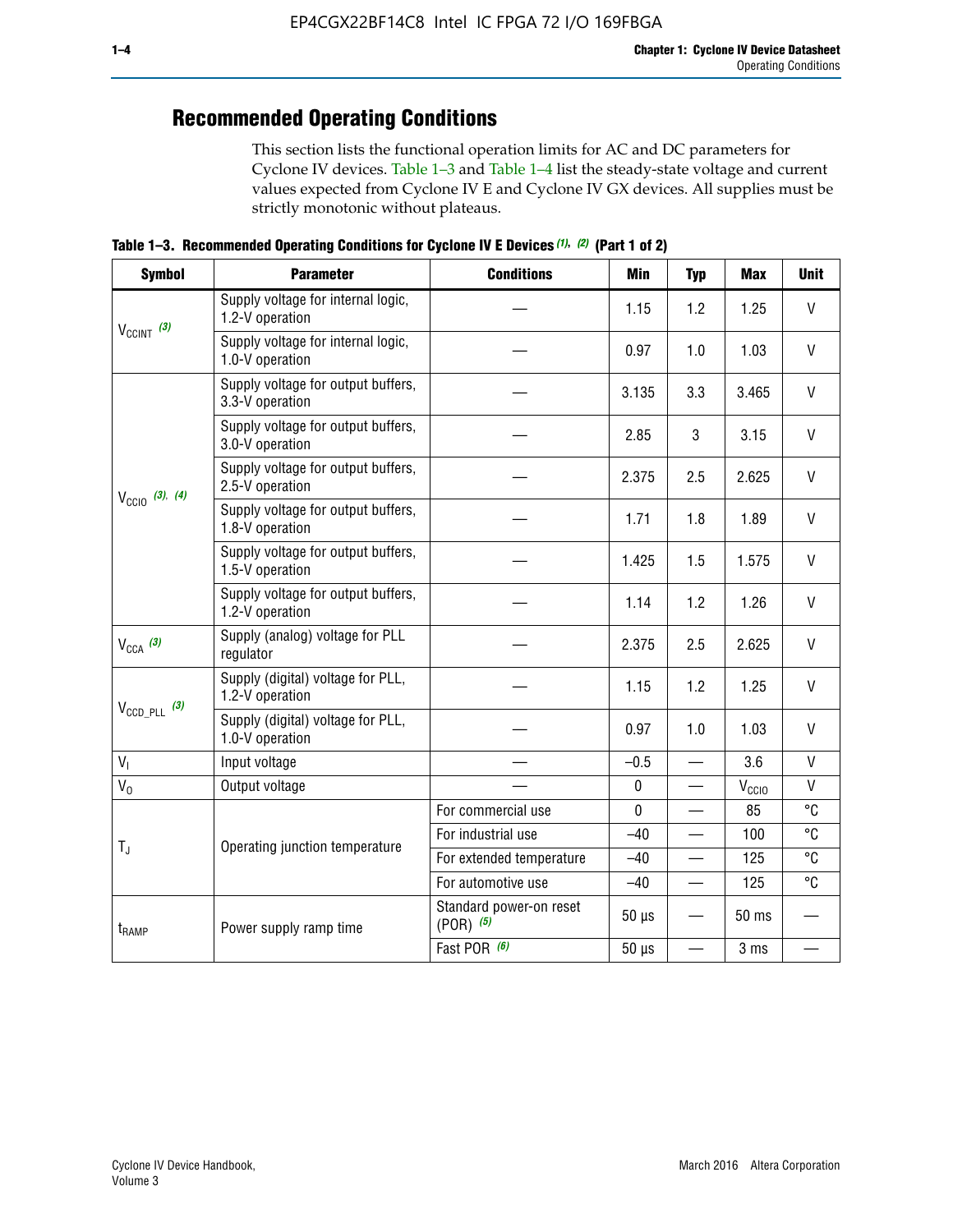| <b>Symbol</b>      | <b>Parameter</b>                                              | <b>Conditions</b> | Min | Typ | <b>Max</b> | Unit |
|--------------------|---------------------------------------------------------------|-------------------|-----|-----|------------|------|
| <sup>I</sup> Diode | Magnitude of DC current across<br>PCI-clamp diode when enable |                   |     |     | 10         | mA   |

# **Notes to Table 1–3:**

(1) Cyclone IV E 1.0 V core voltage devices only support C8L, C9L, and I8L speed grades. Cyclone IV E 1.2 V core voltage devices only support C6, C7, C8, I7, and A7 speed grades.

(2)  $V_{CCIO}$  for all I/O banks must be powered up during device operation. All vcca pins must be powered to 2.5 V (even when PLLs are not used) and must be powered up and powered down at the same time.

(3)  $V_{CC}$  must rise monotonically.

(4)  $V_{\text{CCIO}}$  powers all input buffers.

(5) The POR time for Standard POR ranges between 50 and 200 ms. Each individual power supply must reach the recommended operating range within 50 ms.

(6) The POR time for Fast POR ranges between 3 and 9 ms. Each individual power supply must reach the recommended operating range within 3 ms.

| <b>Symbol</b>                                                        | <b>Parameter</b>                                                      | <b>Conditions</b> | <b>Min</b> | <b>Typ</b> | <b>Max</b> | <b>Unit</b>  |
|----------------------------------------------------------------------|-----------------------------------------------------------------------|-------------------|------------|------------|------------|--------------|
| $V_{\text{CCINT}}$ (3)                                               | Core voltage, PCIe hard IP block, and<br>transceiver PCS power supply |                   | 1.16       | 1.2        | 1.24       | V            |
| $V_{CCA}$ (1), (3)                                                   | PLL analog power supply                                               |                   | 2.375      | 2.5        | 2.625      | V            |
| $V_{\text{CCD\_PLL}}$ (2)                                            | PLL digital power supply                                              |                   | 1.16       | 1.2        | 1.24       | $\mathsf{V}$ |
|                                                                      | I/O banks power supply for 3.3-V<br>operation                         |                   | 3.135      | 3.3        | 3.465      | V            |
| $V_{\text{CC10}}$ (3), (4)<br>V <sub>CC_CLKIN</sub><br>(3), (5), (6) | I/O banks power supply for 3.0-V<br>operation                         |                   | 2.85       | 3          | 3.15       | V            |
|                                                                      | I/O banks power supply for 2.5-V<br>operation                         |                   | 2.375      | 2.5        | 2.625      | V            |
|                                                                      | I/O banks power supply for 1.8-V<br>operation                         |                   | 1.71       | 1.8        | 1.89       | V            |
|                                                                      | I/O banks power supply for 1.5-V<br>operation                         |                   | 1.425      | 1.5        | 1.575      | V            |
|                                                                      | I/O banks power supply for 1.2-V<br>operation                         |                   | 1.14       | 1.2        | 1.26       | $\mathsf{V}$ |
|                                                                      | Differential clock input pins power<br>supply for 3.3-V operation     |                   | 3.135      | 3.3        | 3.465      | V            |
|                                                                      | Differential clock input pins power<br>supply for 3.0-V operation     |                   | 2.85       | 3          | 3.15       | V            |
|                                                                      | Differential clock input pins power<br>supply for 2.5-V operation     |                   | 2.375      | 2.5        | 2.625      | V            |
|                                                                      | Differential clock input pins power<br>supply for 1.8-V operation     |                   | 1.71       | 1.8        | 1.89       | V            |
|                                                                      | Differential clock input pins power<br>supply for 1.5-V operation     |                   | 1.425      | 1.5        | 1.575      | V            |
|                                                                      | Differential clock input pins power<br>supply for 1.2-V operation     |                   | 1.14       | 1.2        | 1.26       | V            |
| $V_{CCH_GXB}$                                                        | Transceiver output buffer power supply                                |                   | 2.375      | 2.5        | 2.625      | V            |

# **Table 1–4. Recommended Operating Conditions for Cyclone IV GX Devices (Part 1 of 2)**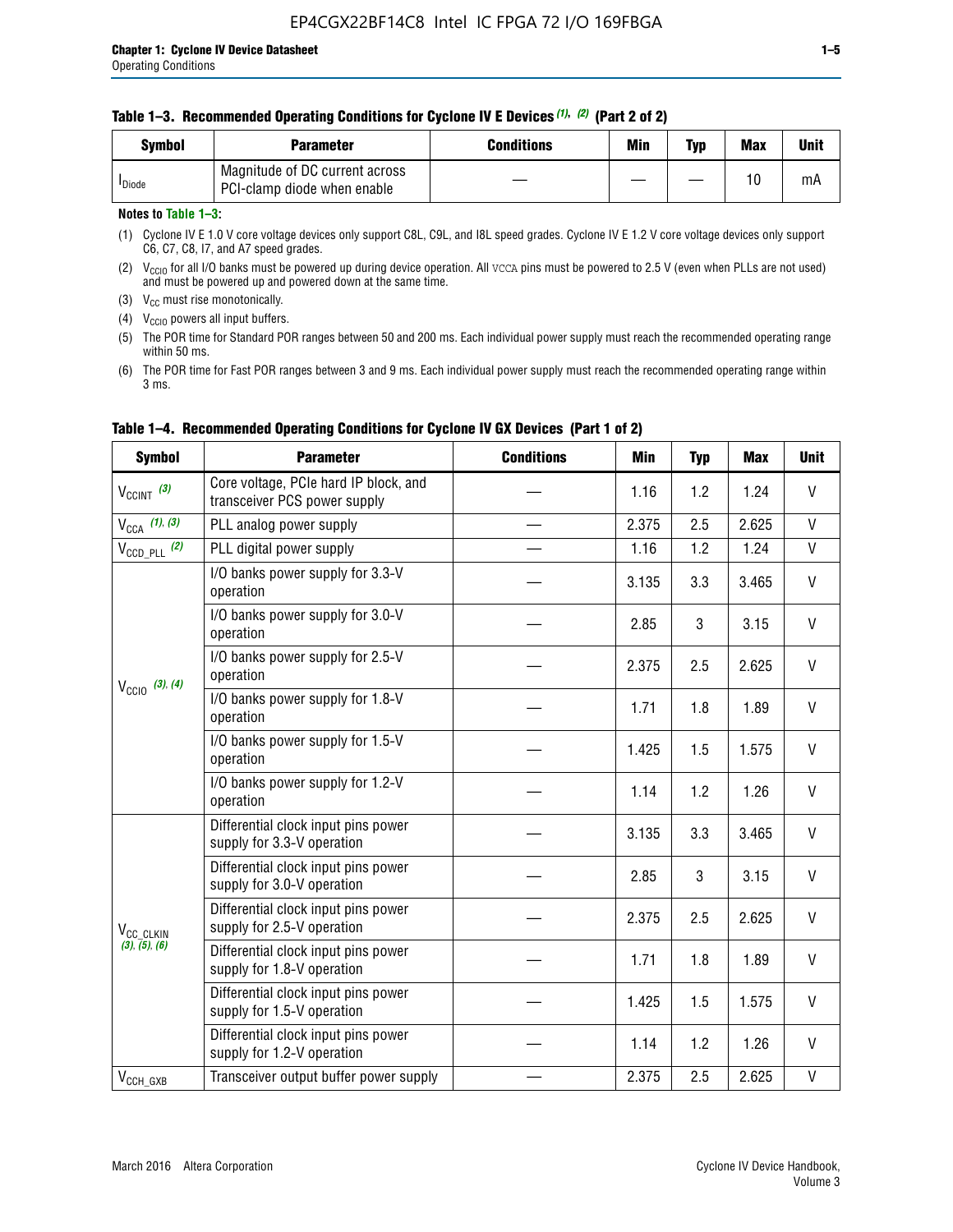| <b>Symbol</b>         | <b>Parameter</b>                                               | <b>Conditions</b>                        | Min          | Typ | Max               | <b>Unit</b> |
|-----------------------|----------------------------------------------------------------|------------------------------------------|--------------|-----|-------------------|-------------|
| $V_{\text{CCA\_GXB}}$ | Transceiver PMA and auxiliary power<br>supply                  |                                          | 2.375        | 2.5 | 2.625             | V           |
| $V_{CCL_GXB}$         | Transceiver PMA and auxiliary power<br>supply                  |                                          | 1.16         | 1.2 | 1.24              | V           |
| $V_{1}$               | DC input voltage                                               |                                          | $-0.5$       |     | 3.6               | V           |
| $V_0$                 | DC output voltage                                              |                                          | $\mathbf{0}$ |     | V <sub>CCIO</sub> | ٧           |
|                       | Operating junction temperature                                 | For commercial use                       | $\mathbf{0}$ |     | 85                | °C          |
| T,                    |                                                                | For industrial use                       | $-40$        |     | 100               | °C          |
| t <sub>RAMP</sub>     | Power supply ramp time                                         | Standard power-on reset<br>$(POR)$ $(7)$ | $50 \mu s$   |     | $50$ ms           |             |
|                       |                                                                | Fast POR (8)                             | $50 \mu s$   |     | 3 <sub>ms</sub>   |             |
| <b>I</b> Diode        | Magnitude of DC current across<br>PCI-clamp diode when enabled |                                          |              |     | 10                | mA          |

#### **Table 1–4. Recommended Operating Conditions for Cyclone IV GX Devices (Part 2 of 2)**

#### **Notes to Table 1–4:**

- (1) All VCCA pins must be powered to 2.5 V (even when PLLs are not used) and must be powered up and powered down at the same time.
- (2) You must connect  $V_{CCD-PLL}$  to  $V_{CCINT}$  through a decoupling capacitor and ferrite bead.
- (3) Power supplies must rise monotonically.
- (4)  $V_{\text{CCIO}}$  for all I/O banks must be powered up during device operation. Configurations pins are powered up by V<sub>CCIO</sub> of I/O Banks 3, 8, and 9 where I/O Banks 3 and 9 only support V<sub>CCIO</sub> of 1.5, 1.8, 2.5, 3.0, and 3.3 V. For fast passive parallel (FPP) configuration mode, the V<sub>CCIO</sub> level of I/O<br>Bank 8 must be powered up to 1.5, 1.8, 2.5, 3.0, and 3.3 V.
- (5) You must set  $V_{CC_CCLKIN}$  to 2.5 V if you use CLKIN as a high-speed serial interface (HSSI) refclk or as a DIFFCLK input.
- (6) The CLKIN pins in I/O Banks 3B and 8B can support single-ended I/O standard when the pins are used to clock left PLLs in non-transceiver applications.
- (7) The POR time for Standard POR ranges between 50 and 200 ms.  $V_{\text{CCIA}}$ ,  $V_{\text{CCIA}}$ , and  $V_{\text{CCIO}}$  of I/O Banks 3, 8, and 9 must reach the recommended operating range within 50 ms.
- (8) The POR time for Fast POR ranges between 3 and 9 ms.  $V_{\text{CCH},T}$ ,  $V_{\text{CCA}}$ , and  $V_{\text{CCI}}$  of I/O Banks 3, 8, and 9 must reach the recommended operating range within 3 ms.

# **ESD Performance**

This section lists the electrostatic discharge (ESD) voltages using the human body model (HBM) and charged device model (CDM) for Cyclone IV devices general purpose I/Os (GPIOs) and high-speed serial interface (HSSI) I/Os. Table 1–5 lists the ESD for Cyclone IV devices GPIOs and HSSI I/Os.

|  |  |  |  |  |  |  | Table 1–5. ESD for Cyclone IV Devices GPIOs and HSSI I/Os |  |  |
|--|--|--|--|--|--|--|-----------------------------------------------------------|--|--|
|--|--|--|--|--|--|--|-----------------------------------------------------------|--|--|

| <b>Symbol</b>  | <b>Parameter</b>                      | <b>Passing Voltage</b> | <b>Unit</b> |
|----------------|---------------------------------------|------------------------|-------------|
|                | ESD voltage using the HBM (GPIOs) (1) | ± 2000                 |             |
| <b>VESDHBM</b> | ESD using the HBM (HSSI I/Os) (2)     | ± 1000                 |             |
|                | ESD using the CDM (GPIOs)             | ± 500                  |             |
| <b>VESDCDM</b> | ESD using the CDM (HSSI I/Os) (2)     | ± 250                  |             |

#### **Notes to Table 1–5:**

(1) The passing voltage for EP4CGX15 and EP4CGX30 row I/Os is ±1000V.

(2) This value is applicable only to Cyclone IV GX devices.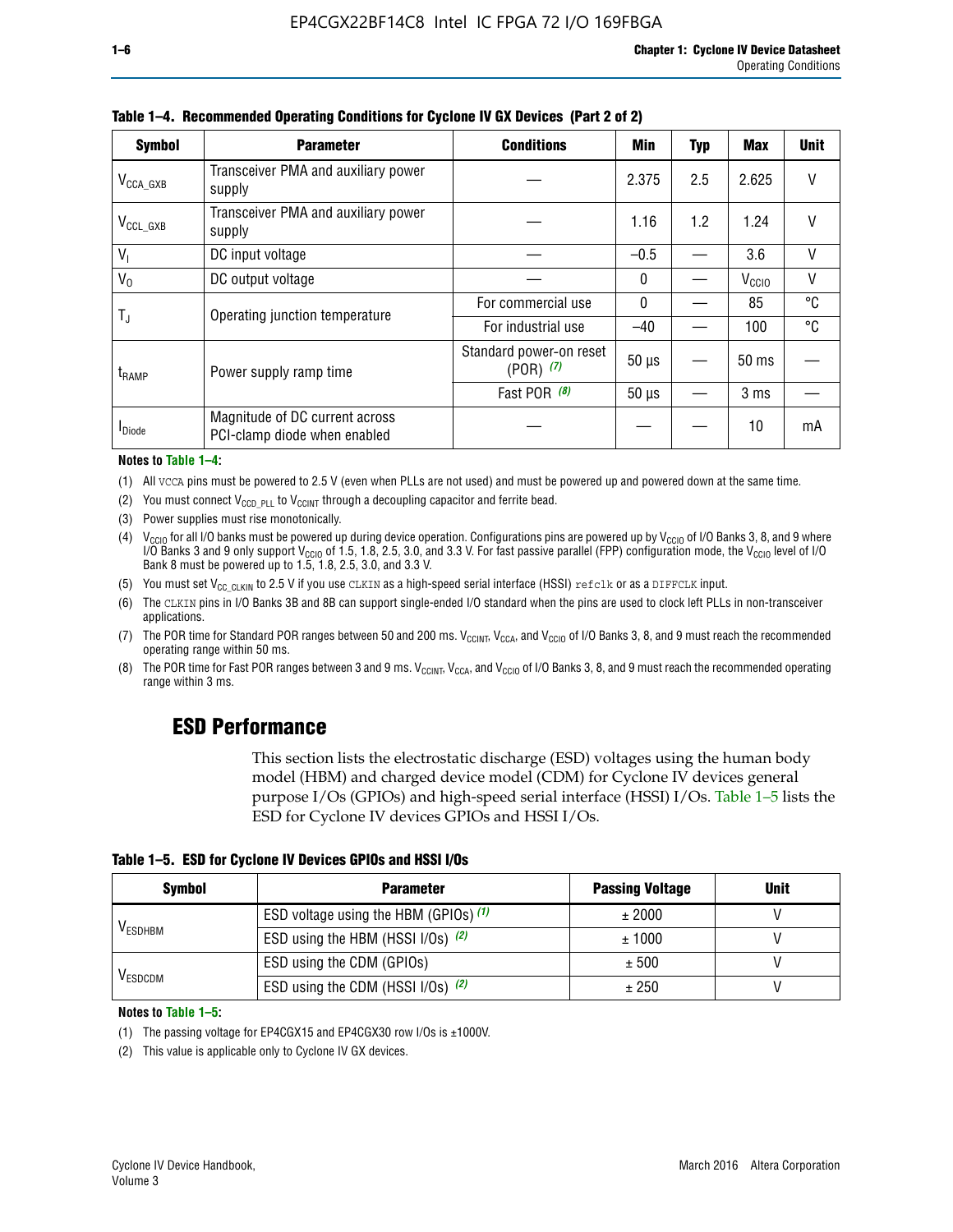# **DC Characteristics**

This section lists the I/O leakage current, pin capacitance, on-chip termination (OCT) tolerance, and bus hold specifications for Cyclone IV devices.

# **Supply Current**

The device supply current requirement is the minimum current drawn from the power supply pins that can be used as a reference for power size planning. Use the Excel-based early power estimator (EPE) to get the supply current estimates for your design because these currents vary greatly with the resources used. Table 1–6 lists the I/O pin leakage current for Cyclone IV devices.

**Table 1–6. I/O Pin Leakage Current for Cyclone IV Devices** *(1)***,** *(2)*

| <b>Symbol</b> | <b>Parameter</b>                     | <b>Conditions</b>                     | <b>Device</b> | Min   | Typ | <b>Max</b> | <b>Unit</b> |
|---------------|--------------------------------------|---------------------------------------|---------------|-------|-----|------------|-------------|
| -lı           | Input pin leakage current            | $V_1 = 0$ V to $V_{\text{CCIOMAX}}$   |               | $-10$ |     | 10         | μA          |
| $I_{0Z}$      | Tristated I/O pin leakage<br>current | $V_0 = 0 V$ to $V_{\text{CCIOMAX}}$ I |               | $-10$ |     | 10         | μA          |

**Notes to Table 1–6:**

(1) This value is specified for normal device operation. The value varies during device power-up. This applies for all V<sub>CCIO</sub> settings (3.3, 3.0, 2.5, 1.8, 1.5, and 1.2 V).

(2) The 10 µA I/O leakage current limit is applicable when the internal clamping diode is off. A higher current can be observed when the diode is on.

# **Bus Hold**

The bus hold retains the last valid logic state after the source driving it either enters the high impedance state or is removed. Each I/O pin has an option to enable bus hold in user mode. Bus hold is always disabled in configuration mode.

Table 1–7 lists bus hold specifications for Cyclone IV devices.

|                                                   |                                  | $V_{CClO}$ (V) |            |       |            |            |            |            |            |       |            |       |            |             |
|---------------------------------------------------|----------------------------------|----------------|------------|-------|------------|------------|------------|------------|------------|-------|------------|-------|------------|-------------|
| <b>Parameter</b>                                  | <b>Condition</b>                 | 1.2            |            |       | 1.5        |            | 1.8        |            | 2.5        | 3.0   |            | 3.3   |            | <b>Unit</b> |
|                                                   |                                  | <b>Min</b>     | <b>Max</b> | Min   | <b>Max</b> | <b>Min</b> | <b>Max</b> | <b>Min</b> | <b>Max</b> | Min   | <b>Max</b> | Min   | <b>Max</b> |             |
| <b>Bus hold</b><br>low,<br>sustaining<br>current  | $V_{IN}$ > $V_{IL}$<br>(maximum) | 8              |            | 12    |            | $30\,$     |            | 50         |            | 70    |            | 70    |            | μA          |
| <b>Bus hold</b><br>high,<br>sustaining<br>current | $V_{IN}$ < $V_{IL}$<br>(minimum) | $-8$           |            | $-12$ |            | $-30$      |            | $-50$      |            | $-70$ |            | $-70$ |            | μA          |
| <b>Bus hold</b><br>low,<br>overdrive<br>current   | $0 V < V_{IN} < V_{CG10}$        |                | 125        |       | 175        |            | 200        |            | 300        |       | 500        |       | 500        | μA          |
| <b>Bus hold</b><br>high,<br>overdrive<br>current  | $0 V < V_{IN} < V_{CG10}$        |                | $-125$     |       | $-175$     |            | $-200$     |            | $-300$     |       | $-500$     |       | $-500$     | μA          |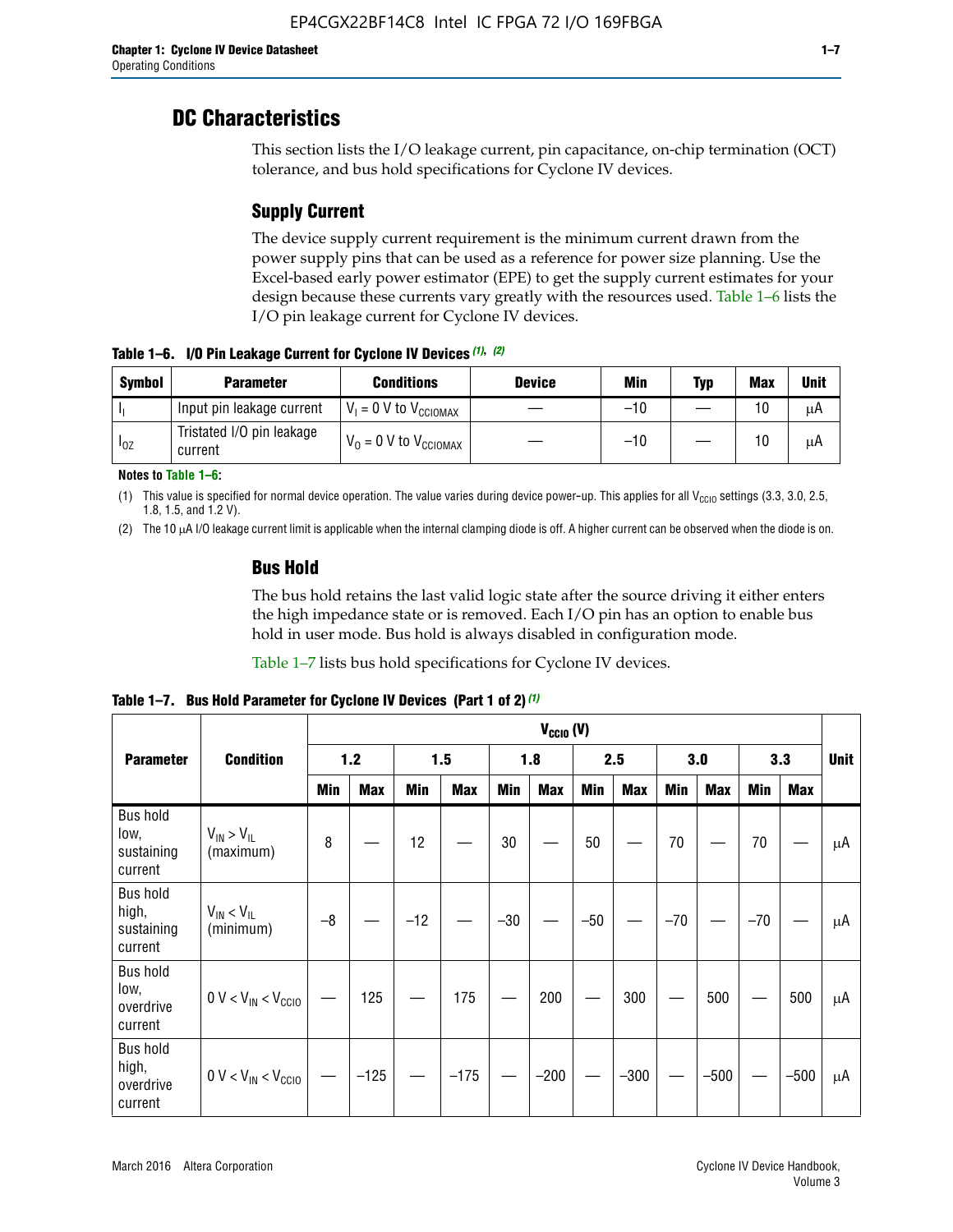| <b>Parameter</b>       | <b>Condition</b> |            | $V_{CClO}$ (V) |            |                        |     |            |            |     |     |            |            |     |  |
|------------------------|------------------|------------|----------------|------------|------------------------|-----|------------|------------|-----|-----|------------|------------|-----|--|
|                        |                  | 1.2        |                |            | 1.5                    |     | 1.8        |            | 2.5 |     | 3.0        |            | 3.3 |  |
|                        |                  | <b>Min</b> | <b>Max</b>     | <b>Min</b> | <b>Max</b>             | Min | <b>Max</b> | <b>Min</b> | Max | Min | <b>Max</b> | <b>Min</b> | Max |  |
| Bus hold trip<br>point |                  | 0.3        | 0.9            |            | $0.375$   1.125   0.68 |     | 1.07       | 0.7        | 1.7 | 0.8 | n          | 0.8        |     |  |

**Table 1–7. Bus Hold Parameter for Cyclone IV Devices (Part 2 of 2)** *(1)*

**Note to Table 1–7:**

(1) Bus hold trip points are based on the calculated input voltages from the JEDEC standard.

# **OCT Specifications**

Table 1–8 lists the variation of OCT without calibration across process, temperature, and voltage (PVT).

**Table 1–8. Series OCT Without Calibration Specifications for Cyclone IV Devices**

|                                   |                      | <b>Resistance Tolerance</b> |                                                                             |               |
|-----------------------------------|----------------------|-----------------------------|-----------------------------------------------------------------------------|---------------|
| <b>Description</b>                | $V_{\text{CCIO}}(V)$ | <b>Commercial Maximum</b>   | <b>Industrial, Extended</b><br>industrial, and<br><b>Automotive Maximum</b> | <b>Unit</b>   |
|                                   | 3.0                  | ±30                         | ±40                                                                         | $\frac{0}{0}$ |
|                                   | 2.5                  | ±30                         | ±40                                                                         | $\frac{0}{0}$ |
| Series OCT without<br>calibration | 1.8                  | ±40                         | ±50                                                                         | $\frac{0}{0}$ |
|                                   | 1.5                  | ±50                         | ±50                                                                         | $\frac{0}{0}$ |
|                                   | 1.2                  | ±50                         | ±50                                                                         | $\frac{0}{0}$ |

OCT calibration is automatically performed at device power-up for OCT-enabled I/Os.

Table 1–9 lists the OCT calibration accuracy at device power-up.

|  |  | Table 1–9.  Series OCT with Calibration at Device Power-Up Specifications for Cyclone IV Devices |  |  |  |  |  |  |
|--|--|--------------------------------------------------------------------------------------------------|--|--|--|--|--|--|
|--|--|--------------------------------------------------------------------------------------------------|--|--|--|--|--|--|

|                       |                      | <b>Calibration Accuracy</b> |                                                                             |               |
|-----------------------|----------------------|-----------------------------|-----------------------------------------------------------------------------|---------------|
| <b>Description</b>    | $V_{\text{CCIO}}(V)$ | <b>Commercial Maximum</b>   | <b>Industrial, Extended</b><br>industrial, and<br><b>Automotive Maximum</b> | <b>Unit</b>   |
|                       | 3.0                  | ±10                         | ±10                                                                         | $\%$          |
| Series OCT with       | 2.5                  | ±10                         | ±10                                                                         | $\frac{0}{0}$ |
| calibration at device | 1.8                  | ±10                         | ±10                                                                         | $\%$          |
| power-up              | 1.5                  | ±10                         | ±10                                                                         | $\%$          |
|                       | 1.2                  | ±10                         | ±10                                                                         | $\frac{0}{0}$ |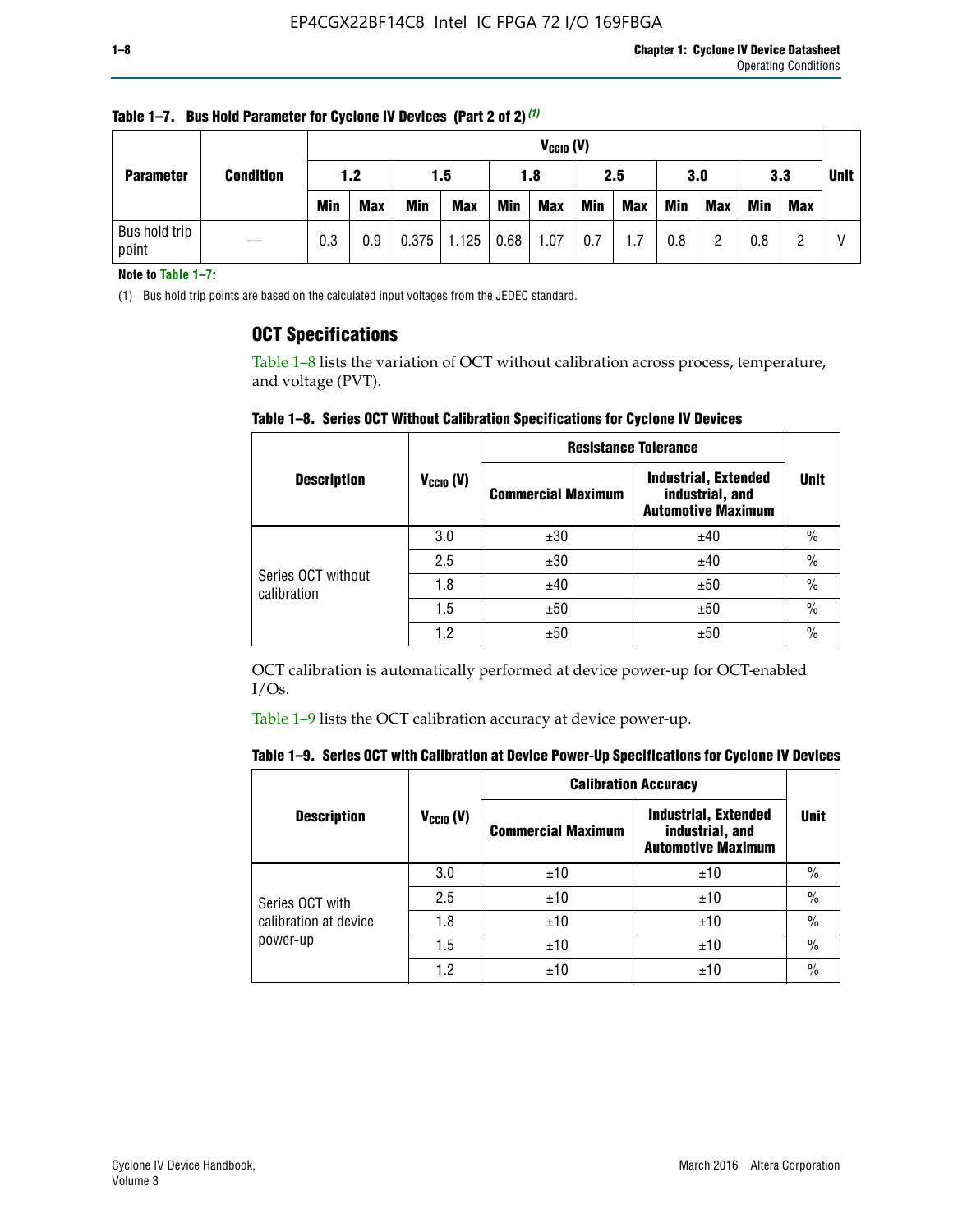The OCT resistance may vary with the variation of temperature and voltage after calibration at device power-up. Use Table 1–10 and Equation 1–1 to determine the final OCT resistance considering the variations after calibration at device power-up. Table 1–10 lists the change percentage of the OCT resistance with voltage and temperature.

**Table 1–10. OCT Variation After Calibration at Device Power**-**Up for Cyclone IV Devices**

| <b>Nominal Voltage</b> | dR/dT (%/°C) | $dR/dV$ (%/mV) |
|------------------------|--------------|----------------|
| 3.0                    | 0.262        | $-0.026$       |
| 2.5                    | 0.234        | $-0.039$       |
| 1.8                    | 0.219        | $-0.086$       |
| 1.5                    | 0.199        | $-0.136$       |
| 1.2                    | 0.161        | $-0.288$       |

#### **Equation 1–1. Final OCT Resistance** *(1)***,** *(2)***,** *(3)***,** *(4)***,** *(5)***,** *(6)*

 $\Delta R_V = (V_2 - V_1) \times 1000 \times dR/dV$  ––––––––––––(7)  $\Delta R_T = (T_2 - T_1) \times dR/dT$  ––––––– (8) For  $\Delta R_x < 0$ ; MF<sub>x</sub> = 1/ ( $|\Delta R_x|/100 + 1$ ) –––––– (9) For  $\Delta R_x > 0$ ;  $\text{MF}_x = \Delta R_x / 100 + 1$  ——– (10)  $MF = MF_V \times MF_T$  –––––––––––(11) Rfinal = Rinitial × MF ––––– *(12)*

#### **Notes to Equation 1–1:**

- (1)  $T_2$  is the final temperature.
- (2)  $T_1$  is the initial temperature.
- (3) MF is multiplication factor.
- (4)  $R<sub>final</sub>$  is final resistance.
- (5) Rinitial is initial resistance.
- (6) Subscript x refers to both  $\sqrt{v}$  and  $\sqrt{v}$ .
- (7)  $\Delta R_V$  is a variation of resistance with voltage.
- (8)  $\Delta R_T$  is a variation of resistance with temperature.
- (9) dR/dT is the change percentage of resistance with temperature after calibration at device power-up.
- (10) dR/dV is the change percentage of resistance with voltage after calibration at device power-up.
- (11)  $V_2$  is final voltage.
- (12)  $V_1$  is the initial voltage.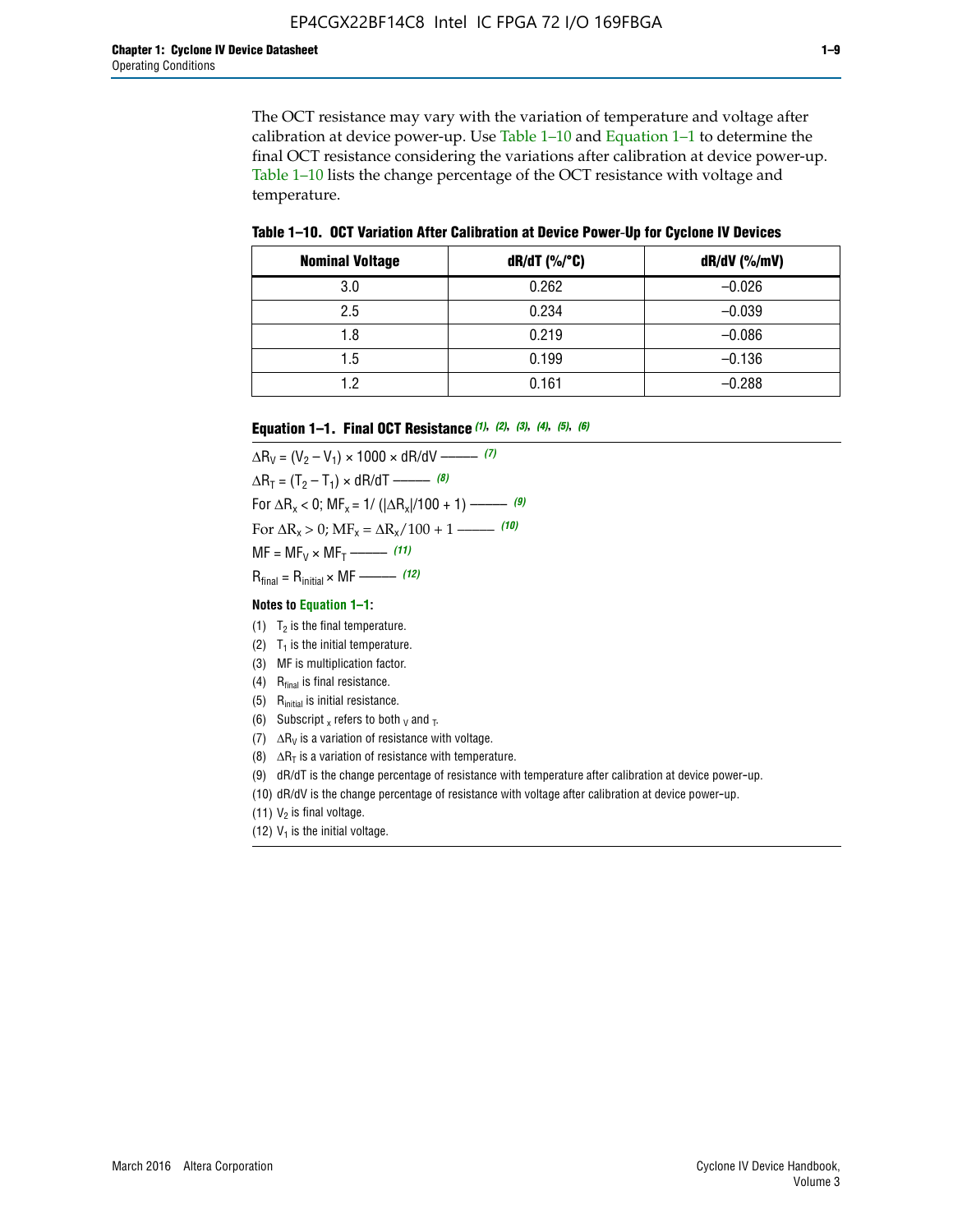Example 1-1 shows how to calculate the change of  $50$ - $\Omega$  I/O impedance from 25°C at 3.0 V to 85°C at 3.15 V.

# **Example 1–1. Impedance Change**

 $\Delta R_V = (3.15 - 3) \times 1000 \times -0.026 = -3.83$  $\Delta R_T = (85 - 25) \times 0.262 = 15.72$ Because  $\Delta R_V$  is negative,  $MF_V = 1 / (3.83/100 + 1) = 0.963$ Because  $\Delta R_T$  is positive,  $MF_T = 15.72/100 + 1 = 1.157$  $MF = 0.963 \times 1.157 = 1.114$  $R_{final} = 50 \times 1.114 = 55.71 \Omega$ 

# **Pin Capacitance**

Table 1–11 lists the pin capacitance for Cyclone IV devices.

**Table 1–11. Pin Capacitance for Cyclone IV Devices** *(1)*

| Symbol              | <b>Parameter</b>                                                                                           | Typical-<br><b>Quad Flat</b><br><b>Pack</b><br>(QFP) | Typical-<br><b>Quad Flat</b><br><b>No Leads</b><br>(QFN) | Typical-<br><b>Ball-Grid</b><br><b>Array</b><br>(BGA) | <b>Unit</b> |
|---------------------|------------------------------------------------------------------------------------------------------------|------------------------------------------------------|----------------------------------------------------------|-------------------------------------------------------|-------------|
| C <sub>IOTB</sub>   | Input capacitance on top and bottom I/O pins                                                               |                                                      |                                                          | 6                                                     | рF          |
| $C_{IOLR}$          | Input capacitance on right I/O pins                                                                        |                                                      |                                                          | 5                                                     | рF          |
| $C_{LVDSLR}$        | Input capacitance on right I/O pins with dedicated LVDS output                                             | 8                                                    | 8                                                        |                                                       | рF          |
| $C_{VREFLR}$<br>(2) | Input capacitance on right dual-purpose VREF pin when used as<br>$V_{BFE}$ or user I/O pin                 | 21                                                   | 21                                                       | 21                                                    | pF          |
| $C_{VREFTB}$<br>(2) | Input capacitance on top and bottom dual-purpose VREF pin when<br>used as $V_{\text{RFF}}$ or user I/O pin | 23(3)                                                | 23                                                       | 23                                                    | pF          |
| $C_{CLKTB}$         | Input capacitance on top and bottom dedicated clock input pins                                             | 7                                                    | 7                                                        | 6                                                     | pF          |
| $C_{CLKLR}$         | Input capacitance on right dedicated clock input pins                                                      | 6                                                    | 6                                                        | 5                                                     | рF          |

#### **Notes to Table 1–11:**

(1) The pin capacitance applies to FBGA, UBGA, and MBGA packages.

(2) When you use the VREF pin as a regular input or output, you can expect a reduced performance of toggle rate and  $t_{\rm CO}$  because of higher pin capacitance.

(3) CVREFTB for the EP4CE22 device is 30 pF.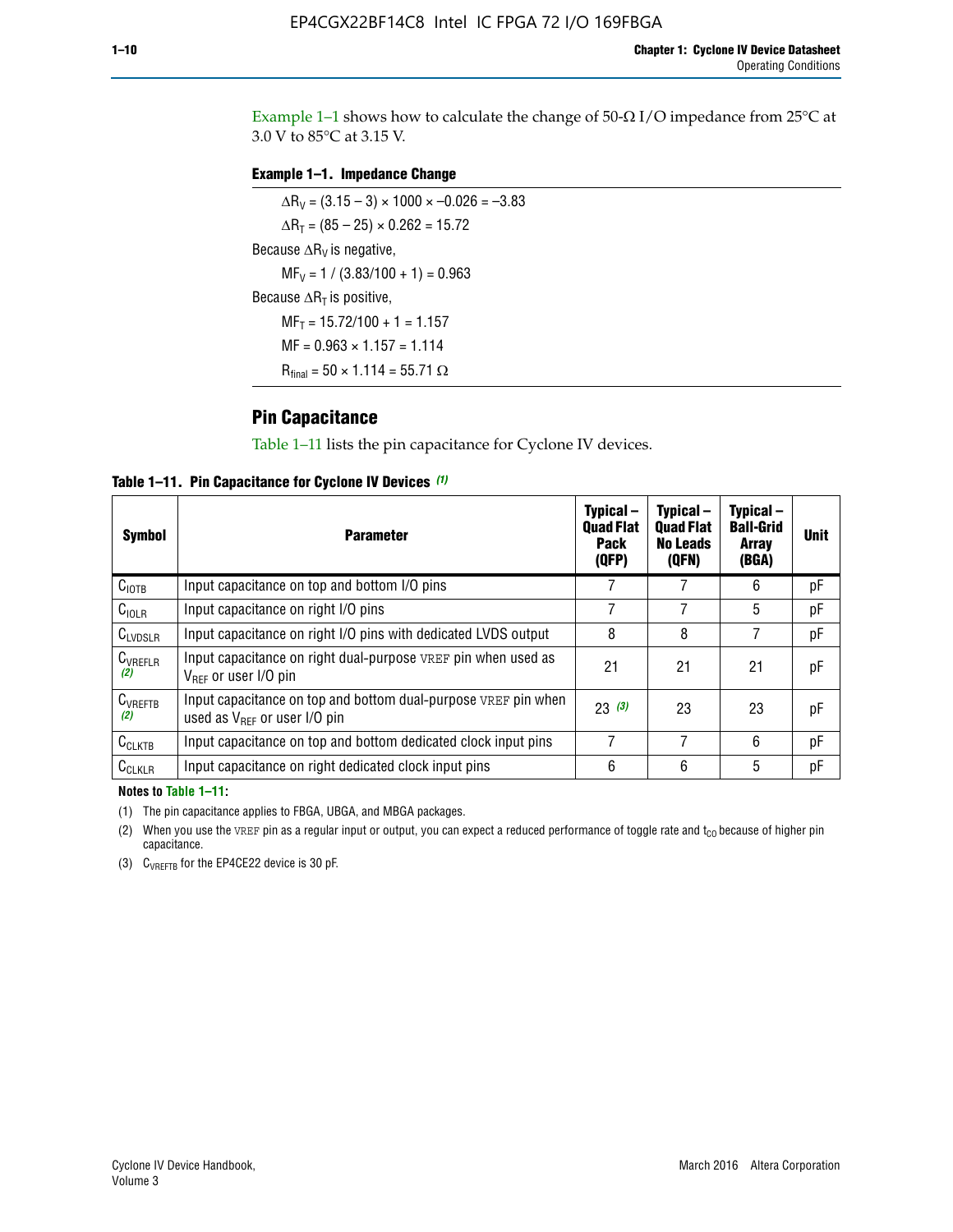# **Internal Weak Pull-Up and Weak Pull-Down Resistor**

Table 1–12 lists the weak pull-up and pull-down resistor values for Cyclone IV devices.

**Table 1–12. Internal Weak Pull**-**Up and Weak Pull**-**Down Resistor Values for Cyclone IV Devices** *(1)*

| <b>Symbol</b> | <b>Parameter</b>                                                                                                                                            | <b>Conditions</b>                                  | Min | <b>Typ</b> | <b>Max</b> | <b>Unit</b> |
|---------------|-------------------------------------------------------------------------------------------------------------------------------------------------------------|----------------------------------------------------|-----|------------|------------|-------------|
| $R_{PU}$      |                                                                                                                                                             | $V_{\text{CC10}} = 3.3 \text{ V} \pm 5\%$ (2), (3) | 7   | 25         | 41         | $k\Omega$   |
|               | Value of the I/O pin pull-up resistor<br>before and during configuration, as<br>well as user mode if you enable the<br>programmable pull-up resistor option | $V_{\text{CC10}} = 3.0 \text{ V} \pm 5\%$ (2), (3) | 7   | 28         | 47         | kΩ          |
|               |                                                                                                                                                             | $V_{\text{CC10}} = 2.5 V \pm 5\%$ (2), (3)         | 8   | 35         | 61         | kΩ          |
|               |                                                                                                                                                             | $V_{\text{CGI0}} = 1.8 V \pm 5\%$ (2), (3)         | 10  | 57         | 108        | $k\Omega$   |
|               |                                                                                                                                                             | $V_{\text{CC10}} = 1.5 V \pm 5\%$ (2), (3)         | 13  | 82         | 163        | $k\Omega$   |
|               |                                                                                                                                                             | $V_{\text{CC10}} = 1.2 V \pm 5\%$ (2), (3)         | 19  | 143        | 351        | kΩ          |
|               |                                                                                                                                                             | $V_{\text{CC10}} = 3.3 V \pm 5\%$ (4)              | 6   | 19         | 30         | kΩ          |
|               |                                                                                                                                                             | $V_{\text{CC10}} = 3.0 V \pm 5\%$ (4)              | 6   | 22         | 36         | $k\Omega$   |
| $R_{PD}$      | Value of the I/O pin pull-down resistor<br>before and during configuration                                                                                  | $V_{\text{CC10}} = 2.5 V \pm 5\%$ (4)              | 6   | 25         | 43         | kΩ          |
|               |                                                                                                                                                             | $V_{\text{CC10}} = 1.8 V \pm 5\%$ (4)              | 7   | 35         | 71         | $k\Omega$   |
|               |                                                                                                                                                             | $V_{\text{CC10}} = 1.5 V \pm 5\%$ (4)              | 8   | 50         | 112        | kΩ          |

#### **Notes to Table 1–12:**

- (1) All I/O pins have an option to enable weak pull-up except the configuration, test, and JTAG pins. The weak pull-down feature is only available for JTAG TCK.
- (2) Pin pull-up resistance values may be lower if an external source drives the pin higher than  $V_{\text{CCIO}}$ .
- (3)  $R_{PU} = (V_{CC10} V_1)/I_{R_PU}$ Minimum condition: –40°C; V<sub>CCIO</sub> = V<sub>CC</sub> + 5%, V<sub>I</sub> = V<sub>CC</sub> + 5% – 50 mV; Typical condition: 25°C; V<sub>CCIO</sub> = V<sub>CC</sub>, V<sub>I</sub> = 0 V; Maximum condition: 100°C;  $V_{\text{CCIO}} = V_{\text{CC}} - 5\%$ ,  $V_1 = 0$  V; in which V<sub>I</sub> refers to the input voltage at the I/O pin.
- (4)  $R_{PD} = V_I/I_{R_PD}$ Minimum condition:  $-40^{\circ}$ C; V<sub>CCIO</sub> = V<sub>CC</sub> + 5%, V<sub>I</sub> = 50 mV; Typical condition: 25°C;  $V_{\text{CCIO}} = V_{\text{CC}}$ ,  $V_{\text{I}} = V_{\text{CC}} - 5\%$ ; Maximum condition: 100°C; V<sub>CClO</sub> = V<sub>CC</sub> – 5%, V<sub>I</sub> = V<sub>CC</sub> – 5%; in which V<sub>I</sub> refers to the input voltage at the I/O pin.

# **Hot-Socketing**

Table 1–13 lists the hot-socketing specifications for Cyclone IV devices.

**Table 1–13. Hot**-**Socketing Specifications for Cyclone IV Devices**

| <b>Symbol</b> | <b>Parameter</b>                  | <b>Maximum</b> |
|---------------|-----------------------------------|----------------|
| $I$ IOPIN(DC) | DC current per I/O pin            | $300 \mu A$    |
| $I$ IOPIN(AC) | AC current per I/O pin            | 8 mA $(1)$     |
| IXCVRTX(DC)   | DC current per transceiver TX pin | 100 mA         |
| IXCVRRX(DC)   | DC current per transceiver RX pin | 50 mA          |

**Note to Table 1–13:**

(1) The I/O ramp rate is 10 ns or more. For ramp rates faster than 10 ns, |IIOPIN| = C dv/dt, in which C is the I/O pin capacitance and dv/dt is the slew rate.

 $\mathbb{I} \rightarrow \mathbb{I}$  During hot-socketing, the I/O pin capacitance is less than 15 pF and the clock pin capacitance is less than 20 pF.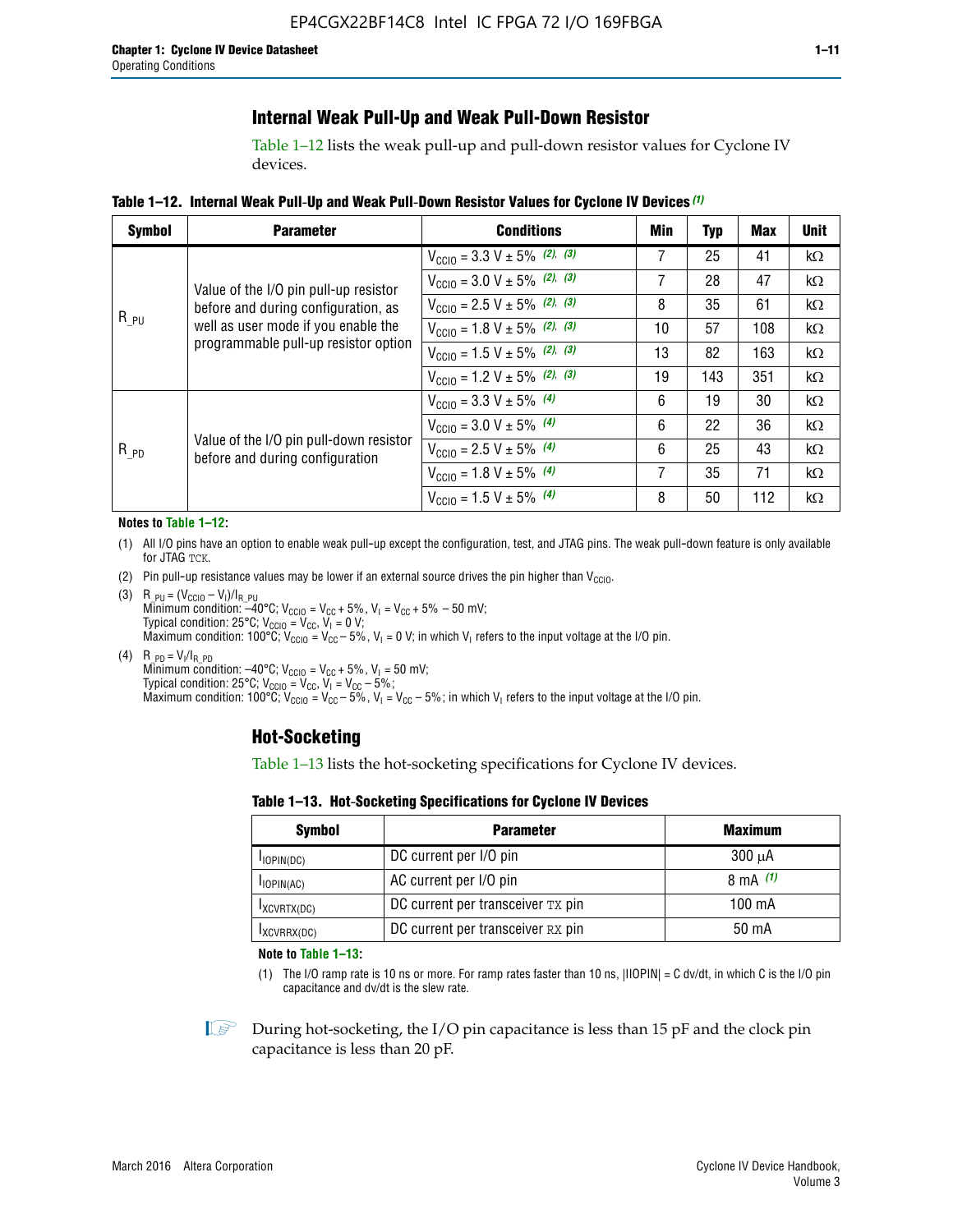# **Schmitt Trigger Input**

Cyclone IV devices support Schmitt trigger input on the TDI, TMS, TCK, nSTATUS, nCONFIG, nCE, CONF\_DONE, and DCLK pins. A Schmitt trigger feature introduces hysteresis to the input signal for improved noise immunity, especially for signals with slow edge rate. Table 1–14 lists the hysteresis specifications across the supported  $V<sub>CCIO</sub>$  range for Schmitt trigger inputs in Cyclone IV devices.

**Table 1–14. Hysteresis Specifications for Schmitt Trigger Input in Cyclone IV Devices**

| <b>Symbol</b>        | <b>Parameter</b>               | <b>Conditions (V)</b>   | <b>Minimum</b> | <b>Unit</b> |
|----------------------|--------------------------------|-------------------------|----------------|-------------|
|                      |                                | $V_{\text{CCIO}} = 3.3$ | 200            | mV          |
|                      | Hysteresis for Schmitt trigger | $V_{\text{CGI0}} = 2.5$ | 200            | mV          |
| V <sub>SCHMITT</sub> | input                          | $V_{\text{CCIO}} = 1.8$ | 140            | mV          |
|                      |                                | $V_{\text{CCIO}} = 1.5$ | 110            | mV          |

# **I/O Standard Specifications**

The following tables list input voltage sensitivities ( $V<sub>IH</sub>$  and  $V<sub>II</sub>$ ), output voltage ( $V<sub>OH</sub>$ and  $V_{OL}$ ), and current drive characteristics ( $I_{OH}$  and  $I_{OL}$ ), for various I/O standards supported by Cyclone IV devices. Table 1–15 through Table 1–20 provide the I/O standard specifications for Cyclone IV devices.

|                   | $V_{CClO}(V)$ |     |            | $V_{IL}(V)$ |                            | $V_{IH} (V)$               | $V_{OL}(V)$             | $V_{OH} (V)$                 | l <sub>OL</sub>              | l <sub>oh</sub> |             |
|-------------------|---------------|-----|------------|-------------|----------------------------|----------------------------|-------------------------|------------------------------|------------------------------|-----------------|-------------|
| I/O Standard      | Min           | Typ | <b>Max</b> | Min         | <b>Max</b>                 | Min                        | <b>Max</b>              | Max                          | Min                          | (mA)<br>(4)     | (mA)<br>(4) |
| 3.3-V LVTTL (3)   | 3.135         | 3.3 | 3.465      |             | 0.8                        | 1.7                        | 3.6                     | 0.45                         | 2.4                          | 4               | $-4$        |
| 3.3-V LVCMOS (3)  | 3.135         | 3.3 | 3.465      |             | 0.8                        | 1.7                        | 3.6                     | 0.2                          | $V_{\text{CCIO}} - 0.2$      | $\overline{2}$  | $-2$        |
| 3.0-V LVTTL $(3)$ | 2.85          | 3.0 | 3.15       | $-0.3$      | 0.8                        | 1.7                        | $V_{\text{CC10}} + 0.3$ | 0.45                         | 2.4                          | 4               | $-4$        |
| 3.0-V LVCMOS (3)  | 2.85          | 3.0 | 3.15       | $-0.3$      | 0.8                        | 1.7                        | $V_{\text{CCI}0}$ + 0.3 | 0.2                          | $V_{\text{CC10}} - 0.2$      | 0.1             | $-0.1$      |
| $2.5 V$ (3)       | 2.375         | 2.5 | 2.625      | $-0.3$      | 0.7                        | 1.7                        | $V_{\text{CCI}0}$ + 0.3 | 0.4                          | 2.0                          | 1               | $-1$        |
| 1.8V              | 1.71          | 1.8 | 1.89       | $-0.3$      | 0.35x<br>V <sub>CCIO</sub> | 0.65x<br>V <sub>CCIO</sub> | 2.25                    | 0.45                         | $V_{CGIO}$ –<br>0.45         | $\overline{2}$  | $-2$        |
| 1.5V              | 1.425         | 1.5 | 1.575      | $-0.3$      | 0.35x<br>V <sub>CCIO</sub> | 0.65x<br>V <sub>CCIO</sub> | $V_{\text{CC10}} + 0.3$ | 0.25x<br>$V_{\rm CClO}$      | 0.75x<br>V <sub>CCIO</sub>   | $\overline{2}$  | $-2$        |
| 1.2V              | 1.14          | 1.2 | 1.26       | $-0.3$      | 0.35x<br>V <sub>CCIO</sub> | 0.65x<br>V <sub>CCIO</sub> | $V_{\text{CGI0}} + 0.3$ | 0.25x<br>$V_{\rm CClO}$      | 0.75x<br>V <sub>CCIO</sub>   | $\overline{2}$  | $-2$        |
| 3.0-V PCI         | 2.85          | 3.0 | 3.15       |             | 0.3x<br>V <sub>CCIO</sub>  | 0.5x<br>V <sub>CCIO</sub>  | $V_{\text{CC10}} + 0.3$ | $0.1 \times V_{CC10}$        | $0.9 \times V_{\text{CC10}}$ | 1.5             | $-0.5$      |
| 3.0-V PCI-X       | 2.85          | 3.0 | 3.15       |             | 0.35x<br>V <sub>CCIO</sub> | 0.5x<br>V <sub>CCIO</sub>  | $V_{\text{CC}10} + 0.3$ | $0.1 \times V_{\text{CC10}}$ | $0.9 \times V_{\text{CC10}}$ | 1.5             | $-0.5$      |

**Table 1–15. Single**-**Ended I/O Standard Specifications for Cyclone IV Devices** *(1)***,** *(2)*

#### **Notes to Table 1–15:**

(1) For voltage-referenced receiver input waveform and explanation of terms used in Table 1–15, refer to "Glossary" on page 1–37.

(2) AC load  $CL = 10$  pF

(3) For more information about interfacing Cyclone IV devices with 3.3/3.0/2.5-V LVTTL/LVCMOS I/O standards, refer to *[AN 447: Interfacing Cyclone III](http://www.altera.com/literature/an/an447.pdf)  [and Cyclone IV Devices with 3.3/3.0/2.5-V LVTTL/LVCMOS I/O Systems](http://www.altera.com/literature/an/an447.pdf)*.

(4) To meet the IOL and IOH specifications, you must set the current strength settings accordingly. For example, to meet the **3.3-V LVTTL** specification (4 mA), set the current strength settings to 4 mA or higher. Setting at lower current strength may not meet the lou and lon specifications in the handbook.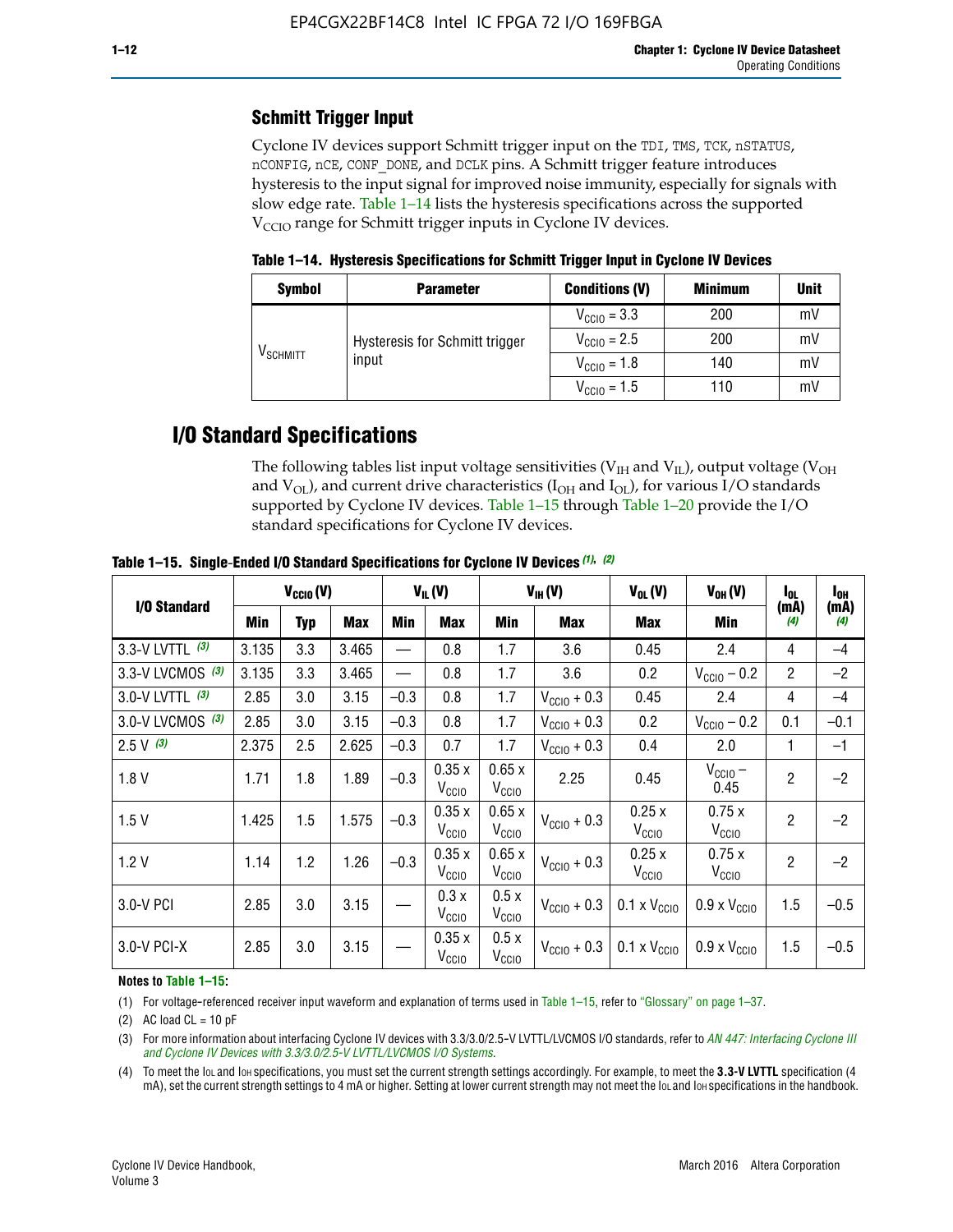| 1/0                    | $V_{\text{CC10}}(V)$ |            |       |                                                                        | $V_{TT} (V)$ (2)                                                     |                                                                        |                     |                           |                     |
|------------------------|----------------------|------------|-------|------------------------------------------------------------------------|----------------------------------------------------------------------|------------------------------------------------------------------------|---------------------|---------------------------|---------------------|
| <b>Standard</b>        | <b>Min</b>           | <b>Typ</b> | Max   | Min                                                                    | <b>Typ</b>                                                           | <b>Max</b>                                                             | Min                 | <b>Typ</b>                | Max                 |
| SSTL-2<br>Class I, II  | 2.375                | 2.5        | 2.625 | 1.19                                                                   | 1.25                                                                 | 1.31                                                                   | $V_{REF}$ –<br>0.04 | $V_{REF}$                 | $V_{REF}$ +<br>0.04 |
| SSTL-18<br>Class I, II | 1.7                  | 1.8        | 1.9   | 0.833                                                                  | 0.9                                                                  | 0.969                                                                  | $V_{REF}$ –<br>0.04 | V <sub>REF</sub>          | $V_{REF}$ +<br>0.04 |
| HSTL-18<br>Class I, II | 1.71                 | 1.8        | 1.89  | 0.85                                                                   | 0.9                                                                  | 0.95                                                                   | 0.85                | 0.9                       | 0.95                |
| HSTL-15<br>Class I, II | 1.425                | 1.5        | 1.575 | 0.71                                                                   | 0.75                                                                 | 0.79                                                                   |                     | 0.75                      | 0.79                |
| HSTL-12<br>Class I, II | 1.14                 | 1.2        | 1.26  | $0.48 \times V_{\text{CC10}}$ (3)<br>$0.47 \times V_{\text{CC10}}$ (4) | $0.5 \times V_{\text{CC10}}$ (3)<br>$0.5 \times V_{\text{CC10}}$ (4) | $0.52 \times V_{\text{CC10}}$ (3)<br>$0.53 \times V_{\text{CC10}}$ (4) |                     | 0.5x<br>V <sub>CCIO</sub> |                     |

### **Table 1–16. Single**-**Ended SSTL and HSTL I/O Reference Voltage Specifications for Cyclone IV Devices** *(1)*

#### **Notes to Table 1–16:**

(1) For an explanation of terms used in Table 1–16, refer to "Glossary" on page 1–37.

(2)  $V_{TT}$  of the transmitting device must track  $V_{REF}$  of the receiving device.

(3) Value shown refers to DC input reference voltage,  $V_{REF(DC)}$ .

(4) Value shown refers to AC input reference voltage,  $V_{REF(AC)}$ .

|  |  |  |  |  | Table 1–17.  Single-Ended SSTL and HSTL I/O Standards Signal Specifications for Cyclone IV Devices |
|--|--|--|--|--|----------------------------------------------------------------------------------------------------|
|--|--|--|--|--|----------------------------------------------------------------------------------------------------|

| I/O                        |            | $V_{IL(DC)}(V)$      |                                      | $V_{IH(DC)}(V)$   |         | $V_{IL(AC)}(V)$     |                     | $V_{IH(AC)}(V)$      |                                    | $V_{OH} (V)$                       | $I_{0L}$ | $I_{0H}$ |
|----------------------------|------------|----------------------|--------------------------------------|-------------------|---------|---------------------|---------------------|----------------------|------------------------------------|------------------------------------|----------|----------|
| <b>Standard</b>            | <b>Min</b> | Max                  | <b>Min</b>                           | <b>Max</b>        | Min     | Max                 | Min                 | <b>Max</b>           | Max                                | Min                                | (mA)     | (mA)     |
| SSTL-2<br>Class I          |            | $V_{REF}$ –<br>0.18  | $V_{REF} +$<br>0.18                  |                   |         | $V_{REF}$ –<br>0.35 | $V_{REF} +$<br>0.35 |                      | $V_{TT}$ –<br>0.57                 | $V_{TT}$ +<br>0.57                 | 8.1      | $-8.1$   |
| SSTL-2<br>Class II         |            | $V_{REF}$ –<br>0.18  | $V_{REF} +$<br>0.18                  |                   |         | $V_{REF}$ –<br>0.35 | $V_{REF} +$<br>0.35 |                      | $V_{TT}$ –<br>0.76                 | $V_{TT}$ +<br>0.76                 | 16.4     | $-16.4$  |
| <b>SSTL-18</b><br>Class I  |            | $V_{REF}$ –<br>0.125 | $V_{REF}$ +<br>0.125                 |                   |         | $V_{REF}$ –<br>0.25 | $V_{REF} +$<br>0.25 |                      | $V_{TT}$ –<br>0.475                | $V_{TT}$ +<br>0.475                | 6.7      | $-6.7$   |
| SSTL-18<br>Class II        |            | $V_{REF}$ –<br>0.125 | $V_{REF}$ +<br>0.125                 |                   |         | $V_{REF}$ –<br>0.25 | $V_{REF}$ +<br>0.25 |                      | 0.28                               | $V_{CC10} -$<br>0.28               | 13.4     | $-13.4$  |
| HSTL-18<br>Class I         |            | $V_{REF}$ –<br>0.1   | $\mathsf{V}_{\mathsf{REF}}$ +<br>0.1 |                   |         | $V_{REF}$ –<br>0.2  | $V_{REF}$ +<br>0.2  |                      | 0.4                                | $V_{\text{CCIO}}-$<br>0.4          | 8        | $-8$     |
| HSTL-18<br>Class II        |            | $V_{REF}$ –<br>0.1   | $V_{REF}$ +<br>0.1                   |                   |         | $V_{REF}$ –<br>0.2  | $V_{REF} +$<br>0.2  |                      | 0.4                                | $V_{CC10}$ –<br>0.4                | 16       | $-16$    |
| HSTL-15<br>Class I         |            | $V_{REF}$ –<br>0.1   | $V_{REF}$ +<br>0.1                   |                   |         | $V_{REF}$ –<br>0.2  | $V_{REF}$ +<br>0.2  |                      | 0.4                                | $V_{CC10}$ –<br>0.4                | 8        | $-8$     |
| HSTL-15<br>Class II        |            | $V_{REF}$ –<br>0.1   | $V_{REF} +$<br>0.1                   |                   |         | $V_{REF}$ –<br>0.2  | $V_{REF} +$<br>0.2  |                      | 0.4                                | $V_{CC10}$ –<br>0.4                | 16       | $-16$    |
| <b>HSTL-12</b><br>Class I  | $-0.15$    | $V_{REF}-$<br>0.08   | $V_{REF} +$<br>0.08                  | $V_{CGI0} + 0.15$ | $-0.24$ | $V_{REF}$ –<br>0.15 | $V_{REF} +$<br>0.15 | $V_{CClO}$ +<br>0.24 | $0.25 \times$<br>$V_{\rm CClO}$    | $0.75 \times$<br>V <sub>CCIO</sub> | 8        | $-8$     |
| <b>HSTL-12</b><br>Class II | $-0.15$    | $V_{REF}$ –<br>0.08  | $V_{REF} +$<br>0.08                  | $V_{CGI0} + 0.15$ | $-0.24$ | $V_{REF}$ –<br>0.15 | $V_{REF} +$<br>0.15 | $V_{CCIO}$ +<br>0.24 | $0.25 \times$<br>V <sub>CCIO</sub> | $0.75 \times$<br>V <sub>CCIO</sub> | 14       | $-14$    |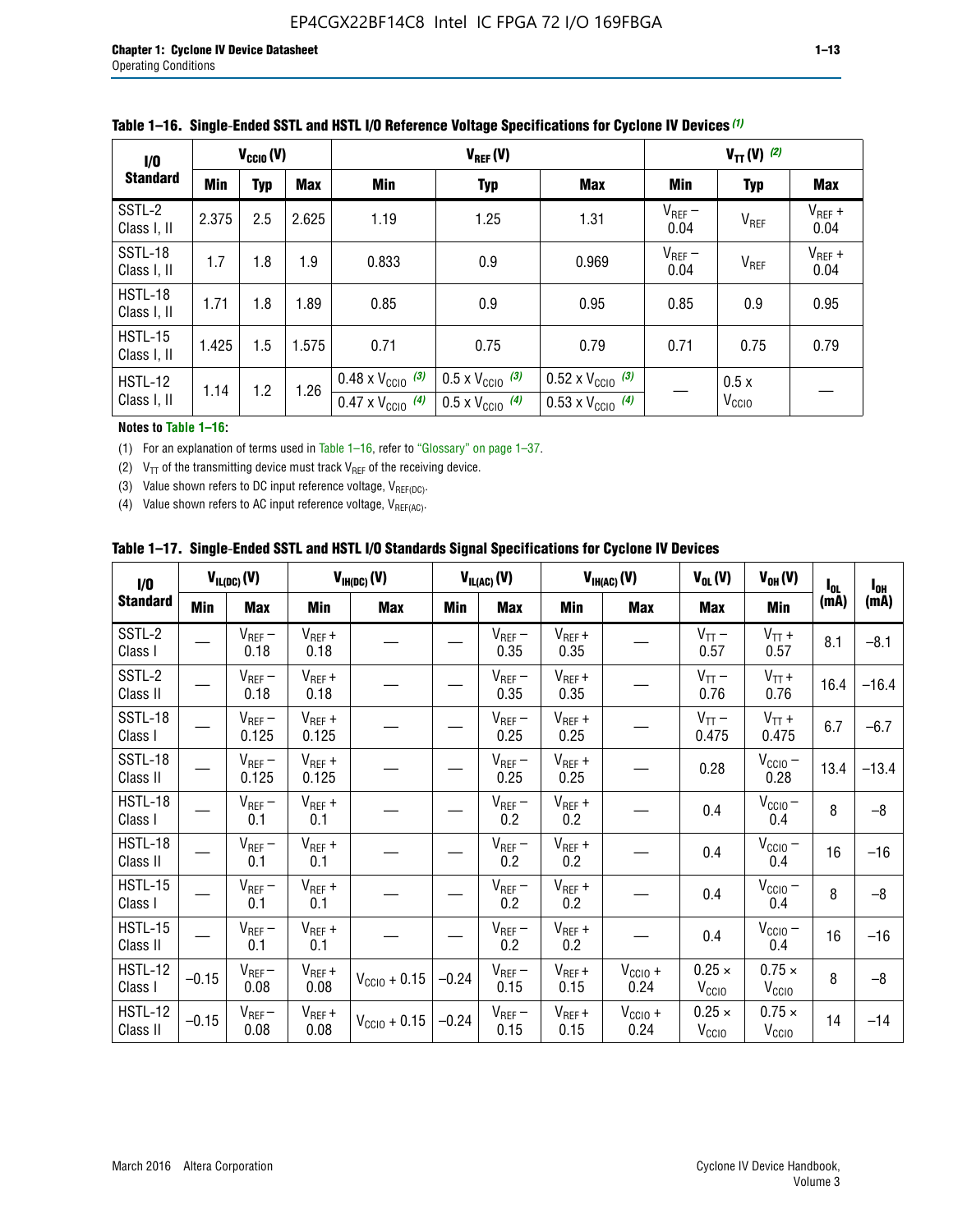**f For more information about receiver input and transmitter output waveforms, and for** other differential I/O standards, refer to the *[I/O Features in Cyclone IV Devices](http://www.altera.com/literature/hb/cyclone-iv/cyiv-51006.pdf)* chapter*.*

**Table 1–18. Differential SSTL I/O Standard Specifications for Cyclone IV Devices** *(1)*

| I/O Standard           |       | $V_{CCl0}(V)$ |            | $V_{\text{Swing(DC)}}(V)$ |                   |                                | $V_{X(AC)}(V)$ |                                 |            | $V_{\text{Swing(AC)}}$<br>(V) | $V_{OX(AC)}(V)$                |            |                                 |
|------------------------|-------|---------------|------------|---------------------------|-------------------|--------------------------------|----------------|---------------------------------|------------|-------------------------------|--------------------------------|------------|---------------------------------|
|                        | Min   | Typ           | <b>Max</b> | Min                       | <b>Max</b>        | <b>Min</b>                     | <b>Typ</b>     | <b>Max</b>                      | <b>Min</b> | <b>Max</b>                    | Min                            | <b>Typ</b> | <b>Max</b>                      |
| SSTL-2<br>Class I, II  | 2.375 | 2.5           | 2.625      | 0.36                      | V <sub>CCIO</sub> | $V_{\text{CC10}}/2 - 0.2$      |                | $V_{\text{CC10}}/2$<br>$+0.2$   | 0.7        | $V_{\rm CCI}$                 | $V_{\text{CC10}}/2 -$<br>0.125 |            | $V_{\text{CC10}}/2$<br>$+0.125$ |
| SSTL-18<br>Class I, II | 1.7   | .8            | .90        | 0.25                      | V <sub>CCIO</sub> | $V_{\text{CC10}}/2 -$<br>0.175 |                | $V_{\text{CC10}}/2$<br>$+0.175$ | 0.5        | $V_{\rm CCI}$                 | $V_{\text{CC10}}/2 -$<br>0.125 |            | $V_{\text{CC10}}/2$<br>$+0.125$ |

### **Note to Table 1–18:**

(1) Differential SSTL requires a  $V_{REF}$  input.

**Table 1–19. Differential HSTL I/O Standard Specifications for Cyclone IV Devices** *(1)*

|                               |       | $V_{CClO}(V)$ |            |         | $V_{\text{DIF(DC)}}(V)$ | $V_{X(AC)}(V)$                |            |                            | $V_{CM(DC)}(V)$            |            |                            | $V_{\text{DIF(AC)}}(V)$ |                            |  |
|-------------------------------|-------|---------------|------------|---------|-------------------------|-------------------------------|------------|----------------------------|----------------------------|------------|----------------------------|-------------------------|----------------------------|--|
| I/O Standard                  | Min   | Typ           | <b>Max</b> | Min     | <b>Max</b>              | Min                           | <b>Typ</b> | <b>Max</b>                 | Min                        | <b>Typ</b> | <b>Max</b>                 | Mi<br>n                 | <b>Max</b>                 |  |
| HSTL-18<br>Class I, II        | 1.71  | 1.8           | .89        | 0.2     |                         | 0.85                          |            | 0.95                       | 0.85                       |            | 0.95                       | 0.4                     |                            |  |
| <b>HSTL-15</b><br>Class I, II | 1.425 | 1.5           | .575       | $0.2\,$ |                         | 0.71                          |            | 0.79                       | 0.71                       |            | 0.79                       | 0.4                     |                            |  |
| <b>HSTL-12</b><br>Class I, II | 1.14  | 1.2           | 1.26       | 0.16    | V <sub>CCIO</sub>       | $0.48 \times V_{\text{CC10}}$ |            | 0.52x<br>V <sub>CCIO</sub> | 0.48x<br>V <sub>CCIO</sub> |            | 0.52x<br>V <sub>CCIO</sub> | 0.3                     | 0.48x<br>V <sub>CCIO</sub> |  |

## **Note to Table 1–19:**

(1) Differential HSTL requires a  $V_{REF}$  input.

**Table 1–20. Differential I/O Standard Specifications for Cyclone IV Devices** *(1)* **(Part 1 of 2)**

| I/O Standard                            | $V_{CCl0} (V)$ |     |            | $V_{ID}$ (mV)                                |            |      | $V_{\text{lcm}}(V)^{(2)}$                           |            |     | $V_{0D}$ (mV) $(3)$ |     |       | $V_{0S} (V)^{(3)}$ |       |  |
|-----------------------------------------|----------------|-----|------------|----------------------------------------------|------------|------|-----------------------------------------------------|------------|-----|---------------------|-----|-------|--------------------|-------|--|
|                                         | Min            | Typ | <b>Max</b> | <b>Min</b>                                   | <b>Max</b> | Min  | <b>Condition</b>                                    | <b>Max</b> | Min | Typ                 | Max | Min   | <b>Typ</b>         | Max   |  |
|                                         |                |     |            |                                              |            | 0.05 | $D_{MAX} \leq 500$ Mbps                             | 1.80       |     |                     |     |       |                    |       |  |
| <b>LVPECL</b><br>(Row I/Os)<br>(6)      | 2.375          | 2.5 | 2.625      | 100                                          |            | 0.55 | 500 Mbps $\leq$ D <sub>MAX</sub><br>$\leq$ 700 Mbps | 1.80       |     |                     |     |       |                    |       |  |
|                                         |                |     |            |                                              |            | 1.05 | $D_{MAX}$ > 700 Mbps                                |            |     |                     |     |       |                    |       |  |
|                                         |                |     |            |                                              |            | 0.05 | $D_{MAX} \leq 500$ Mbps                             | 1.80       |     |                     |     |       |                    |       |  |
| <b>LVPECL</b><br>(Column<br>$1/Os)$ (6) | 2.375          | 2.5 | 2.625      | 100                                          |            | 0.55 | 500 Mbps $\leq D_{MAX}$<br>$\leq$ 700 Mbps          | 1.80       |     |                     |     |       |                    |       |  |
|                                         |                |     |            |                                              |            | 1.05 | $D_{MAX}$ > 700 Mbps                                | 1.55       |     |                     |     |       |                    |       |  |
|                                         |                |     |            |                                              |            | 0.05 | $D_{MAX} \leq 500$ Mbps                             | 1.80       |     |                     |     |       |                    |       |  |
| LVDS (Row<br>I/Os)                      | 2.375          | 2.5 | 2.625      | 100                                          |            | 0.55 | 500 Mbps $\leq D_{MAX}$<br>$\leq 700$ Mbps          |            | 247 |                     | 600 | 1.125 | 1.25               | 1.375 |  |
|                                         |                |     |            | 1.80<br>1.05<br>1.55<br>$D_{MAX}$ > 700 Mbps |            |      |                                                     |            |     |                     |     |       |                    |       |  |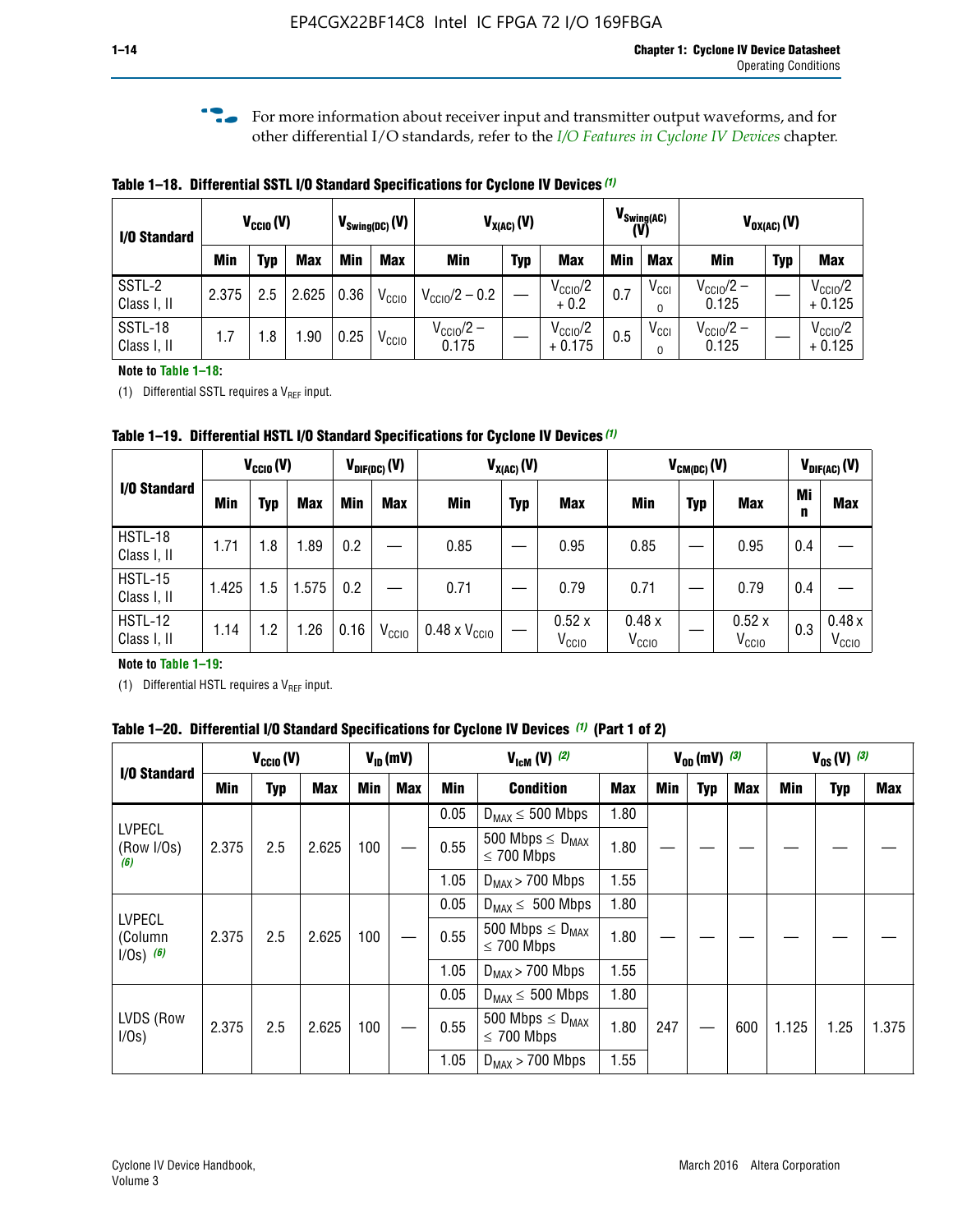# EP4CGX22BF14C8 Intel IC FPGA 72 I/O 169FBGA

|                                          |            | $V_{\text{CCIO}}(V)$ |            |     | $V_{ID}(mV)$ |            | $V_{\text{ICM}}(V)$ (2)                    |            |     | $V_{OD}$ (mV) $(3)$ |            |            | $V_{0S} (V)$ (3) |            |
|------------------------------------------|------------|----------------------|------------|-----|--------------|------------|--------------------------------------------|------------|-----|---------------------|------------|------------|------------------|------------|
| I/O Standard                             |            |                      |            |     |              |            |                                            |            |     |                     |            |            |                  |            |
|                                          | <b>Min</b> | <b>Typ</b>           | <b>Max</b> | Min | <b>Max</b>   | <b>Min</b> | <b>Condition</b>                           | <b>Max</b> | Min | <b>Typ</b>          | <b>Max</b> | <b>Min</b> | <b>Typ</b>       | <b>Max</b> |
|                                          |            |                      |            |     |              | 0.05       | $D_{MAX} \leq 500$ Mbps                    | 1.80       |     |                     |            |            |                  |            |
| <b>LVDS</b><br>(Column<br>I/Os)          | 2.375      | 2.5                  | 2.625      | 100 |              | 0.55       | 500 Mbps $\leq D_{MAX}$<br>$\leq 700$ Mbps | 1.80       | 247 |                     | 600        | 1.125      | 1.25             | 1.375      |
|                                          |            |                      |            |     |              | 1.05       | $D_{MAX}$ > 700 Mbps                       | 1.55       |     |                     |            |            |                  |            |
| <b>BLVDS (Row</b><br>$1/0s)$ (4)         | 2.375      | 2.5                  | 2.625      | 100 |              |            |                                            |            |     |                     |            |            |                  |            |
| <b>BLVDS</b><br>(Column<br>$1/0s)$ (4)   | 2.375      | 2.5                  | 2.625      | 100 |              |            |                                            |            |     |                     |            |            |                  |            |
| mini-LVDS<br>(Row I/Os)<br>(5)           | 2.375      | 2.5                  | 2.625      |     |              |            |                                            |            | 300 |                     | 600        | 1.0        | 1.2              | 1.4        |
| mini-LVDS<br>(Column<br>$1/0s)$ (5)      | 2.375      | 2.5                  | 2.625      |     |              |            |                                            |            | 300 |                     | 600        | 1.0        | 1.2              | 1.4        |
| RSDS <sup>®</sup> (Row<br>$1/0s$ ) $(5)$ | 2.375      | 2.5                  | 2.625      |     |              |            |                                            |            | 100 | 200                 | 600        | 0.5        | 1.2              | 1.5        |
| <b>RSDS</b><br>(Column<br>$1/Os)$ (5)    | 2.375      | 2.5                  | 2.625      |     |              |            |                                            |            | 100 | 200                 | 600        | 0.5        | 1.2              | 1.5        |
| PPDS (Row<br>$1/0s)$ (5)                 | 2.375      | 2.5                  | 2.625      |     |              |            |                                            |            | 100 | 200                 | 600        | 0.5        | 1.2              | 1.4        |
| <b>PPDS</b><br>(Column<br>$1/0s)$ (5)    | 2.375      | 2.5                  | 2.625      |     |              |            |                                            |            | 100 | 200                 | 600        | 0.5        | 1.2              | 1.4        |

### **Table 1–20. Differential I/O Standard Specifications for Cyclone IV Devices** *(1)* **(Part 2 of 2)**

# **Notes to Table 1–20:**

(1) For an explanation of terms used in Table 1–20, refer to "Glossary" on page 1–37.

(2)  $V_{IN}$  range: 0  $V \le V_{IN} \le 1.85$  V.

(3) R<sub>L</sub> range:  $90 \le R_L \le 110 \Omega$ .

(4) There are no fixed  $V_{IN}$ ,  $V_{OD}$ , and  $V_{OS}$  specifications for BLVDS. They depend on the system topology.

(5) The Mini-LVDS, RSDS, and PPDS standards are only supported at the output pins.

(6) The LVPECL I/O standard is only supported on dedicated clock input pins. This I/O standard is not supported for output pins.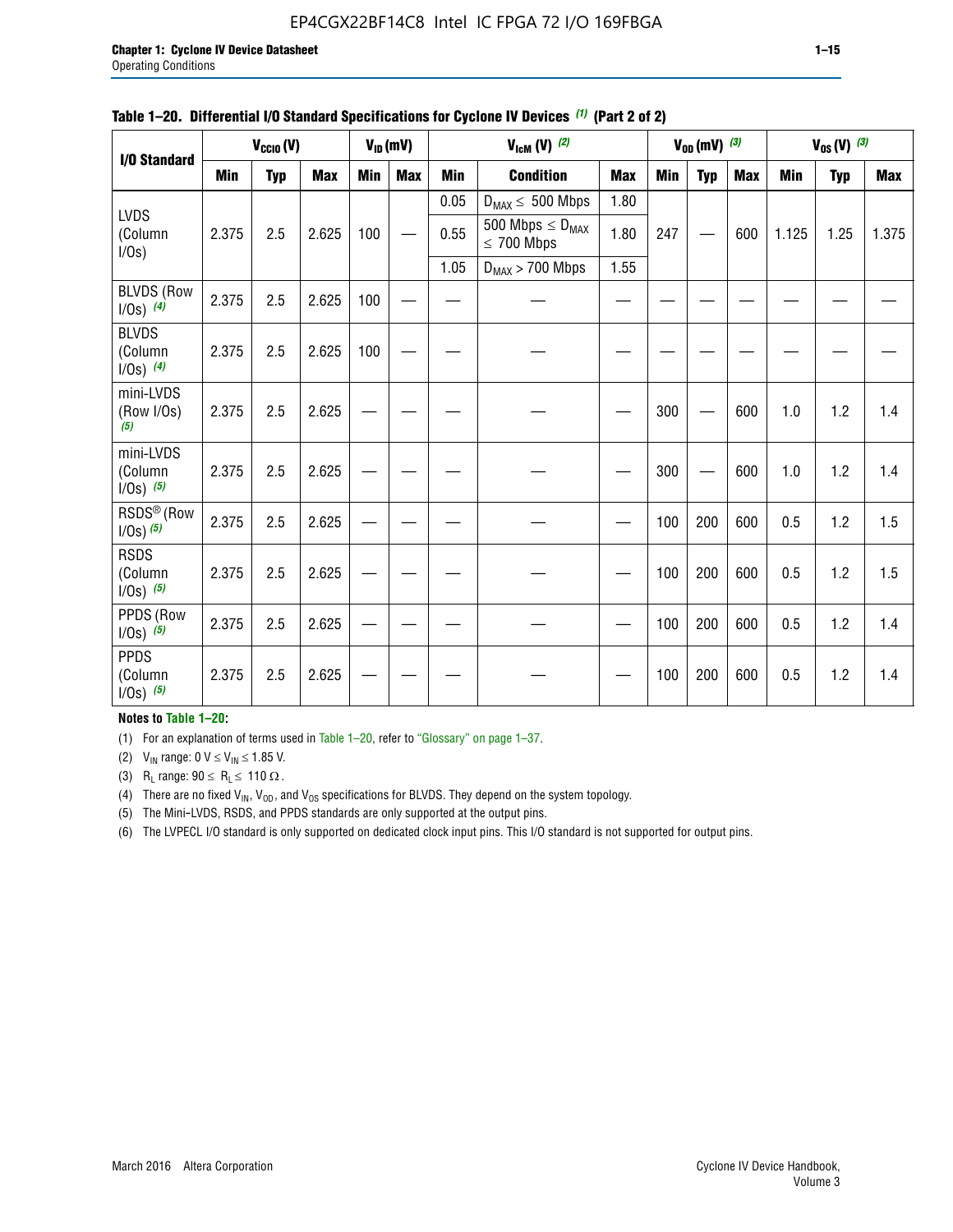# **Power Consumption**

Use the following methods to estimate power for a design:

- the Excel-based EPE
- the Quartus® II PowerPlay power analyzer feature

The interactive Excel-based EPE is used prior to designing the device to get a magnitude estimate of the device power. The Quartus II PowerPlay power analyzer provides better quality estimates based on the specifics of the design after place-and-route is complete. The PowerPlay power analyzer can apply a combination of user-entered, simulation-derived, and estimated signal activities that, combined with detailed circuit models, can yield very accurate power estimates.

**For more information about power estimation tools, refer to the** *Early Power Estimator* **<b>For a** *[User Guide](http://www.altera.com/literature/ug/ug_epe.pdf
)* and the *[PowerPlay Power Analysis](http://www.altera.com/literature/hb/qts/qts_qii53013.pdf)* chapter in volume 3 of the *Quartus II Handboo*k.

# **Switching Characteristics**

This section provides performance characteristics of Cyclone IV core and periphery blocks for commercial grade devices.

These characteristics can be designated as Preliminary or Final.

- Preliminary characteristics are created using simulation results, process data, and other known parameters. The upper-right hand corner of these tables show the designation as "Preliminary".
- Final numbers are based on actual silicon characterization and testing. The numbers reflect the actual performance of the device under worst-case silicon process, voltage, and junction temperature conditions. There are no designations on finalized tables.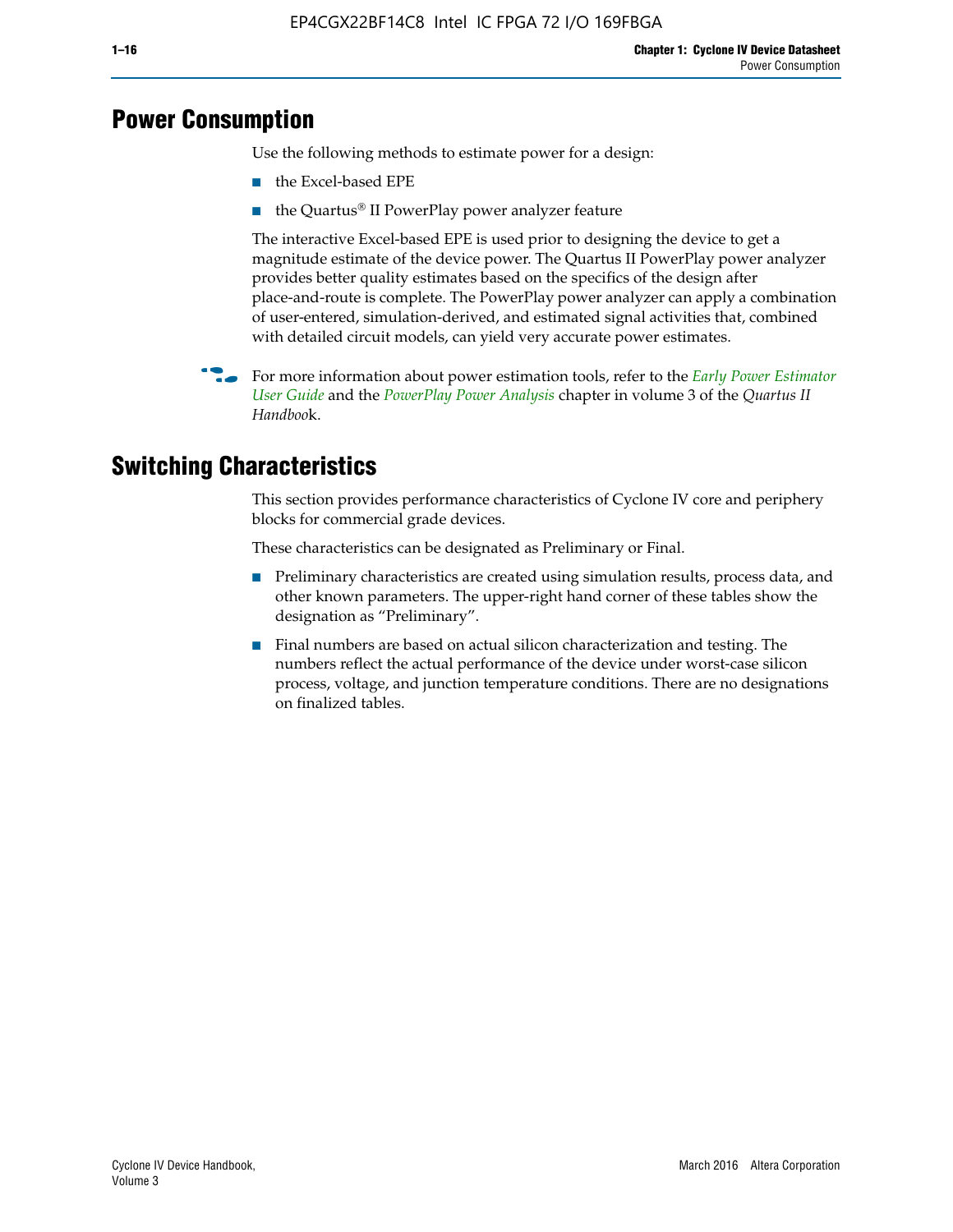# **Transceiver Performance Specifications**

Table 1–21 lists the Cyclone IV GX transceiver specifications.

# **Table 1–21. Transceiver Specification for Cyclone IV GX Devices (Part 1 of 4)**

| Symbol/<br><b>Description</b>                             |                                                      |                     | C <sub>6</sub>             |                                                                     |                     | C7, I7                     |                                | C <sub>8</sub>      |                            |                |              |
|-----------------------------------------------------------|------------------------------------------------------|---------------------|----------------------------|---------------------------------------------------------------------|---------------------|----------------------------|--------------------------------|---------------------|----------------------------|----------------|--------------|
|                                                           | <b>Conditions</b>                                    | <b>Min</b>          | <b>Typ</b>                 | <b>Max</b>                                                          | <b>Min</b>          | <b>Typ</b>                 | <b>Max</b>                     | <b>Min</b>          | <b>Typ</b>                 | <b>Max</b>     | <b>Unit</b>  |
| <b>Reference Clock</b>                                    |                                                      |                     |                            |                                                                     |                     |                            |                                |                     |                            |                |              |
| Supported I/O<br><b>Standards</b>                         |                                                      |                     |                            | 1.2 V PCML, 1.5 V PCML, 3.3 V PCML, Differential LVPECL, LVDS, HCSL |                     |                            |                                |                     |                            |                |              |
| Input frequency<br>from REFCLK input<br>pins              |                                                      | 50                  |                            | 156.25                                                              | 50                  |                            | 156.25                         | 50                  | —                          | 156.25         | <b>MHz</b>   |
| Spread-spectrum<br>modulating clock<br>frequency          | Physical interface<br>for PCI Express<br>(PIPE) mode | 30                  |                            | 33                                                                  | 30                  |                            | 33                             | 30                  |                            | 33             | kHz          |
| Spread-spectrum<br>downspread                             | PIPE mode                                            |                     | 0 <sub>to</sub><br>$-0.5%$ |                                                                     |                     | 0 <sub>to</sub><br>$-0.5%$ |                                |                     | 0 <sub>to</sub><br>$-0.5%$ |                |              |
| Peak-to-peak<br>differential input<br>voltage             |                                                      | 0.1                 |                            | 1.6                                                                 | 0.1                 |                            | 1.6                            | 0.1                 |                            | 1.6            | $\mathsf{V}$ |
| V <sub>ICM</sub> (AC coupled)                             |                                                      |                     | $1100 \pm 5\%$             |                                                                     |                     | $1100 \pm 5\%$             |                                |                     | $1100 \pm 5\%$             |                | mV           |
| V <sub>ICM</sub> (DC coupled)                             | HCSL I/O<br>standard for PCIe<br>reference clock     | 250                 |                            | 550                                                                 | 250                 |                            | 550                            | 250                 |                            | 550            | mV           |
| <b>Transmitter REFCLK</b><br>Phase Noise (1)              | Frequency offset                                     |                     |                            | $-123$                                                              |                     |                            | $-123$                         |                     |                            | $-123$         | dBc/Hz       |
| <b>Transmitter REFCLK</b><br>Total Jitter (1)             | $= 1$ MHz $- 8$ MHZ                                  |                     |                            | 42.3                                                                |                     |                            | 42.3                           |                     |                            | 42.3           | ps           |
| $R_{ref}$                                                 |                                                      |                     | 2000<br>± 1%               |                                                                     |                     | 2000<br>± 1%               |                                |                     | 2000<br>± 1%               |                | $\Omega$     |
| <b>Transceiver Clock</b>                                  |                                                      |                     |                            |                                                                     |                     |                            |                                |                     |                            |                |              |
| cal blk clk clock<br>frequency                            |                                                      | 10                  |                            | 125                                                                 | 10                  |                            | 125                            | 10                  |                            | 125            | <b>MHz</b>   |
| fixedclk Clock<br>frequency                               | <b>PCIe Receiver</b><br>Detect                       |                     | 125                        |                                                                     |                     | 125                        | $\qquad \qquad \longleftarrow$ |                     | 125                        |                | <b>MHz</b>   |
| reconfig clk<br>clock frequency                           | Dynamic<br>reconfiguration<br>clock frequency        | 2.5/<br>37.5<br>(2) |                            | 50                                                                  | 2.5/<br>37.5<br>(2) |                            | 50                             | 2.5/<br>37.5<br>(2) |                            | 50             | <b>MHz</b>   |
| Delta time between<br>reconfig clk                        |                                                      |                     |                            | $\overline{c}$                                                      |                     |                            | $\overline{c}$                 |                     |                            | $\overline{2}$ | ms           |
| Transceiver block<br>minimum<br>power-down pulse<br>width |                                                      |                     | 1                          |                                                                     |                     | 1                          |                                |                     | $\mathbf{1}$               |                | $\mu s$      |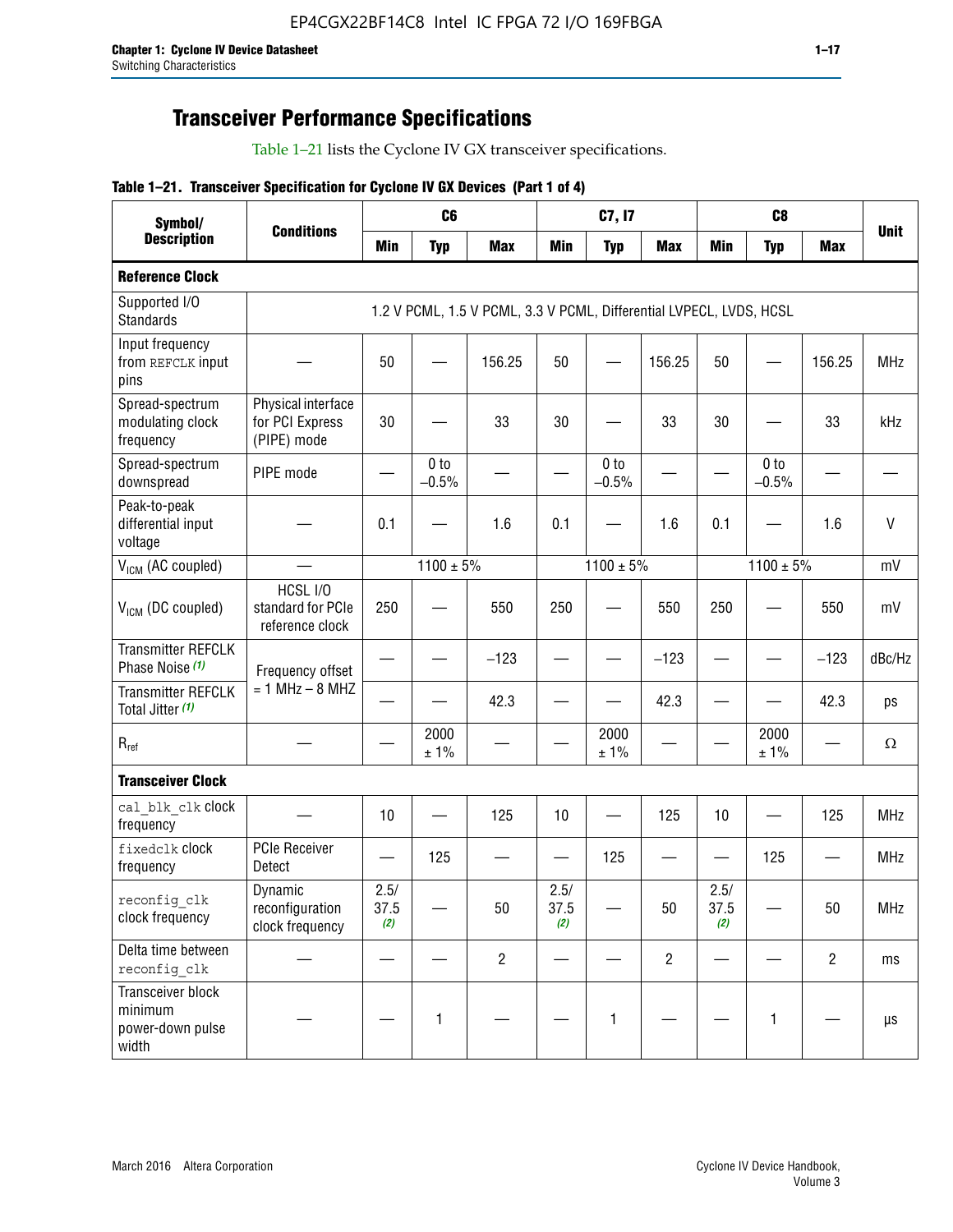| Symbol/                                                                                        |                                                                           |                          | C <sub>6</sub>   |                                 |                          | C7, I7                             |                                     |                          | C <sub>8</sub>           |                                                |              |
|------------------------------------------------------------------------------------------------|---------------------------------------------------------------------------|--------------------------|------------------|---------------------------------|--------------------------|------------------------------------|-------------------------------------|--------------------------|--------------------------|------------------------------------------------|--------------|
| <b>Description</b>                                                                             | <b>Conditions</b>                                                         | Min                      | <b>Typ</b>       | <b>Max</b>                      | Min                      | <b>Typ</b>                         | <b>Max</b>                          | <b>Min</b>               | <b>Typ</b>               | <b>Max</b>                                     | <b>Unit</b>  |
| <b>Receiver</b>                                                                                |                                                                           |                          |                  |                                 |                          |                                    |                                     |                          |                          |                                                |              |
| Supported I/O<br>Standards                                                                     | 1.4 V PCML,<br>1.5 V PCML,<br>2.5 V PCML,<br>LVPECL, LVDS                 |                          |                  |                                 |                          |                                    |                                     |                          |                          |                                                |              |
| Data rate (F324 and<br>smaller package) (15)                                                   |                                                                           | 600                      |                  | 2500                            | 600                      |                                    | 2500                                | 600                      |                          | 2500                                           | <b>Mbps</b>  |
| Data rate (F484 and<br>larger package) (15)                                                    |                                                                           | 600                      |                  | 3125                            | 600                      |                                    | 3125                                | 600                      | —                        | 2500                                           | <b>Mbps</b>  |
| Absolute V <sub>MAX</sub> for a<br>receiver pin $(3)$                                          |                                                                           |                          |                  | 1.6                             |                          |                                    | 1.6                                 |                          |                          | 1.6                                            | $\mathsf{V}$ |
| Operational V <sub>MAX</sub> for<br>a receiver pin                                             |                                                                           |                          |                  | 1.5                             |                          |                                    | 1.5                                 |                          |                          | 1.5                                            | $\mathsf{V}$ |
| Absolute V <sub>MIN</sub> for a<br>receiver pin                                                |                                                                           | $-0.4$                   |                  |                                 | $-0.4$                   |                                    |                                     | $-0.4$                   |                          |                                                | $\mathsf{V}$ |
| Peak-to-peak<br>differential input<br>voltage V <sub>ID</sub> (diff p-p)                       | $V_{ICM} = 0.82 V$<br>setting, Data Rate<br>$= 600$ Mbps to<br>3.125 Gbps | 0.1                      |                  | 2.7                             | 0.1                      |                                    | 2.7                                 | 0.1                      |                          | 2.7                                            | $\mathsf{V}$ |
| $V_{IGM}$                                                                                      | $V_{IGM} = 0.82 V$<br>setting                                             |                          | $820 \pm$<br>10% |                                 |                          | 820 $\pm$<br>10%                   |                                     |                          | $820 \pm$<br>10%         |                                                | mV           |
| Differential on-chip                                                                           | 100 $-\Omega$ setting                                                     | $\overline{\phantom{0}}$ | 100              |                                 | $\overline{\phantom{m}}$ | 100                                |                                     |                          | 100                      | $\overline{\phantom{0}}$                       | $\Omega$     |
| termination resistors                                                                          | 150 $-\Omega$ setting                                                     |                          | 150              |                                 |                          | 150                                |                                     |                          | 150                      |                                                | $\Omega$     |
| Differential and<br>common mode<br>return loss                                                 | PIPE, Serial<br>Rapid I/O SR,<br>SATA, CPRI LV,<br>SDI, XAUI              |                          |                  |                                 |                          | Compliant                          |                                     |                          |                          |                                                |              |
| Programmable ppm<br>detector $(4)$                                                             |                                                                           |                          |                  |                                 |                          | ± 62.5, 100, 125, 200,<br>250, 300 |                                     |                          |                          |                                                | ppm          |
| Clock data recovery<br>(CDR) ppm<br>tolerance (without<br>spread-spectrum<br>clocking enabled) |                                                                           |                          |                  | $±300$ (5),<br>±350<br>(6), (7) |                          |                                    | ±300<br>$(5)$ ,<br>±350<br>(6), (7) |                          |                          | ±300<br>$(5)$ <sub>,</sub><br>±350<br>(6), (7) | ppm          |
| CDR ppm tolerance<br>(with synchronous<br>spread-spectrum<br>clocking enabled) (8)             |                                                                           |                          |                  | 350 to<br>$-5350$<br>(7), (9)   |                          |                                    | 350 to<br>$-5350$<br>(7), (9)       |                          |                          | 350 to<br>$-5350$<br>(7), (9)                  | ppm          |
| Run length                                                                                     |                                                                           |                          | 80               | $\overline{\phantom{0}}$        |                          | 80                                 | $\overline{\phantom{0}}$            |                          | 80                       |                                                | UI           |
|                                                                                                | No Equalization                                                           | $\overline{\phantom{0}}$ |                  | 1.5                             |                          | $\overline{\phantom{0}}$           | 1.5                                 | $\overline{\phantom{0}}$ | —                        | 1.5                                            | dB           |
| Programmable                                                                                   | Medium Low                                                                |                          |                  | 4.5                             |                          |                                    | 4.5                                 |                          |                          | 4.5                                            | dB           |
| equalization                                                                                   | Medium High                                                               | $\qquad \qquad$          | —                | 5.5                             | —                        |                                    | 5.5                                 | —<br>—                   | $\overline{\phantom{0}}$ | 5.5                                            | dB           |
|                                                                                                | High                                                                      |                          |                  | $\overline{7}$                  | —<br>——                  |                                    | $\overline{7}$                      |                          |                          | $\overline{7}$                                 | dB           |

# **Table 1–21. Transceiver Specification for Cyclone IV GX Devices (Part 2 of 4)**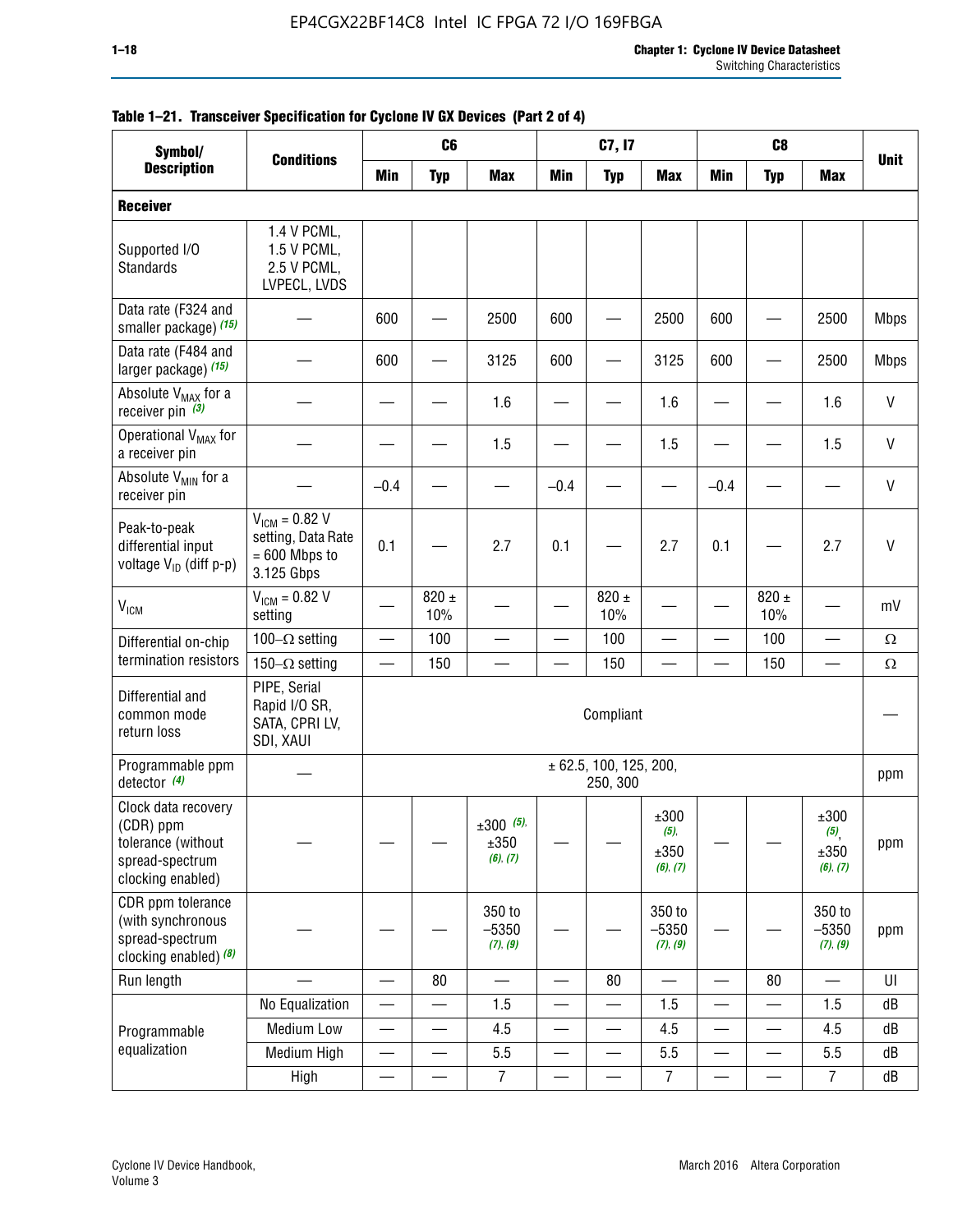| Symbol/                                                                 |                                                                     |           | C6                       |                          |                          | C7, I7                   |            |                          | C <sub>8</sub>  |            |                                |
|-------------------------------------------------------------------------|---------------------------------------------------------------------|-----------|--------------------------|--------------------------|--------------------------|--------------------------|------------|--------------------------|-----------------|------------|--------------------------------|
| <b>Description</b>                                                      | <b>Conditions</b>                                                   | Min       | <b>Typ</b>               | <b>Max</b>               | <b>Min</b>               | <b>Typ</b>               | <b>Max</b> | <b>Min</b>               | <b>Typ</b>      | <b>Max</b> | <b>Unit</b>                    |
| Signal detect/loss<br>threshold                                         | PIPE mode                                                           | 65        |                          | 175                      | 65                       |                          | 175        | 65                       |                 | 175        | mV                             |
| $t_{LTR}$ (10)                                                          | $\overline{\phantom{a}}$                                            | $\sim$    | $\equiv$                 | 75                       | $\overline{\phantom{0}}$ | $\overline{\phantom{0}}$ | 75         | $\overline{\phantom{0}}$ | $\equiv$        | 75         | μs                             |
| (11)<br>$t_{\text{LTR-LTD\_Manual}}$                                    |                                                                     | 15        |                          |                          | 15                       |                          |            | 15                       |                 |            | μs                             |
| $t_{LTD}$ (12)                                                          |                                                                     | 0         | 100                      | 4000                     | $\pmb{0}$                | 100                      | 4000       | 0                        | 100             | 4000       | ns                             |
| $t_{\text{LTD\_Manual}}$ (13)                                           | $\overline{\phantom{0}}$                                            | —         | $\overline{\phantom{0}}$ | 4000                     | $\overline{\phantom{0}}$ |                          | 4000       | $\overline{\phantom{0}}$ | $\qquad \qquad$ | 4000       | ns                             |
| $t_{\text{LTD\_Auto}}$ (14)                                             |                                                                     |           | $\overline{\phantom{0}}$ | 4000                     | —                        | $\overline{\phantom{0}}$ | 4000       | $\overline{\phantom{0}}$ |                 | 4000       | ns                             |
| Receiver buffer and<br>CDR offset<br>cancellation time<br>(per channel) |                                                                     |           |                          | 17000                    |                          |                          | 17000      |                          |                 | 17000      | recon<br>fig_c<br>1k<br>cycles |
|                                                                         | DC Gain Setting =<br>0                                              |           | $\mathbf 0$              |                          |                          | 0                        |            |                          | 0               |            | dB                             |
| Programmable DC<br>gain                                                 | DC Gain Setting $=$<br>1                                            |           | 3                        |                          |                          | 3                        |            |                          | 3               |            | dB                             |
|                                                                         | DC Gain Setting =<br>$\overline{c}$                                 |           | $\,6\,$                  |                          |                          | 6                        |            |                          | 6               |            | dB                             |
| <b>Transmitter</b>                                                      |                                                                     |           |                          |                          |                          |                          |            |                          |                 |            |                                |
| Supported I/O<br>Standards                                              | 1.5 V PCML                                                          |           |                          |                          |                          |                          |            |                          |                 |            |                                |
| Data rate (F324 and<br>smaller package)                                 |                                                                     | 600       |                          | 2500                     | 600                      |                          | 2500       | 600                      |                 | 2500       | <b>Mbps</b>                    |
| Data rate (F484 and<br>larger package)                                  |                                                                     | 600       |                          | 3125                     | 600                      |                          | 3125       | 600                      |                 | 2500       | <b>Mbps</b>                    |
| $\rm V_{\rm OCM}$                                                       | 0.65 V setting                                                      | —         | 650                      |                          |                          | 650                      |            | $\overline{\phantom{0}}$ | 650             | —          | mV                             |
| Differential on-chip                                                    | 100 $-\Omega$ setting                                               |           | 100                      | $\overline{\phantom{0}}$ |                          | 100                      |            | $\overline{\phantom{0}}$ | 100             | —          | $\Omega$                       |
| termination resistors                                                   | 150 $-\Omega$ setting                                               |           | 150                      |                          |                          | 150                      |            |                          | 150             |            | $\Omega$                       |
| Differential and<br>common mode<br>return loss                          | PIPE, CPRI LV,<br>Serial Rapid I/O<br>SR, SDI, XAUI,<br><b>SATA</b> | Compliant |                          |                          |                          |                          |            |                          |                 |            |                                |
| Rise time                                                               | $\qquad \qquad$                                                     | 50        | $\overline{\phantom{0}}$ | 200                      | 50                       | $\overline{\phantom{0}}$ | 200        | 50                       |                 | 200        | ps                             |
| Fall time                                                               |                                                                     | 50        |                          | 200                      | 50                       |                          | 200        | 50                       |                 | 200        | ps                             |
| Intra-differential pair<br>skew                                         |                                                                     |           |                          | 15                       |                          |                          | 15         |                          |                 | 15         | ps                             |
| Intra-transceiver<br>block skew                                         |                                                                     |           |                          | 120                      |                          |                          | 120        |                          |                 | 120        | ps                             |

# **Table 1–21. Transceiver Specification for Cyclone IV GX Devices (Part 3 of 4)**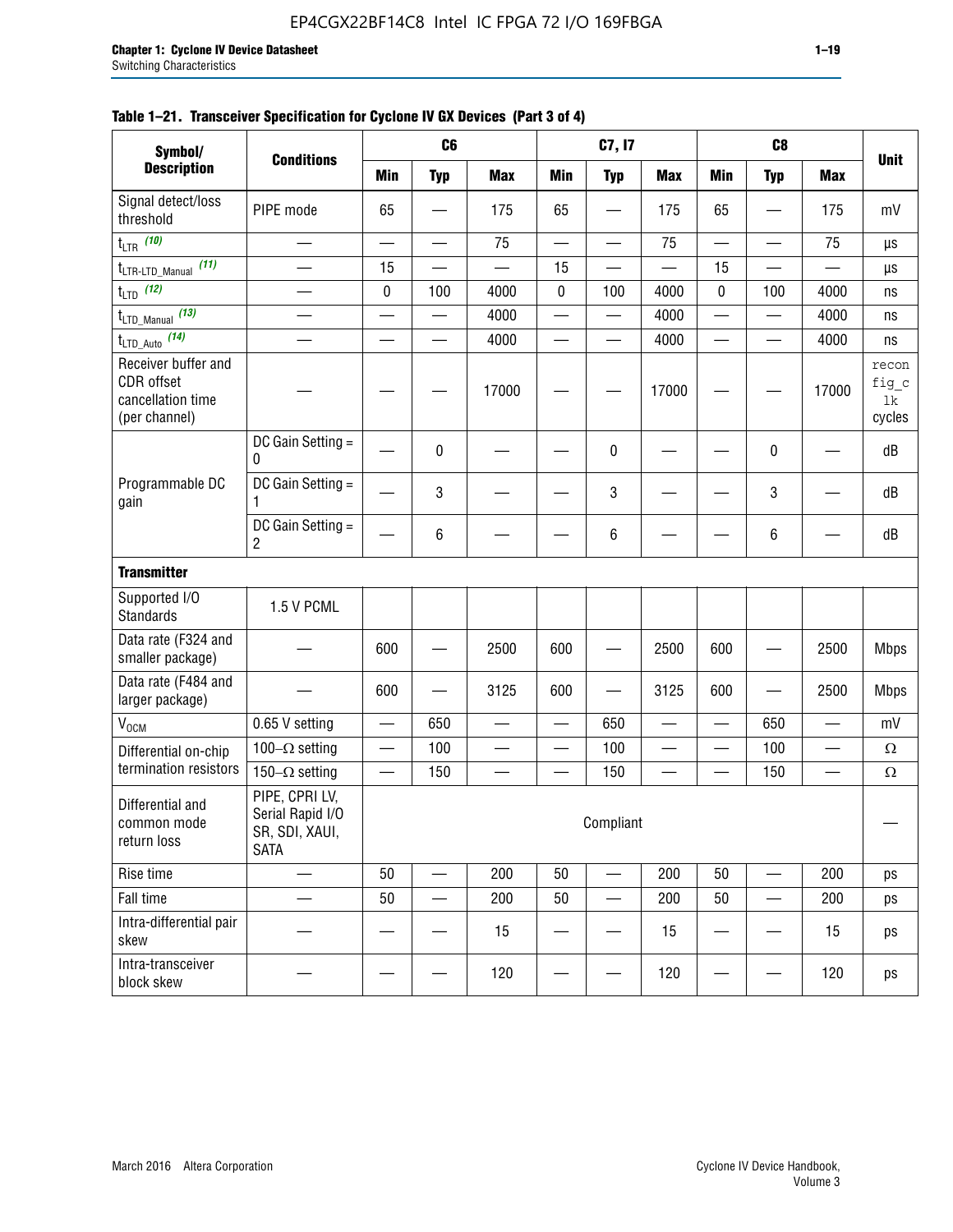### **Table 1–21. Transceiver Specification for Cyclone IV GX Devices (Part 4 of 4)**

| Symbol/                                          | <b>Conditions</b> | C <sub>6</sub>                     |     |            | C7, I7     |     |            | C8         |            |            |             |
|--------------------------------------------------|-------------------|------------------------------------|-----|------------|------------|-----|------------|------------|------------|------------|-------------|
| <b>Description</b>                               |                   | <b>Min</b>                         | Typ | <b>Max</b> | <b>Min</b> | Typ | <b>Max</b> | <b>Min</b> | <b>Typ</b> | <b>Max</b> | <b>Unit</b> |
| <b>PLD-Transceiver Interface</b>                 |                   |                                    |     |            |            |     |            |            |            |            |             |
| Interface speed<br>(F324 and smaller<br>package) |                   | 25                                 |     | 125        | 25         |     | 125        | 25         |            | 125        | <b>MHz</b>  |
| Interface speed<br>(F484 and larger<br>package)  |                   | 25                                 |     | 156.25     | 25         |     | 156.25     | 25         |            | 156.25     | <b>MHz</b>  |
| Digital reset pulse<br>width                     |                   | Minimum is 2 parallel clock cycles |     |            |            |     |            |            |            |            |             |

#### **Notes to Table 1–21:**

(1) This specification is valid for transmitter output jitter specification with a maximum total jitter value of 112 ps, typically for 3.125 Gbps SRIO and XAUI protocols.

(2) The minimum reconfig\_clk frequency is 2.5 MHz if the transceiver channel is configured in **Transmitter Only** mode. The minimum reconfig\_clk frequency is 37.5 MHz if the transceiver channel is configured in **Receiver Only** or **Receiver and Transmitter** mode.

(3) The device cannot tolerate prolonged operation at this absolute maximum.

- (4) The rate matcher supports only up to  $\pm 300$  parts per million (ppm).
- (5) Supported for the F169 and F324 device packages only.
- (6) Supported for the F484, F672, and F896 device packages only. Pending device characterization.
- (7) To support CDR ppm tolerance greater than ±300 ppm, implement ppm detector in user logic and configure CDR to Manual Lock Mode.
- (8) Asynchronous spread-spectrum clocking is not supported.
- (9) For the EP4CGX30 (F484 package only), EP4CGX50, and EP4CGX75 devices, the CDR ppl tolerance is ±200 ppm.
- (10) Time taken until pll\_locked goes high after pll\_powerdown deasserts.
- (11) Time that the CDR must be kept in lock-to-reference mode after rx analogreset deasserts and before rx locktodata is asserted in manual mode.

(12) Time taken to recover valid data after the rx locktodata signal is asserted in manual mode (Figure 1–2), or after rx freqlocked signal goes high in automatic mode (Figure 1–3).

(13) Time taken to recover valid data after the rx locktodata signal is asserted in manual mode.

- (14) Time taken to recover valid data after the rx freqlocked signal goes high in automatic mode.
- (15) To support data rates lower than the minimum specification through oversampling, use the CDR in LTR mode only.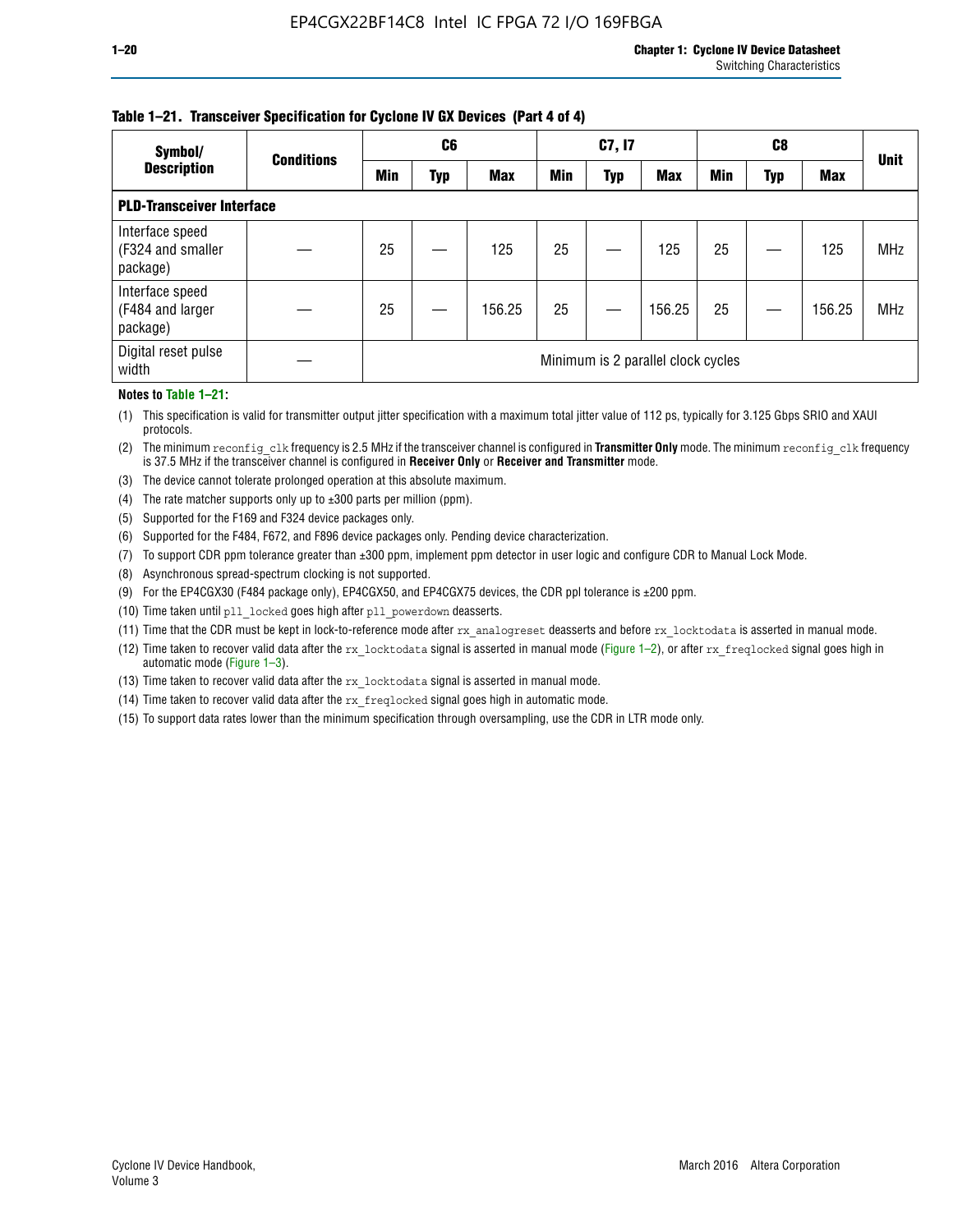Figure 1–2 shows the lock time parameters in manual mode.

 $\Box$  LTD = lock-to-data. LTR = lock-to-reference.





Figure 1–3 shows the lock time parameters in automatic mode.

**Figure 1–3. Lock Time Parameters for Automatic Mode**

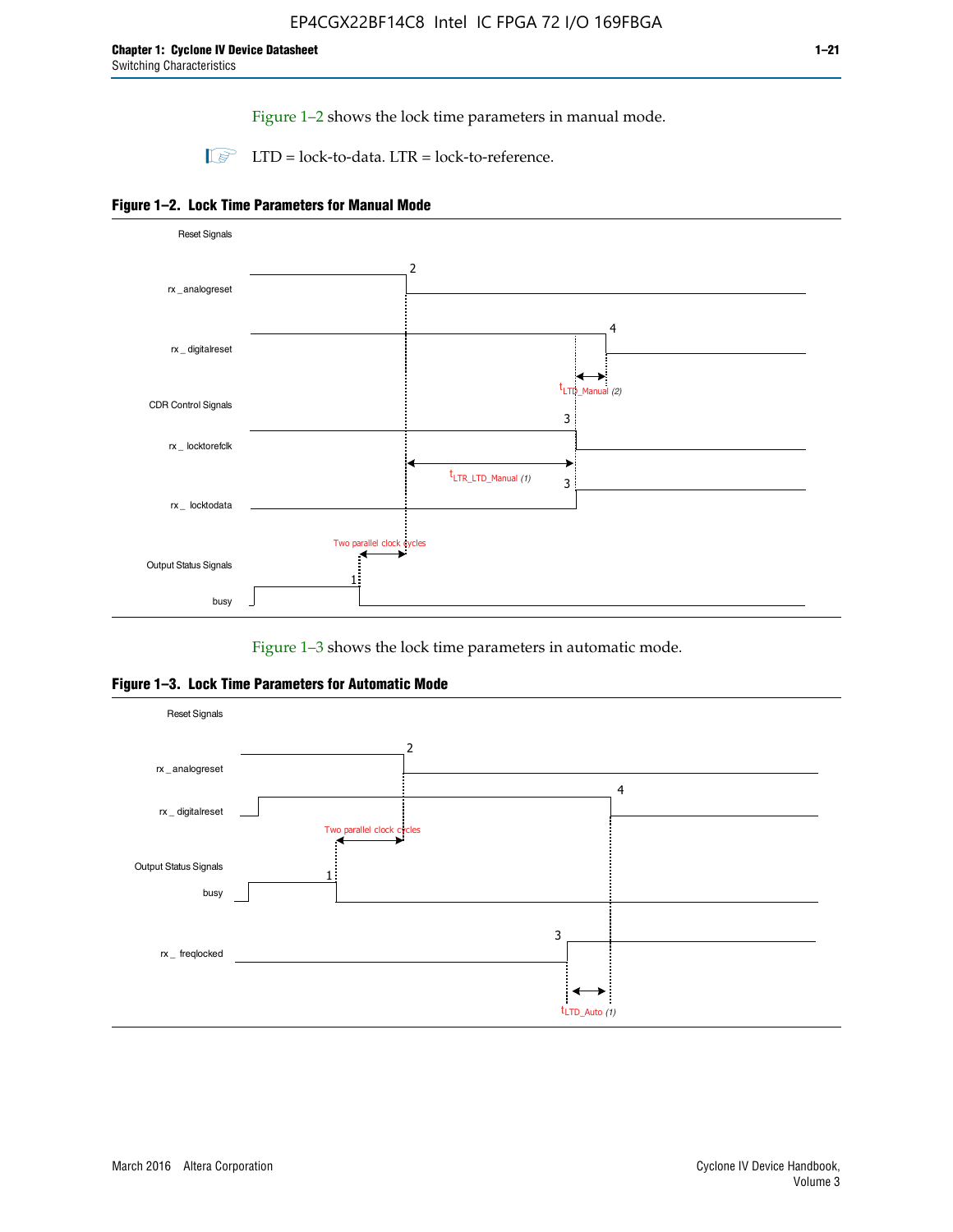# Figure 1–4 shows the differential receiver input waveform.





Figure 1–5 shows the transmitter output waveform.





Table 1–22 lists the typical V<sub>OD</sub> for Tx term that equals 100  $\Omega$ .

|  |  | Table 1–22. Typical V <sub>0D</sub> Setting, Tx Term = 100 $\Omega$ |  |  |
|--|--|---------------------------------------------------------------------|--|--|
|--|--|---------------------------------------------------------------------|--|--|

|                                                        |     |     |     | V <sub>on</sub> Setting (mV) |      |      |
|--------------------------------------------------------|-----|-----|-----|------------------------------|------|------|
| <b>Symbol</b>                                          |     |     |     | 4(1)                         |      |      |
| $\rm V_{OD}$ differential peak<br>to peak typical (mV) | 400 | 600 | 800 | 900                          | 1000 | 1200 |

**Note to Table 1–22:**

(1) This setting is required for compliance with the PCIe protocol.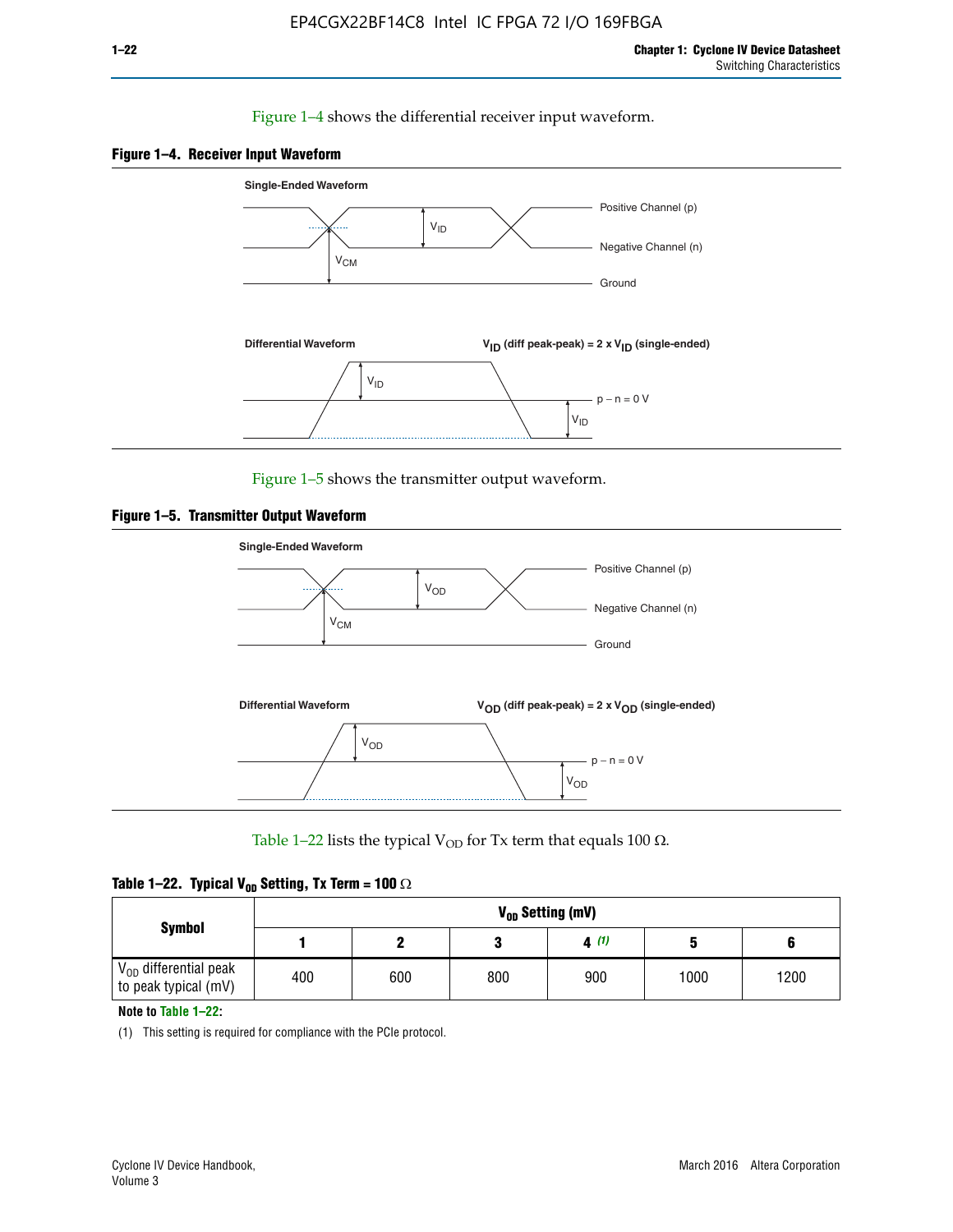Table 1–23 lists the Cyclone IV GX transceiver block AC specifications.

| Symbol/                                                                                    |                    |            | C6         |            |        | C7, I7     |            |        | C8         |            |     |
|--------------------------------------------------------------------------------------------|--------------------|------------|------------|------------|--------|------------|------------|--------|------------|------------|-----|
| <b>Description</b>                                                                         | <b>Conditions</b>  | <b>Min</b> | <b>Typ</b> | <b>Max</b> | Min    | <b>Typ</b> | <b>Max</b> | Min    | <b>Typ</b> | <b>Max</b> | Uni |
| PCIe Transmit Jitter Generation (3)                                                        |                    |            |            |            |        |            |            |        |            |            |     |
| Total jitter at 2.5 Gbps<br>(Gen1)                                                         | Compliance pattern |            |            | 0.25       |        |            | 0.25       |        |            | 0.25       | UI  |
| <b>PCIe Receiver Jitter Tolerance</b> (3)                                                  |                    |            |            |            |        |            |            |        |            |            |     |
| Total jitter at 2.5 Gbps<br>(Gen1)                                                         | Compliance pattern |            | > 0.6      |            |        | > 0.6      |            |        | > 0.6      |            | UI  |
| <b>GIGE Transmit Jitter Generation (4)</b>                                                 |                    |            |            |            |        |            |            |        |            |            |     |
| Deterministic jitter                                                                       | Pattern = CRPAT    |            |            | 0.14       |        |            | 0.14       |        |            | 0.14       | UI  |
| (peak-to-peak)                                                                             |                    |            |            |            |        |            |            |        |            |            |     |
| Total jitter (peak-to-peak)                                                                | Pattern = CRPAT    |            |            | 0.279      |        |            | 0.279      |        |            | 0.279      | UI  |
| <b>GIGE Receiver Jitter Tolerance</b> (4)                                                  |                    |            |            |            |        |            |            |        |            |            |     |
| Deterministic jitter<br>tolerance (peak-to-peak)                                           | Pattern = CJPAT    |            | > 0.4      |            |        | > 0.4      |            |        | > 0.4      |            | UI  |
| Combined deterministic<br>Pattern = CJPAT<br>and random jitter<br>tolerance (peak-to-peak) |                    | > 0.66     |            |            | > 0.66 |            |            | > 0.66 |            |            | UI  |

# **Table 1–23. Transceiver Block AC Specification for Cyclone IV GX Devices** *(1)***,** *(2)*

#### **Notes to Table 1–23:**

(1) Dedicated refclk pins were used to drive the input reference clocks.

(2) The jitter numbers specified are valid for the stated conditions only.

(3) The jitter numbers for PIPE are compliant to the PCIe Base Specification 2.0.

(4) The jitter numbers for GIGE are compliant to the IEEE802.3-2002 Specification.

# **Core Performance Specifications**

The following sections describe the clock tree specifications, PLLs, embedded multiplier, memory block, and configuration specifications for Cyclone IV Devices.

# **Clock Tree Specifications**

Table 1–24 lists the clock tree specifications for Cyclone IV devices.

**Table 1–24. Clock Tree Performance for Cyclone IV Devices** *(Part 1 of 2)*

|               | <b>Performance</b> |       |     |           |             |       |       |     |             |  |  |  |
|---------------|--------------------|-------|-----|-----------|-------------|-------|-------|-----|-------------|--|--|--|
| <b>Device</b> | C6                 | C7    | C8  | $C8L$ (1) | $C9L$ $(1)$ | 17    | 8L(1) | A7  | <b>Unit</b> |  |  |  |
| EP4CE6        | 500                | 437.5 | 402 | 362       | 265         | 437.5 | 362   | 402 | <b>MHz</b>  |  |  |  |
| EP4CE10       | 500                | 437.5 | 402 | 362       | 265         | 437.5 | 362   | 402 | <b>MHz</b>  |  |  |  |
| EP4CE15       | 500                | 437.5 | 402 | 362       | 265         | 437.5 | 362   | 402 | <b>MHz</b>  |  |  |  |
| EP4CE22       | 500                | 437.5 | 402 | 362       | 265         | 437.5 | 362   | 402 | <b>MHz</b>  |  |  |  |
| EP4CE30       | 500                | 437.5 | 402 | 362       | 265         | 437.5 | 362   | 402 | <b>MHz</b>  |  |  |  |
| EP4CE40       | 500                | 437.5 | 402 | 362       | 265         | 437.5 | 362   | 402 | <b>MHz</b>  |  |  |  |

**Unit**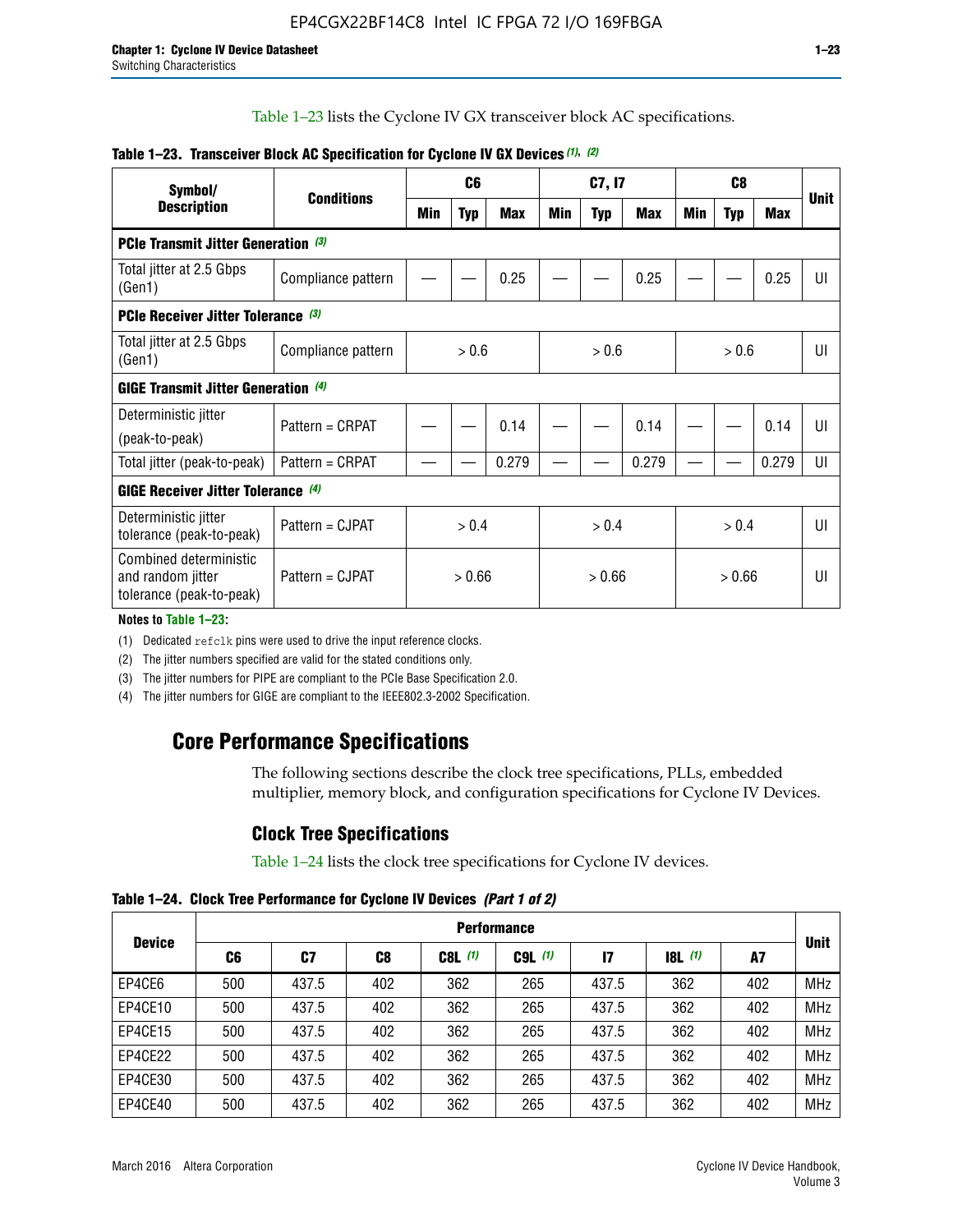|               |                | <b>Performance</b> |                |           |             |                 |       |    |             |  |  |  |  |  |  |
|---------------|----------------|--------------------|----------------|-----------|-------------|-----------------|-------|----|-------------|--|--|--|--|--|--|
| <b>Device</b> | C <sub>6</sub> | C7                 | C <sub>8</sub> | $C8L$ (1) | $C9L$ $(1)$ | $\overline{17}$ | 8L(1) | A7 | <b>Unit</b> |  |  |  |  |  |  |
| EP4CE55       | 500            | 437.5              | 402            | 362       | 265         | 437.5           | 362   |    | <b>MHz</b>  |  |  |  |  |  |  |
| EP4CE75       | 500            | 437.5              | 402            | 362       | 265         | 437.5           | 362   |    | <b>MHz</b>  |  |  |  |  |  |  |
| EP4CE115      |                | 437.5              | 402            | 362       | 265         | 437.5           | 362   |    | <b>MHz</b>  |  |  |  |  |  |  |
| EP4CGX15      | 500            | 437.5              | 402            |           |             | 437.5           |       |    | <b>MHz</b>  |  |  |  |  |  |  |
| EP4CGX22      | 500            | 437.5              | 402            |           |             | 437.5           |       |    | <b>MHz</b>  |  |  |  |  |  |  |
| EP4CGX30      | 500            | 437.5              | 402            |           |             | 437.5           |       |    | <b>MHz</b>  |  |  |  |  |  |  |
| EP4CGX50      | 500            | 437.5              | 402            |           |             | 437.5           |       |    | <b>MHz</b>  |  |  |  |  |  |  |
| EP4CGX75      | 500            | 437.5              | 402            |           |             | 437.5           |       |    | <b>MHz</b>  |  |  |  |  |  |  |
| EP4CGX110     | 500            | 437.5              | 402            |           |             | 437.5           |       |    | <b>MHz</b>  |  |  |  |  |  |  |
| EP4CGX150     | 500            | 437.5              | 402            |           |             | 437.5           |       |    | <b>MHz</b>  |  |  |  |  |  |  |

**Table 1–24. Clock Tree Performance for Cyclone IV Devices** *(Part 2 of 2)*

**Note to Table 1–24:**

(1) Cyclone IV E 1.0 V core voltage devices only support C8L, C9L, and I8L speed grades.

# **PLL Specifications**

Table 1–25 lists the PLL specifications for Cyclone IV devices when operating in the commercial junction temperature range (0°C to 85°C), the industrial junction temperature range (–40°C to 100°C), the extended industrial junction temperature range (–40°C to 125°C), and the automotive junction temperature range (–40°C to 125°C). For more information about the PLL block, refer to "Glossary" on page 1–37.

|  |  | Table 1–25. PLL Specifications for Cyclone IV Devices $(1)$ , $(2)$ (Part 1 of 2) |  |
|--|--|-----------------------------------------------------------------------------------|--|
|--|--|-----------------------------------------------------------------------------------|--|

| <b>Symbol</b>                                          | <b>Parameter</b>                                            | Min<br><b>Max</b><br><b>Typ</b><br>5<br>472.5<br>$\qquad \qquad$<br>5<br>362<br>5<br>265<br>5<br>325<br>$\overline{\phantom{0}}$<br>600<br>1300<br>40<br>60<br>0.15<br>±750<br>472.5<br>472.5<br>450<br>402.5<br>362 |    | <b>Unit</b> |               |
|--------------------------------------------------------|-------------------------------------------------------------|----------------------------------------------------------------------------------------------------------------------------------------------------------------------------------------------------------------------|----|-------------|---------------|
|                                                        | Input clock frequency $(-6, -7, -8)$ speed grades)          |                                                                                                                                                                                                                      |    |             | <b>MHz</b>    |
| $f_{\text{IN}}(3)$                                     | Input clock frequency (-8L speed grade)                     |                                                                                                                                                                                                                      |    |             | <b>MHz</b>    |
|                                                        | Input clock frequency (-9L speed grade)                     |                                                                                                                                                                                                                      |    |             | <b>MHz</b>    |
| f <sub>INPFD</sub>                                     | PFD input frequency                                         |                                                                                                                                                                                                                      |    |             | <b>MHz</b>    |
| $f_{VCO}$ (4)                                          | PLL internal VCO operating range                            |                                                                                                                                                                                                                      |    |             | <b>MHz</b>    |
| f <sub>INDUTY</sub>                                    | Input clock duty cycle                                      |                                                                                                                                                                                                                      |    |             | $\frac{0}{0}$ |
| $t_{\text{INJITTER\_CCJ}}$ (5)                         | Input clock cycle-to-cycle jitter<br>$F_{REF} \geq 100$ MHz |                                                                                                                                                                                                                      |    |             | UI            |
|                                                        | $F_{RFF}$ < 100 MHz                                         |                                                                                                                                                                                                                      |    |             | ps            |
| $f_{\text{OUT\_EXT}}$ (external clock<br>output) $(3)$ | PLL output frequency                                        |                                                                                                                                                                                                                      |    |             | <b>MHz</b>    |
|                                                        | PLL output frequency (-6 speed grade)                       |                                                                                                                                                                                                                      |    |             | <b>MHz</b>    |
|                                                        | PLL output frequency (-7 speed grade)                       |                                                                                                                                                                                                                      |    |             | <b>MHz</b>    |
| $f_{OUT}$ (to global clock)                            | PLL output frequency (-8 speed grade)                       |                                                                                                                                                                                                                      |    |             | <b>MHz</b>    |
|                                                        | PLL output frequency (-8L speed grade)                      |                                                                                                                                                                                                                      |    |             | <b>MHz</b>    |
|                                                        | PLL output frequency (-9L speed grade)                      |                                                                                                                                                                                                                      |    | 265         | <b>MHz</b>    |
| t <sub>outduty</sub>                                   | Duty cycle for external clock output (when set to 50%)      | 45                                                                                                                                                                                                                   | 50 | 55          | $\frac{0}{0}$ |
| $t_{\text{LOCK}}$                                      | Time required to lock from end of device configuration      |                                                                                                                                                                                                                      |    |             | ms            |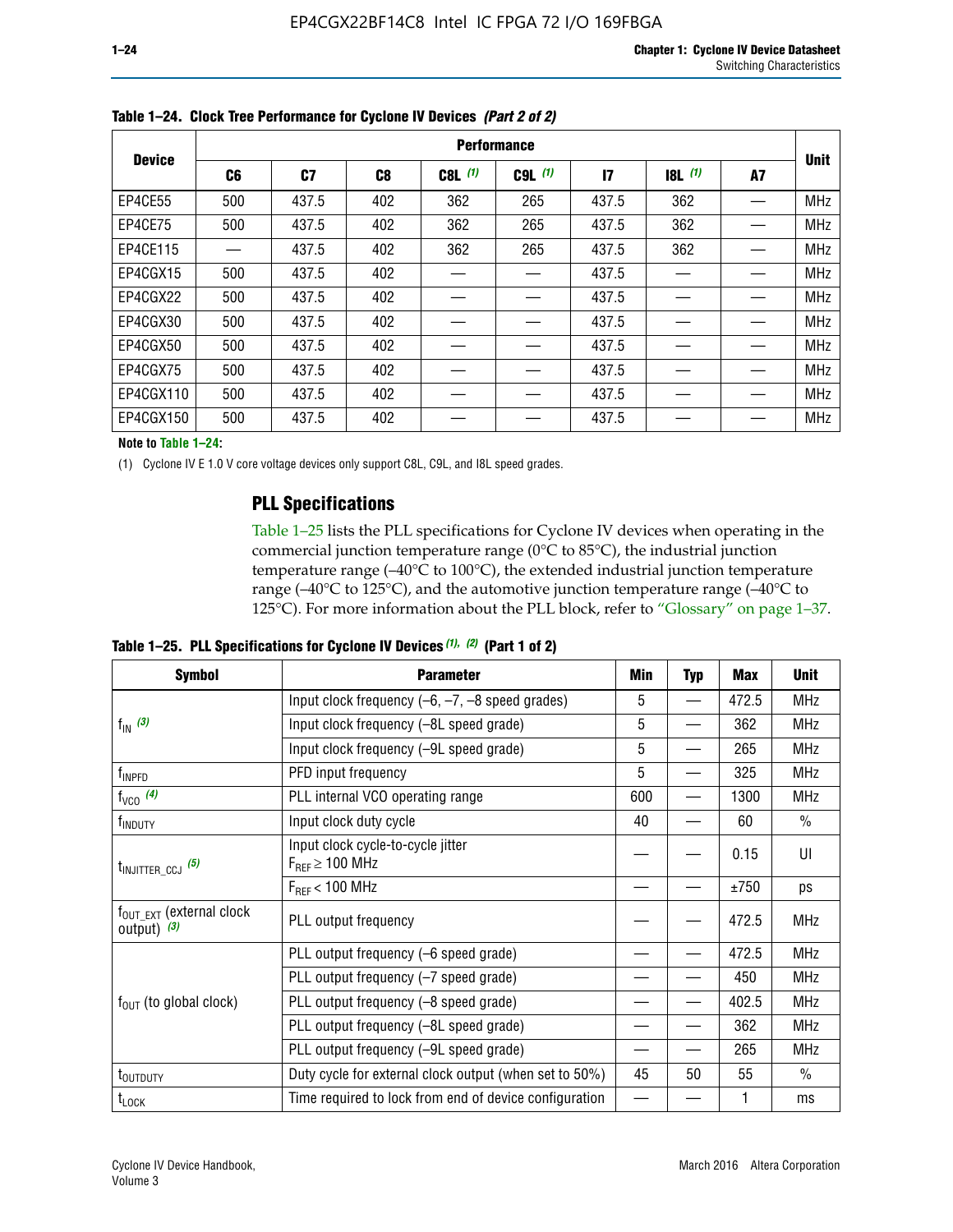|  |  | Table 1–25. PLL Specifications for Cyclone IV Devices (1), (2) (Part 2 of 2) |  |
|--|--|------------------------------------------------------------------------------|--|
|--|--|------------------------------------------------------------------------------|--|

| <b>Symbol</b>                             | <b>Parameter</b>                                                                                                                     | Min | <b>Typ</b> | <b>Max</b> | <b>Unit</b>              |
|-------------------------------------------|--------------------------------------------------------------------------------------------------------------------------------------|-----|------------|------------|--------------------------|
| t <sub>DLOCK</sub>                        | Time required to lock dynamically (after switchover,<br>reconfiguring any non-post-scale counters/delays or<br>areset is deasserted) |     |            | 1          | ms                       |
| t <sub>outjitter_period_dedclk</sub> (6)  | Dedicated clock output period jitter<br>$F_{OUT} \geq 100$ MHz                                                                       |     |            | 300        | ps                       |
|                                           | $F_{\text{OUT}}$ < 100 MHz                                                                                                           |     |            | 30         | mUI                      |
| t <sub>outjitter_ccj_dedclk</sub> (6)     | Dedicated clock output cycle-to-cycle jitter<br>$F_{OUT} \geq 100$ MHz                                                               |     |            | 300        | ps                       |
|                                           | $F_{OUT}$ < 100 MHz                                                                                                                  |     |            | 30         | mUI                      |
| t <sub>outjitter_period_io</sub> (6)      | Regular I/O period jitter<br>$F_{\text{OUT}} \geq 100 \text{ MHz}$                                                                   |     |            | 650        | ps                       |
|                                           | $F_{\text{OUT}}$ < 100 MHz                                                                                                           |     |            | 75         | mUI                      |
| t <sub>outjitter_ccj_io</sub> (6)         | Regular I/O cycle-to-cycle jitter<br>$F_{OUT} \geq 100$ MHz                                                                          |     |            | 650        | ps                       |
|                                           | $F_{\text{OUT}}$ < 100 MHz                                                                                                           |     |            | 75         | mUI                      |
| t <sub>PLL_PSERR</sub>                    | Accuracy of PLL phase shift                                                                                                          |     |            | ±50        | ps                       |
| t <sub>ARESET</sub>                       | Minimum pulse width on areset signal.                                                                                                | 10  |            |            | ns                       |
| t <sub>configpll</sub>                    | Time required to reconfigure scan chains for PLLs                                                                                    |     | 3.5(7)     |            | <b>SCANCLK</b><br>cycles |
| $f_{\text{SCANCLK}}$                      | scanclk frequency                                                                                                                    |     |            | 100        | <b>MHz</b>               |
| t <sub>CASC_OUTJITTER_PERIOD_DEDCLK</sub> | Period jitter for dedicated clock output in cascaded<br>PLLs ( $F_{OUT} \ge 100$ MHz)                                                |     |            | 425        | ps                       |
| (8), (9)                                  | Period jitter for dedicated clock output in cascaded<br>PLLs ( $F_{OUT}$ < 100 MHz)                                                  |     |            | 42.5       | mUI                      |

#### **Notes to Table 1–25:**

- (1) This table is applicable for general purpose PLLs and multipurpose PLLs.
- (2) You must connect  $V_{CCD-PLL}$  to  $V_{CCINT}$  through the decoupling capacitor and ferrite bead.
- (3) This parameter is limited in the Quartus II software by the I/O maximum frequency. The maximum I/O frequency is different for each I/O standard.
- (4) The  $V_{CO}$  frequency reported by the Quartus II software in the PLL Summary section of the compilation report takes into consideration the  $V_{CO}$ post-scale counter K value. Therefore, if the counter K has a value of 2, the frequency reported can be lower than the f<sub>VCO</sub> specification.
- (5) A high input jitter directly affects the PLL output jitter. To have low PLL output clock jitter, you must provide a clean clock source that is less than 200 ps.
- (6) Peak-to-peak jitter with a probability level of 10–12 (14 sigma, 99.99999999974404% confidence level). The output jitter specification applies to the intrinsic jitter of the PLL when an input jitter of 30 ps is applied.
- (7) With 100-MHz scanclk frequency.
- (8) The cascaded PLLs specification is applicable only with the following conditions:
	- **■** Upstream PLL—0.59 MHz  $\leq$  Upstream PLL bandwidth  $<$  1 MHz
	- Downstream PLL—Downstream PLL bandwidth > 2 MHz
- (9) PLL cascading is not supported for transceiver applications.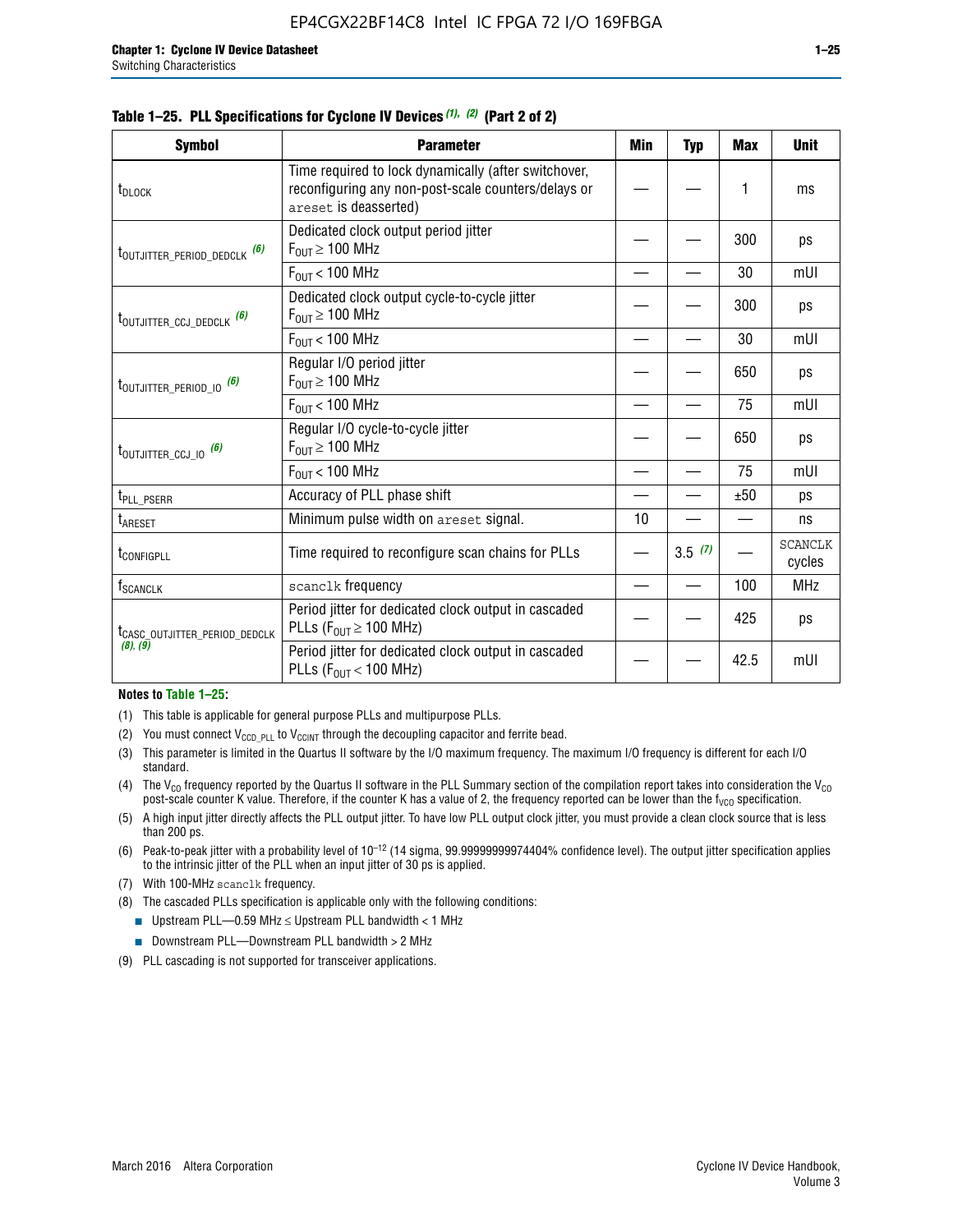# **Embedded Multiplier Specifications**

Table 1–26 lists the embedded multiplier specifications for Cyclone IV devices.

## **Table 1–26. Embedded Multiplier Specifications for Cyclone IV Devices**

|                                | <b>Resources Used</b>        |     | <b>Performance</b> |     |                 |     |             |  |  |  |  |  |  |
|--------------------------------|------------------------------|-----|--------------------|-----|-----------------|-----|-------------|--|--|--|--|--|--|
| Mode                           | <b>Number of Multipliers</b> | C6  | C7, I7, A7         | C8  | <b>C8L, I8L</b> | C9L | <b>Unit</b> |  |  |  |  |  |  |
| $9 \times 9$ -bit multiplier   |                              | 340 | 300                | 260 | 240             | 175 | <b>MHz</b>  |  |  |  |  |  |  |
| $18 \times 18$ -bit multiplier |                              | 287 | 250                | 200 | 185             | 135 | <b>MHz</b>  |  |  |  |  |  |  |

# **Memory Block Specifications**

Table 1–27 lists the M9K memory block specifications for Cyclone IV devices.

## **Table 1–27. Memory Block Performance Specifications for Cyclone IV Devices**

|               |                                           |     | <b>Resources Used</b>       |                |            |                |                 |     |             |
|---------------|-------------------------------------------|-----|-----------------------------|----------------|------------|----------------|-----------------|-----|-------------|
| <b>Memory</b> | <b>Mode</b>                               | LEs | <b>M9K</b><br><b>Memory</b> | C <sub>6</sub> | C7, I7, A7 | C <sub>8</sub> | <b>C8L, I8L</b> | C9L | <b>Unit</b> |
|               | FIFO 256 $\times$ 36                      | 47  |                             | 315            | 274        | 238            | 200             | 157 | <b>MHz</b>  |
| M9K Block     | Single-port $256 \times 36$               | 0   |                             | 315            | 274        | 238            | 200             | 157 | <b>MHz</b>  |
|               | Simple dual-port $256 \times 36$ CLK      | 0   |                             | 315            | 274        | 238            | 200             | 157 | <b>MHz</b>  |
|               | True dual port $512 \times 18$ single CLK | 0   |                             | 315            | 274        | 238            | 200             | 157 | <b>MHz</b>  |

# **Configuration and JTAG Specifications**

Table 1–28 lists the configuration mode specifications for Cyclone IV devices.

## **Table 1–28. Passive Configuration Mode Specifications for Cyclone IV Devices** *(1)*

| <b>Programming Mode</b>         | V <sub>CCINT</sub> Voltage Level (V) | <b>DCLK f<sub>MAX</sub></b> | <b>Unit</b> |
|---------------------------------|--------------------------------------|-----------------------------|-------------|
| Passive Serial (PS)             | 1.0 $(3)$                            | 66                          | MHz         |
|                                 | 1.2                                  | 133                         | MHz         |
| Fast Passive Parallel (FPP) (2) | 1.0 $(3)$                            | 66                          | <b>MHz</b>  |
|                                 | 12(4)                                | 100                         | <b>MHz</b>  |

#### **Notes to Table 1–28:**

- (1) For more information about PS and FPP configuration timing parameters, refer to the *[Configuration and Remote](http://www.altera.com/literature/hb/cyclone-iv/cyiv-51008.pdf)  [System Upgrades in Cyclone IV Devices](http://www.altera.com/literature/hb/cyclone-iv/cyiv-51008.pdf)* chapter.
- (2) FPP configuration mode supports all Cyclone IV E devices (except for E144 package devices) and EP4CGX50, EP4CGX75, EP4CGX110, and EP4CGX150 only.
- (3)  $V_{CCMT}$  = 1.0 V is only supported for Cyclone IV E 1.0 V core voltage devices.
- (4) Cyclone IV E devices support 1.2 V V<sub>CCINT</sub>. Cyclone IV E 1.2 V core voltage devices support 133 MHz DCLK f<sub>MAX</sub> for EP4CE6, EP4CE10, EP4CE15, EP4CE22, EP4CE30, and EP4CE40 only.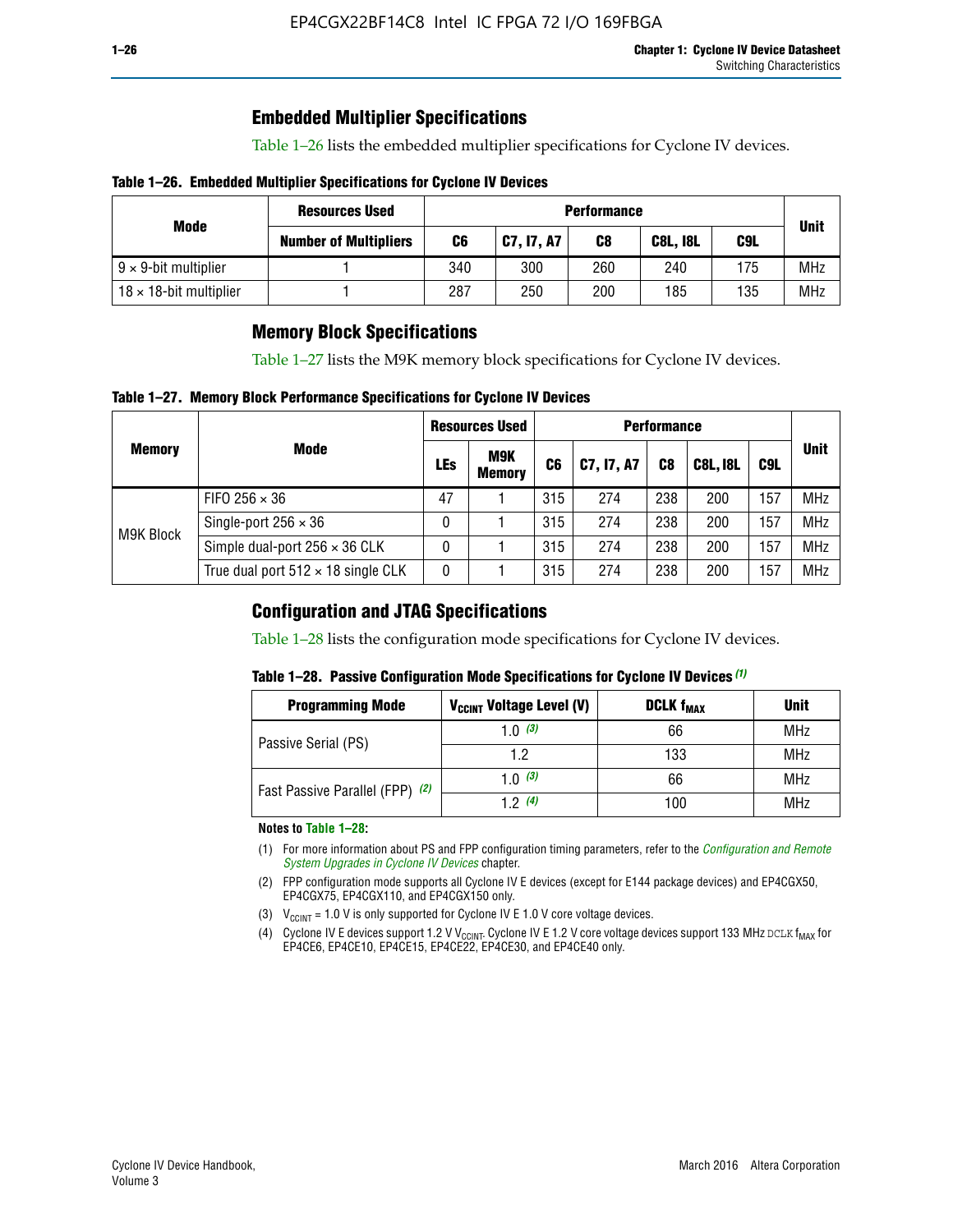Table 1–29 lists the active configuration mode specifications for Cyclone IV devices.

**Table 1–29. Active Configuration Mode Specifications for Cyclone IV Devices**

| <b>Programming Mode</b>  | <b>DCLK Range</b> | <b>Typical DCLK</b> | <b>Unit</b> |
|--------------------------|-------------------|---------------------|-------------|
| Active Parallel (AP) (1) | 20 to 40          | 33                  | MHz         |
| Active Serial (AS)       | 20 to 40          | 33                  | MHz         |

**Note to Table 1–29:**

(1) AP configuration mode is only supported for Cyclone IV E devices.

Table 1–30 lists the JTAG timing parameters and values for Cyclone IV devices.

**Table 1–30. JTAG Timing Parameters for Cyclone IV Devices** *(1)*

| <b>Symbol</b>                | <b>Parameter</b>                                       | Min | <b>Max</b> | <b>Unit</b> |
|------------------------------|--------------------------------------------------------|-----|------------|-------------|
| $t_{JCP}$                    | <b>TCK clock period</b>                                | 40  |            | ns          |
| t <sub>JCH</sub>             | <b>TCK clock high time</b>                             | 19  |            | ns          |
| $t_{JCL}$                    | TCK clock low time                                     | 19  |            | ns          |
| t <sub>JPSU_TDI</sub>        | JTAG port setup time for TDI                           | 1   |            | ns          |
| t <sub>JPSU_TMS</sub>        | JTAG port setup time for TMS                           | 3   |            | ns          |
| t <sub>JPH</sub>             | JTAG port hold time                                    | 10  |            | ns          |
| t <sub>JPCO</sub>            | JTAG port clock to output $(2)$ , $(3)$                |     | 15         | ns          |
| $t_{JPZX}$                   | JTAG port high impedance to valid output $(2)$ , $(3)$ |     | 15         | ns          |
| t <sub>JPXZ</sub>            | JTAG port valid output to high impedance $(2)$ , $(3)$ |     | 15         | ns          |
| $t_{\rm JSSU}$               | Capture register setup time                            | 5   |            | ns          |
| $\mathsf{t}_{\mathsf{JSH}}$  | Capture register hold time                             | 10  |            | ns          |
| t <sub>usco</sub>            | Update register clock to output                        |     | 25         | ns          |
| $t_{\footnotesize \rm JSZX}$ | Update register high impedance to valid output         |     | 25         | ns          |
| t <sub>JSXZ</sub>            | Update register valid output to high impedance         |     | 25         | ns          |

**Notes to Table 1–30:**

(1) For more information about JTAG waveforms, refer to "JTAG Waveform" in "Glossary" on page 1–37.

(2) The specification is shown for 3.3-, 3.0-, and 2.5-V LVTTL/LVCMOS operation of JTAG pins. For 1.8-V LVTTL/LVCMOS and 1.5-V LVCMOS, the output time specification is 16 ns.

(3) For EP4CGX22, EP4CGX30 (F324 and smaller package), EP4CGX110, and EP4CGX150 devices, the output time specification for 3.3-, 3.0-, and 2.5-V LVTTL/LVCMOS operation of JTAG pins is 16 ns. For 1.8-V LVTTL/LVCMOS and 1.5-V LVCMOS, the output time specification is 18 ns.

# **Periphery Performance**

This section describes periphery performance, including high-speed I/O and external memory interface.

I/O performance supports several system interfaces, such as the high-speed I/O interface, external memory interface, and the PCI/PCI-X bus interface. I/Os using the SSTL-18 Class I termination standard can achieve up to the stated DDR2 SDRAM interfacing speeds. I/Os using general-purpose I/O standards such as 3.3-, 3.0-, 2.5-, 1.8-, or 1.5-LVTTL/LVCMOS are capable of a typical 200 MHz interfacing frequency with a 10 pF load.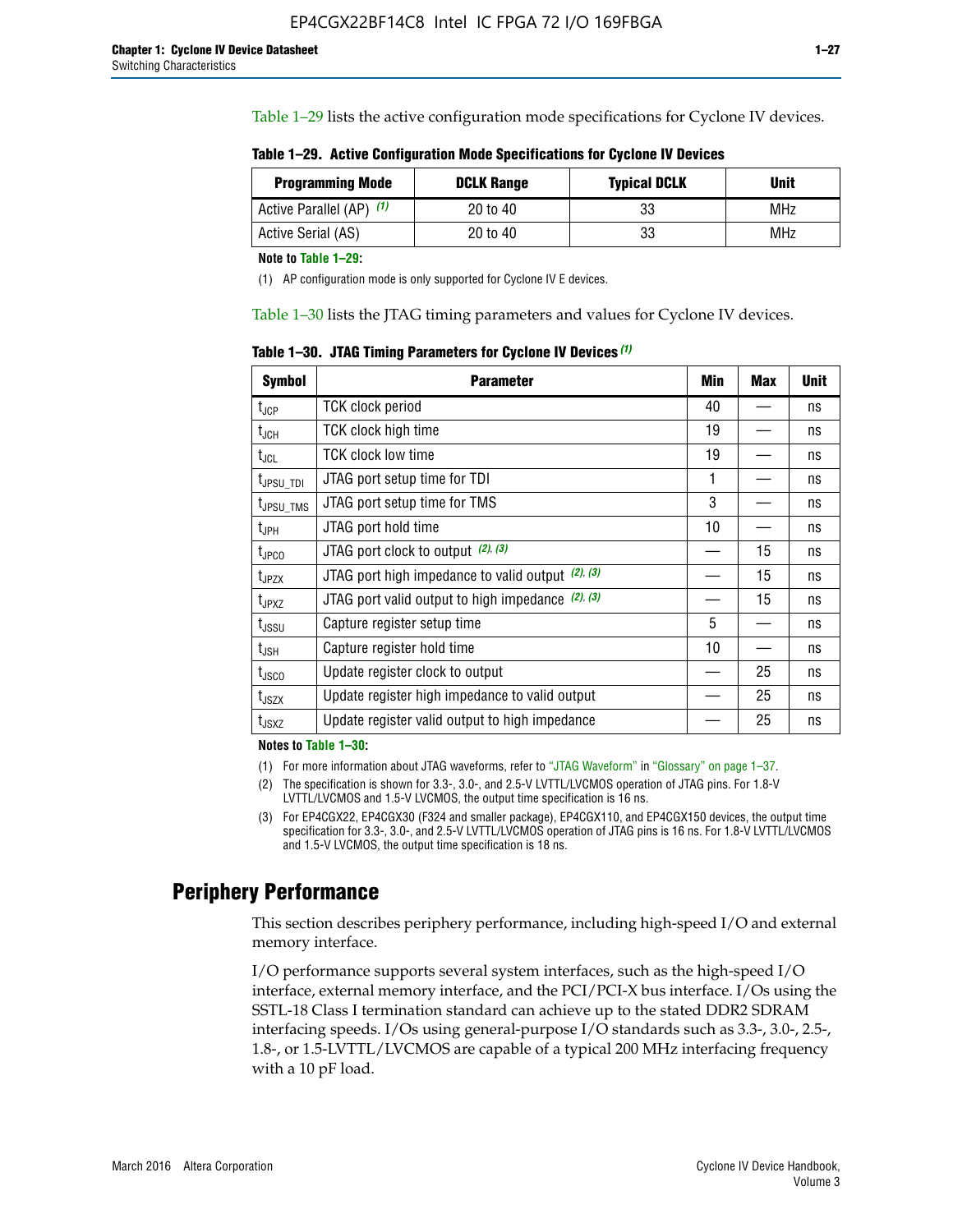- For more information about the supported maximum clock rate, device and pin planning, IP implementation, and device termination, refer to *[Section III: System](http://www.altera.com/literature/hb/external-memory/emi_intro_specs.pdf)  [Performance Specifications](http://www.altera.com/literature/hb/external-memory/emi_intro_specs.pdf)* of the *External Memory Interfaces Handbook*.
- **1 Actual achievable frequency depends on design- and system-specific factors. Perform** HSPICE/IBIS simulations based on your specific design and system setup to determine the maximum achievable frequency in your system.

# **High-Speed I/O Specifications**

Table 1–31 through Table 1–36 list the high-speed I/O timing for Cyclone IV devices. For definitions of high-speed timing specifications, refer to "Glossary" on page 1–37.

**Table 1–31. RSDS Transmitter Timing Specifications for Cyclone IV Devices** *(1)***,** *(2)***,** *(4)* **(Part 1 of 2)**

|                                                             |                                     |     | C <sub>6</sub>           |            | C7, I7     |                          |            |            | <b>C8, A7</b>            |            |     | <b>C8L, I8L</b>          |            |            | <b>Unit</b>              |            |               |
|-------------------------------------------------------------|-------------------------------------|-----|--------------------------|------------|------------|--------------------------|------------|------------|--------------------------|------------|-----|--------------------------|------------|------------|--------------------------|------------|---------------|
| <b>Symbol</b>                                               | <b>Modes</b>                        | Min | <b>Typ</b>               | <b>Max</b> | <b>Min</b> | <b>Typ</b>               | <b>Max</b> | <b>Min</b> | <b>Typ</b>               | <b>Max</b> | Min | <b>Typ</b>               | <b>Max</b> | <b>Min</b> | <b>Typ</b>               | <b>Max</b> |               |
|                                                             | $\times$ 10                         | 5   |                          | 180        | 5          |                          | 155.5      | 5          | $\overline{\phantom{0}}$ | 155.5      | 5   |                          | 155.5      | 5          |                          | 132.5      | <b>MHz</b>    |
|                                                             | $\times 8$                          | 5   |                          | 180        | 5          | $\overline{\phantom{0}}$ | 155.5      | 5          | $\overline{\phantom{0}}$ | 155.5      | 5   | $\overline{\phantom{0}}$ | 155.5      | 5          | $\overline{\phantom{0}}$ | 132.5      | <b>MHz</b>    |
| f <sub>HSCLK</sub><br>(input clock                          | $\times 7$                          | 5   | —                        | 180        | 5          | $\overline{\phantom{0}}$ | 155.5      | 5          | $\overline{\phantom{0}}$ | 155.5      | 5   | $\overline{\phantom{0}}$ | 155.5      | 5          | —                        | 132.5      | <b>MHz</b>    |
| frequency)                                                  | $\times$ 4                          | 5   |                          | 180        | 5          | ÷,                       | 155.5      | 5          | $\overline{\phantom{0}}$ | 155.5      | 5   | $\overline{\phantom{0}}$ | 155.5      | 5          | $\overline{\phantom{0}}$ | 132.5      | <b>MHz</b>    |
|                                                             | $\times 2$                          | 5   |                          | 180        | 5          | $\overline{\phantom{0}}$ | 155.5      | 5          | $\overline{\phantom{0}}$ | 155.5      | 5   | $\overline{\phantom{0}}$ | 155.5      | 5          | —                        | 132.5      | <b>MHz</b>    |
|                                                             | $\times$ 1                          | 5   |                          | 360        | 5          |                          | 311        | 5          | $\overline{\phantom{0}}$ | 311        | 5   | $\overline{\phantom{0}}$ | 311        | 5          | $\overline{\phantom{0}}$ | 265        | <b>MHz</b>    |
|                                                             | $\times$ 10                         | 100 | $\overline{\phantom{0}}$ | 360        | 100        |                          | 311        | 100        | $\overline{\phantom{0}}$ | 311        | 100 | $\overline{\phantom{0}}$ | 311        | 100        | $\equiv$                 | 265        | <b>Mbps</b>   |
|                                                             | $\times 8$                          | 80  | $\qquad \qquad -$        | 360        | 80         |                          | 311        | 80         | $\overline{\phantom{0}}$ | 311        | 80  | $\qquad \qquad -$        | 311        | 80         | $\overline{\phantom{0}}$ | 265        | <b>Mbps</b>   |
| Device<br>operation in                                      | $\times 7$                          | 70  | $\overline{\phantom{0}}$ | 360        | 70         | $\overline{\phantom{0}}$ | 311        | 70         | $\overline{\phantom{0}}$ | 311        | 70  |                          | 311        | 70         | $\overline{\phantom{0}}$ | 265        | <b>Mbps</b>   |
| <b>Mbps</b>                                                 | $\times$ 4                          | 40  | $\qquad \qquad$          | 360        | 40         |                          | 311        | 40         | $\overline{\phantom{0}}$ | 311        | 40  |                          | 311        | 40         | $\overline{\phantom{0}}$ | 265        | <b>Mbps</b>   |
|                                                             | $\times 2$                          | 20  | $\qquad \qquad -$        | 360        | 20         | $\equiv$                 | 311        | 20         | $\overline{\phantom{0}}$ | 311        | 20  |                          | 311        | 20         | $\overline{\phantom{0}}$ | 265        | <b>Mbps</b>   |
|                                                             | $\times$ 1                          | 10  | $\overline{\phantom{0}}$ | 360        | 10         |                          | 311        | 10         | $\overline{\phantom{0}}$ | 311        | 10  |                          | 311        | 10         |                          | 265        | <b>Mbps</b>   |
| t <sub>DUTY</sub>                                           | $\overline{\phantom{0}}$            | 45  | $\overline{\phantom{0}}$ | 55         | 45         |                          | 55         | 45         | $\overline{\phantom{0}}$ | 55         | 45  | $\equiv$                 | 55         | 45         |                          | 55         | $\frac{0}{0}$ |
| <b>Transmitter</b><br>channel-to-<br>channel skew<br>(TCCS) |                                     |     |                          | 200        |            |                          | 200        |            |                          | 200        |     |                          | 200        |            |                          | 200        | ps            |
| Output jitter<br>(peak to peak)                             |                                     |     |                          | 500        |            |                          | 500        |            |                          | 550        |     |                          | 600        |            |                          | 700        | ps            |
| t <sub>rise</sub>                                           | $20 - 80\%$<br>$C_{LOAD} =$<br>5 pF |     | 500                      |            |            | 500                      |            |            | 500                      |            |     | 500                      |            |            | 500                      |            | ps            |
| t <sub>FALL</sub>                                           | $20 - 80\%$<br>$C_{LOAD} =$<br>5 pF |     | 500                      |            |            | 500                      |            |            | 500                      |            |     | 500                      |            |            | 500                      |            | ps            |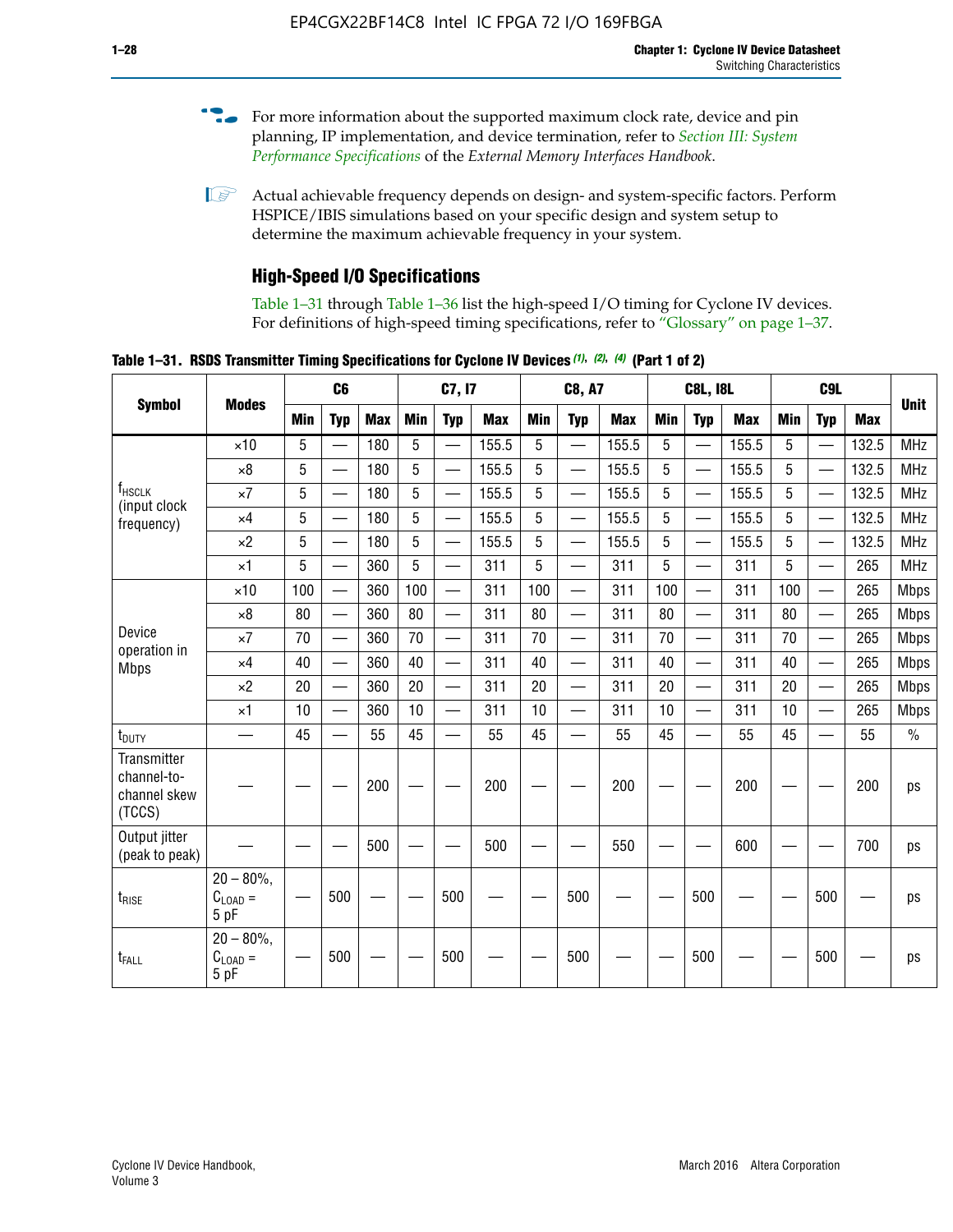#### **Table 1–31. RSDS Transmitter Timing Specifications for Cyclone IV Devices** *(1)***,** *(2)***,** *(4)* **(Part 2 of 2)**

**Notes to Table 1–31:**

(1) Applicable for true RSDS and emulated RSDS\_E\_3R transmitter.

(2) Cyclone IV E devices—true RSDS transmitter is only supported at the output pin of Row I/O Banks 1, 2, 5, and 6. Emulated RSDS transmitter is supported at the output pin of all I/O Banks. Cyclone IV GX devices—true RSDS transmitter is only supported at the output pin of Row I/O Banks 5 and 6. Emulated RSDS transmitter is supported at the output

pin of I/O Banks 3, 4, 5, 6, 7, 8, and 9.

(3)  $t_{\text{LOCK}}$  is the time required for the PLL to lock from the end-of-device configuration.

(4) Cyclone IV E 1.0 V core voltage devices only support C8L, C9L, and I8L speed grades. Cyclone IV E 1.2 V core voltage devices only support C6, C7, C8, I7, and A7 speed grades. Cyclone IV GX devices only support C6, C7, C8, and I7 speed grades.

|                                 |                                       |     | C <sub>6</sub>           |            |            | C7, I7                   |            |                          | <b>C8, A7</b>                             |            |     | <b>C8L, I8L</b>          |            |     |                                           | <b>Unit</b> |               |
|---------------------------------|---------------------------------------|-----|--------------------------|------------|------------|--------------------------|------------|--------------------------|-------------------------------------------|------------|-----|--------------------------|------------|-----|-------------------------------------------|-------------|---------------|
| <b>Symbol</b>                   | <b>Modes</b>                          | Min | <b>Typ</b>               | <b>Max</b> | <b>Min</b> | <b>Typ</b>               | <b>Max</b> | Min                      | <b>Typ</b>                                | <b>Max</b> | Min | <b>Typ</b>               | <b>Max</b> | Min | <b>Typ</b>                                | <b>Max</b>  |               |
|                                 | $\times$ 10                           | 5   |                          | 85         | 5          |                          | 85         | 5                        |                                           | 85         | 5   |                          | 85         | 5   |                                           | 72.5        | <b>MHz</b>    |
|                                 | $\times 8$                            | 5   | —                        | 85         | 5          | $\qquad \qquad$          | 85         | 5                        | $\overline{\phantom{0}}$                  | 85         | 5   | $\overline{\phantom{0}}$ | 85         | 5   |                                           | 72.5        | <b>MHz</b>    |
| f <sub>HSCLK</sub> (input       | $\times 7$                            | 5   | —                        | 85         | 5          |                          | 85         | 5                        | $\equiv$                                  | 85         | 5   | —                        | 85         | 5   | $\overbrace{\phantom{aaaaa}}$             | 72.5        | <b>MHz</b>    |
| clock<br>frequency)             | $\times$ 4                            | 5   | $\overline{\phantom{0}}$ | 85         | 5          |                          | 85         | 5                        | $\overline{\phantom{0}}$                  | 85         | 5   | $\overline{\phantom{0}}$ | 85         | 5   | $\overline{\phantom{0}}$                  | 72.5        | <b>MHz</b>    |
|                                 | $\times 2$                            | 5   | $\overline{\phantom{0}}$ | 85         | 5          |                          | 85         | 5                        | $\qquad \qquad \overline{\qquad \qquad }$ | 85         | 5   | —                        | 85         | 5   | $\qquad \qquad \overline{\qquad \qquad }$ | 72.5        | <b>MHz</b>    |
|                                 | $\times$ 1                            | 5   |                          | 170        | 5          |                          | 170        | 5                        | $\overline{\phantom{0}}$                  | 170        | 5   | $\overline{\phantom{0}}$ | 170        | 5   |                                           | 145         | <b>MHz</b>    |
|                                 | $\times$ 10                           | 100 | $\overline{\phantom{0}}$ | 170        | 100        | $\overline{\phantom{0}}$ | 170        | 100                      | $\overline{\phantom{0}}$                  | 170        | 100 | $\overline{\phantom{0}}$ | 170        | 100 |                                           | 145         | <b>Mbps</b>   |
| Device                          | $\times 8$                            | 80  |                          | 170        | 80         | $\overline{\phantom{m}}$ | 170        | 80                       | $\overline{\phantom{0}}$                  | 170        | 80  | $\overline{\phantom{0}}$ | 170        | 80  |                                           | 145         | <b>Mbps</b>   |
|                                 | $\times 7$                            | 70  | $\overline{\phantom{0}}$ | 170        | 70         |                          | 170        | 70                       | $\overline{\phantom{0}}$                  | 170        | 70  | —                        | 170        | 70  |                                           | 145         | <b>Mbps</b>   |
| operation in<br><b>Mbps</b>     | $\times$ 4                            | 40  | $\qquad \qquad$          | 170        | 40         | $\overline{\phantom{m}}$ | 170        | 40                       | $\overline{\phantom{0}}$                  | 170        | 40  | $\overline{\phantom{0}}$ | 170        | 40  |                                           | 145         | <b>Mbps</b>   |
|                                 | $\times 2$                            | 20  | $\overline{\phantom{0}}$ | 170        | 20         | $\overline{\phantom{0}}$ | 170        | 20                       | $\overline{\phantom{0}}$                  | 170        | 20  | $\overline{\phantom{0}}$ | 170        | 20  | $\overline{\phantom{0}}$                  | 145         | <b>Mbps</b>   |
|                                 | $\times$ 1                            | 10  |                          | 170        | 10         |                          | 170        | 10                       | $\equiv$                                  | 170        | 10  | $\overline{\phantom{0}}$ | 170        | 10  |                                           | 145         | <b>Mbps</b>   |
| $t_{\text{DUTY}}$               |                                       | 45  | $\equiv$                 | 55         | 45         | $\overline{\phantom{0}}$ | 55         | 45                       | $\equiv$                                  | 55         | 45  | $\overline{\phantom{0}}$ | 55         | 45  |                                           | 55          | $\frac{0}{0}$ |
| <b>TCCS</b>                     |                                       |     |                          | 200        |            |                          | 200        | $\overline{\phantom{0}}$ |                                           | 200        |     | $\sim$                   | 200        |     |                                           | 200         | ps            |
| Output jitter<br>(peak to peak) |                                       |     |                          | 500        |            |                          | 500        |                          |                                           | 550        |     |                          | 600        |     |                                           | 700         | ps            |
| $t_{RISE}$                      | $20 - 80\%$ ,<br>$C_{LOAD} =$<br>5 pF |     | 500                      |            |            | 500                      |            |                          | 500                                       |            |     | 500                      |            |     | 500                                       |             | ps            |
| t <sub>FALL</sub>               | $20 - 80\%$ .<br>$C_{LOAD} =$<br>5 pF |     | 500                      |            |            | 500                      |            |                          | 500                                       |            |     | 500                      |            |     | 500                                       |             | ps            |

# **Table 1–32. Emulated RSDS\_E\_1R Transmitter Timing Specifications for Cyclone IV Devices** *(1), (3)* **(Part 1 of 2)**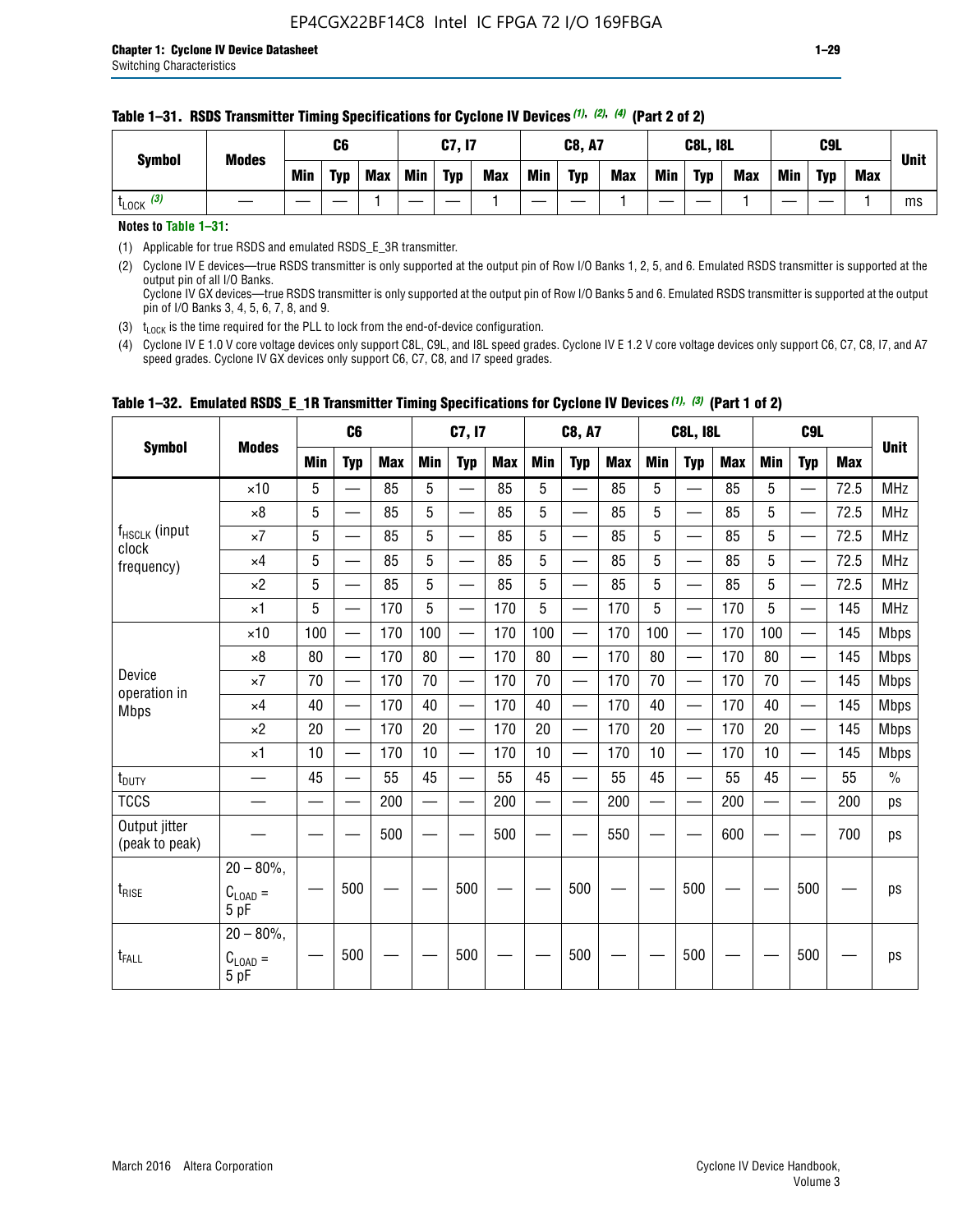| <b>Symbol</b>        | C6<br><b>Modes</b> |     |            | C7, I7     |            | <b>C8, A7</b> |     | <b>C8L, I8L</b> |            |     | C <sub>9</sub> L |     |     | <b>Unit</b> |     |    |
|----------------------|--------------------|-----|------------|------------|------------|---------------|-----|-----------------|------------|-----|------------------|-----|-----|-------------|-----|----|
|                      | <b>Min</b>         | Typ | <b>Max</b> | <b>Min</b> | <b>Typ</b> | <b>Max</b>    | Min | <b>Typ</b>      | <b>Max</b> | Min | <b>Typ</b>       | Max | Min | <b>Typ</b>  | Max |    |
| (2)<br><b>L</b> LOCK |                    |     |            |            |            |               |     |                 |            |     |                  |     |     |             |     | ms |

### **Table 1–32. Emulated RSDS\_E\_1R Transmitter Timing Specifications for Cyclone IV Devices** *(1), (3)* **(Part 2 of 2)**

**Notes to Table 1–32:**

(1) Emulated RSDS\_E\_1R transmitter is supported at the output pin of all I/O Banks of Cyclone IV E devices and I/O Banks 3, 4, 5, 6, 7, 8, and 9 of Cyclone IV GX devices.

(2)  $t_{\text{LOCK}}$  is the time required for the PLL to lock from the end-of-device configuration.

(3) Cyclone IV E 1.0 V core voltage devices only support C8L, C9L, and I8L speed grades. Cyclone IV E 1.2 V core voltage devices only support C6, C7, C8, I7, and A7 speed grades. Cyclone IV GX devices only support C6, C7, C8, and I7 speed grades.

|                                    |                                            |            | C <sub>6</sub>                                |            |                          | C7, I7                   |            |            | <b>C8, A7</b>            |              |                          | <b>C8L, I8L</b>          |            |            | C <sub>9</sub> L |            |               |
|------------------------------------|--------------------------------------------|------------|-----------------------------------------------|------------|--------------------------|--------------------------|------------|------------|--------------------------|--------------|--------------------------|--------------------------|------------|------------|------------------|------------|---------------|
| <b>Symbol</b>                      | <b>Modes</b>                               | <b>Min</b> | <b>Typ</b>                                    | <b>Max</b> | <b>Min</b>               | <b>Typ</b>               | <b>Max</b> | <b>Min</b> | <b>Typ</b>               | <b>Max</b>   | <b>Min</b>               | <b>Typ</b>               | <b>Max</b> | <b>Min</b> | <b>Typ</b>       | <b>Max</b> | <b>Unit</b>   |
|                                    | $\times$ 10                                | 5          | —<br>—                                        | 200        | 5                        | —                        | 155.5      | 5          | ÷,                       | 155.5        | 5                        | $\overline{\phantom{0}}$ | 155.5      | 5          |                  | 132.5      | <b>MHz</b>    |
|                                    | $\times 8$                                 | 5          | $\overline{\phantom{0}}$                      | 200        | $5\phantom{.0}$          | <u>—</u>                 | 155.5      | 5          | $\overline{\phantom{0}}$ | 155.5        | 5                        | $\overline{\phantom{0}}$ | 155.5      | 5          |                  | 132.5      | <b>MHz</b>    |
| f <sub>HSCLK</sub> (input<br>clock | $\times 7$                                 | 5          | $\overline{\phantom{0}}$                      | 200        | 5                        | ÷,                       | 155.5      | 5          | —<br>——                  | 155.5        | 5                        |                          | 155.5      | 5          |                  | 132.5      | <b>MHz</b>    |
| frequency)                         | $\times$ 4                                 | 5          | $\overline{\phantom{0}}$                      | 200        | 5                        | $\overline{\phantom{0}}$ | 155.5      | 5          | $\overline{\phantom{0}}$ | 155.5        | 5                        |                          | 155.5      | 5          | $\qquad \qquad$  | 132.5      | <b>MHz</b>    |
|                                    | $\times 2$                                 | 5          | $\overline{\phantom{0}}$                      | 200        | 5                        | —                        | 155.5      | 5          | $\overline{\phantom{0}}$ | 155.5        | 5                        | $\overline{\phantom{0}}$ | 155.5      | 5          |                  | 132.5      | <b>MHz</b>    |
|                                    | $\times$ 1                                 | 5          | $\overline{\phantom{0}}$                      | 400        | 5                        | —                        | 311        | 5          | $\overline{\phantom{0}}$ | 311          | 5                        | $\overline{\phantom{0}}$ | 311        | 5          |                  | 265        | <b>MHz</b>    |
|                                    | $\times$ 10                                | 100        | $\overline{\phantom{0}}$                      | 400        | 100                      | $\overline{\phantom{0}}$ | 311        | 100        | $\overline{\phantom{0}}$ | 311          | 100                      |                          | 311        | 100        |                  | 265        | <b>Mbps</b>   |
|                                    | $\times 8$                                 | 80         | $\overline{\phantom{0}}$                      | 400        | 80                       |                          | 311        | 80         | $\overline{\phantom{0}}$ | 311          | 80                       | $\overline{\phantom{0}}$ | 311        | 80         |                  | 265        | <b>Mbps</b>   |
| Device                             | $\times 7$                                 | 70         | $\overline{\phantom{0}}$                      | 400        | 70                       | $\overline{\phantom{0}}$ | 311        | 70         | $\overline{\phantom{0}}$ | 311          | 70                       | $\overline{\phantom{0}}$ | 311        | 70         |                  | 265        | <b>Mbps</b>   |
| operation in<br><b>Mbps</b>        | $\times 4$                                 | 40         | $\overline{\phantom{0}}$                      | 400        | 40                       | —                        | 311        | 40         | $\overline{\phantom{0}}$ | 311          | 40                       | $\overline{\phantom{0}}$ | 311        | 40         |                  | 265        | <b>Mbps</b>   |
|                                    | $\times 2$                                 | 20         | $\qquad \qquad \overbrace{\qquad \qquad }^{}$ | 400        | 20                       | —                        | 311        | 20         | —                        | 311          | 20                       | —                        | 311        | 20         | —                | 265        | <b>Mbps</b>   |
|                                    | $\times$ 1                                 | 10         |                                               | 400        | 10                       | —                        | 311        | 10         | $\overline{\phantom{0}}$ | 311          | 10                       | $\overline{\phantom{0}}$ | 311        | 10         |                  | 265        | <b>Mbps</b>   |
| t <sub>DUTY</sub>                  |                                            | 45         | $\overbrace{\phantom{aaaaa}}$                 | 55         | 45                       |                          | 55         | 45         | —                        | 55           | 45                       | $\overline{\phantom{0}}$ | 55         | 45         |                  | 55         | $\frac{0}{0}$ |
| <b>TCCS</b>                        |                                            |            |                                               | 200        | $\overline{\phantom{0}}$ |                          | 200        |            |                          | 200          | $\overline{\phantom{0}}$ |                          | 200        |            |                  | 200        | ps            |
| Output jitter<br>(peak to peak)    |                                            |            |                                               | 500        |                          |                          | 500        |            |                          | 550          |                          |                          | 600        |            |                  | 700        | ps            |
| $t_{\text{RISE}}$                  | $20 - 80\%$ ,<br>$C_{LOAD} =$<br>5 pF      |            | 500                                           |            |                          | 500                      |            |            | 500                      |              |                          | 500                      |            |            | 500              |            | ps            |
| t <sub>FALL</sub>                  | $20 - 80\%$<br>$C_{\text{LOAD}} =$<br>5 pF |            | 500                                           |            |                          | 500                      |            |            | 500                      |              |                          | 500                      |            |            | 500              |            | ps            |
| $t_{\text{LOCK}}$ (3)              |                                            |            |                                               | 1          |                          |                          | 1          |            |                          | $\mathbf{1}$ |                          |                          | 1          |            |                  | 1          | ms            |

**Table 1–33. Mini-LVDS Transmitter Timing Specifications for Cyclone IV Devices** *(1)***,** *(2)***,** *(4)*

**Notes to Table 1–33:**

(1) Applicable for true and emulated mini-LVDS transmitter.

(2) Cyclone IV E—true mini-LVDS transmitter is only supported at the output pin of Row I/O Banks 1, 2, 5, and 6. Emulated mini-LVDS transmitter is supported at the output pin of all I/O banks.

Cyclone IV GX—true mini-LVDS transmitter is only supported at the output pin of Row I/O Banks 5 and 6. Emulated mini-LVDS transmitter is supported at the output pin of I/O Banks 3, 4, 5, 6, 7, 8, and 9.

(3)  $t_{\text{LOCK}}$  is the time required for the PLL to lock from the end-of-device configuration.

(4) Cyclone IV E 1.0 V core voltage devices only support C8L, C9L, and I8L speed grades. Cyclone IV E 1.2 V core voltage devices only support C6, C7, C8, I7, and A7 speed grades. Cyclone IV GX devices only support C6, C7, C8, and I7 speed grades.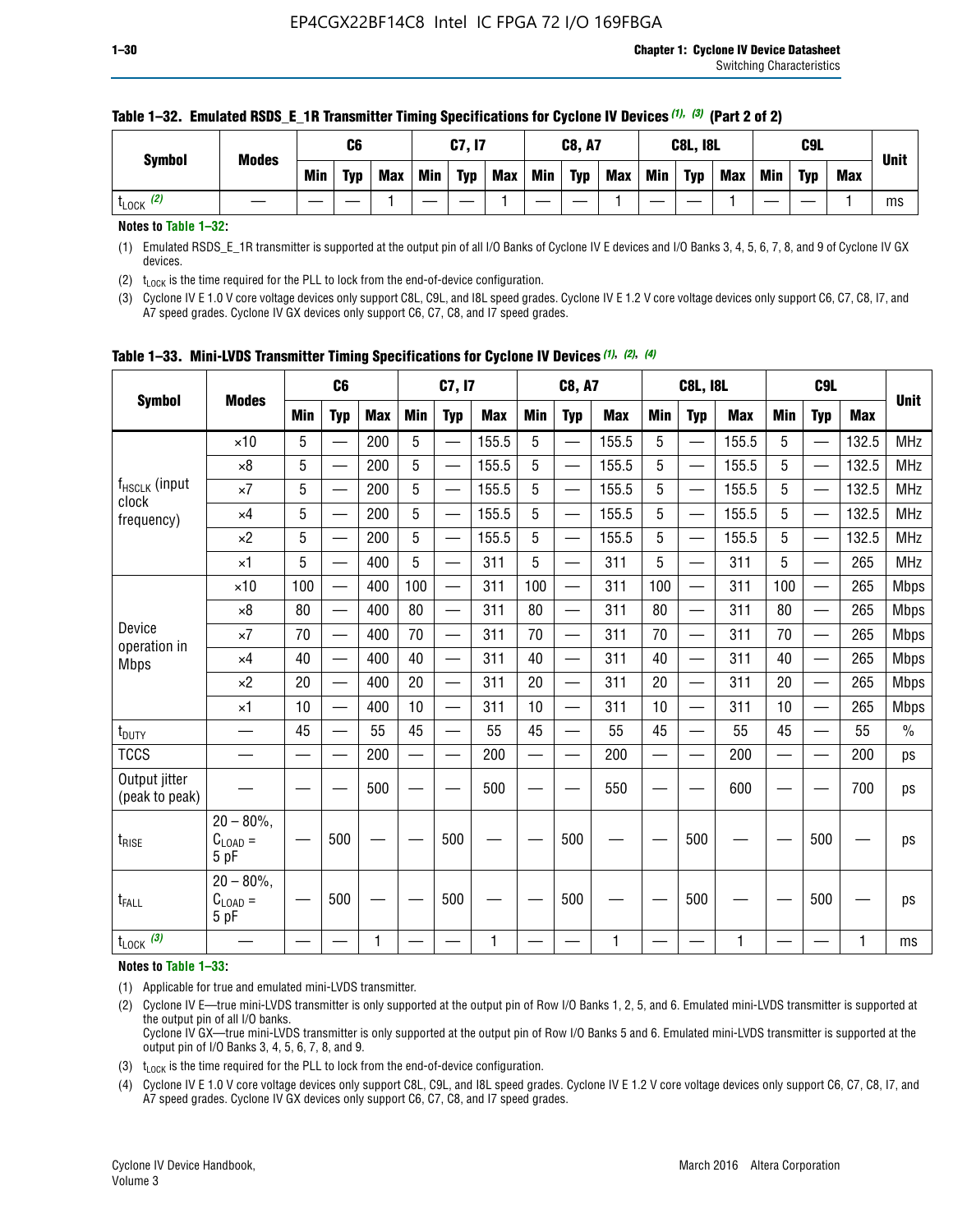|                                 |              |     | C <sub>6</sub> |     | C7, I7     |            | <b>C8, A7</b> |            | <b>C8L, I8L</b> |            | C <sub>9</sub> L |               |
|---------------------------------|--------------|-----|----------------|-----|------------|------------|---------------|------------|-----------------|------------|------------------|---------------|
| <b>Symbol</b>                   | <b>Modes</b> | Min | <b>Max</b>     | Min | <b>Max</b> | <b>Min</b> | <b>Max</b>    | <b>Min</b> | <b>Max</b>      | <b>Min</b> | <b>Max</b>       | <b>Unit</b>   |
|                                 | $\times 10$  | 5   | 420            | 5   | 370        | 5          | 320           | 5          | 320             | 5          | 250              | <b>MHz</b>    |
|                                 | $\times 8$   | 5   | 420            | 5   | 370        | 5          | 320           | 5          | 320             | 5          | 250              | <b>MHz</b>    |
| $f_{HSCLK}$ (input              | $\times 7$   | 5   | 420            | 5   | 370        | 5          | 320           | 5          | 320             | 5          | 250              | MHz           |
| clock<br>frequency)             | $\times$ 4   | 5   | 420            | 5   | 370        | 5          | 320           | 5          | 320             | 5          | 250              | <b>MHz</b>    |
|                                 | $\times 2$   | 5   | 420            | 5   | 370        | 5          | 320           | 5          | 320             | 5          | 250              | <b>MHz</b>    |
|                                 | $\times$ 1   | 5   | 420            | 5   | 402.5      | 5          | 402.5         | 5          | 362             | 5          | 265              | <b>MHz</b>    |
|                                 | $\times$ 10  | 100 | 840            | 100 | 740        | 100        | 640           | 100        | 640             | 100        | 500              | Mbps          |
|                                 | $\times 8$   | 80  | 840            | 80  | 740        | 80         | 640           | 80         | 640             | 80         | 500              | <b>Mbps</b>   |
| <b>HSIODR</b>                   | $\times 7$   | 70  | 840            | 70  | 740        | 70         | 640           | 70         | 640             | 70         | 500              | <b>Mbps</b>   |
|                                 | $\times$ 4   | 40  | 840            | 40  | 740        | 40         | 640           | 40         | 640             | 40         | 500              | <b>Mbps</b>   |
|                                 | $\times 2$   | 20  | 840            | 20  | 740        | 20         | 640           | 20         | 640             | 20         | 500              | <b>Mbps</b>   |
|                                 | $\times$ 1   | 10  | 420            | 10  | 402.5      | 10         | 402.5         | 10         | 362             | 10         | 265              | <b>Mbps</b>   |
| t <sub>DUTY</sub>               |              | 45  | 55             | 45  | 55         | 45         | 55            | 45         | 55              | 45         | 55               | $\frac{0}{0}$ |
| <b>TCCS</b>                     |              |     | 200            |     | 200        |            | 200           |            | 200             |            | 200              | ps            |
| Output jitter<br>(peak to peak) |              |     | 500            |     | 500        |            | 550           |            | 600             |            | 700              | ps            |
| $t_{\text{LOCK}}$ (2)           |              |     | 1              |     | 1          |            | 1             |            | 1               |            | 1                | ms            |

| Table 1-34. True LVDS Transmitter Timing Specifications for Cyclone IV Devices (1), (3) |  |  |  |
|-----------------------------------------------------------------------------------------|--|--|--|
|-----------------------------------------------------------------------------------------|--|--|--|

**Notes to Table 1–34:**

(1) Cyclone IV E—true LVDS transmitter is only supported at the output pin of Row I/O Banks 1, 2, 5, and 6. Cyclone IV GX—true LVDS transmitter is only supported at the output pin of Row I/O Banks 5 and 6.

(2)  $t_{\text{LOCK}}$  is the time required for the PLL to lock from the end-of-device configuration.

(3) Cyclone IV E 1.0 V core voltage devices only support C8L, C9L, and I8L speed grades. Cyclone IV E 1.2 V core voltage devices only support C6, C7, C8, I7, and A7 speed grades. Cyclone IV GX devices only support C6, C7, C8, and I7 speed grades.

|  |  |  |  | Table 1–35. Emulated LVDS Transmitter Timing Specifications for Cyclone IV Devices <sup>(1), (3)</sup> (Part 1 of 2) |  |
|--|--|--|--|----------------------------------------------------------------------------------------------------------------------|--|
|--|--|--|--|----------------------------------------------------------------------------------------------------------------------|--|

|                             |              | C <sub>6</sub> |            | C7, I7     |            | <b>C8, A7</b> |            | <b>C8L, I8L</b> |            |            | C <sub>9</sub> L |             |
|-----------------------------|--------------|----------------|------------|------------|------------|---------------|------------|-----------------|------------|------------|------------------|-------------|
| <b>Symbol</b>               | <b>Modes</b> | Min            | <b>Max</b> | <b>Min</b> | <b>Max</b> | <b>Min</b>    | <b>Max</b> | <b>Min</b>      | <b>Max</b> | <b>Min</b> | <b>Max</b>       | <b>Unit</b> |
|                             | $\times$ 10  | 5              | 320        | 5          | 320        | 5             | 275        | 5               | 275        | 5          | 250              | <b>MHz</b>  |
|                             | $\times 8$   | 5              | 320        | 5          | 320        | 5             | 275        | 5               | 275        | 5          | 250              | <b>MHz</b>  |
| $f_{HSCLK}$ (input<br>clock | $\times 7$   | 5              | 320        | 5          | 320        | 5             | 275        | 5               | 275        | 5          | 250              | <b>MHz</b>  |
| frequency)                  | $\times$ 4   | 5              | 320        | 5          | 320        | 5             | 275        | 5               | 275        | 5          | 250              | <b>MHz</b>  |
|                             | $\times 2$   | 5              | 320        | 5          | 320        | 5             | 275        | 5               | 275        | 5          | 250              | <b>MHz</b>  |
|                             | $\times$ 1   | 5              | 402.5      | 5          | 402.5      | 5             | 402.5      | 5               | 362        | 5          | 265              | <b>MHz</b>  |
|                             | $\times$ 10  | 100            | 640        | 100        | 640        | 100           | 550        | 100             | 550        | 100        | 500              | <b>Mbps</b> |
|                             | $\times 8$   | 80             | 640        | 80         | 640        | 80            | 550        | 80              | 550        | 80         | 500              | <b>Mbps</b> |
| <b>HSIODR</b>               | $\times 7$   | 70             | 640        | 70         | 640        | 70            | 550        | 70              | 550        | 70         | 500              | <b>Mbps</b> |
|                             | $\times$ 4   | 40             | 640        | 40         | 640        | 40            | 550        | 40              | 550        | 40         | 500              | <b>Mbps</b> |
|                             | $\times 2$   | 20             | 640        | 20         | 640        | 20            | 550        | 20              | 550        | 20         | 500              | <b>Mbps</b> |
|                             | $\times$ 1   | 10             | 402.5      | 10         | 402.5      | 10            | 402.5      | 10              | 362        | 10         | 265              | <b>Mbps</b> |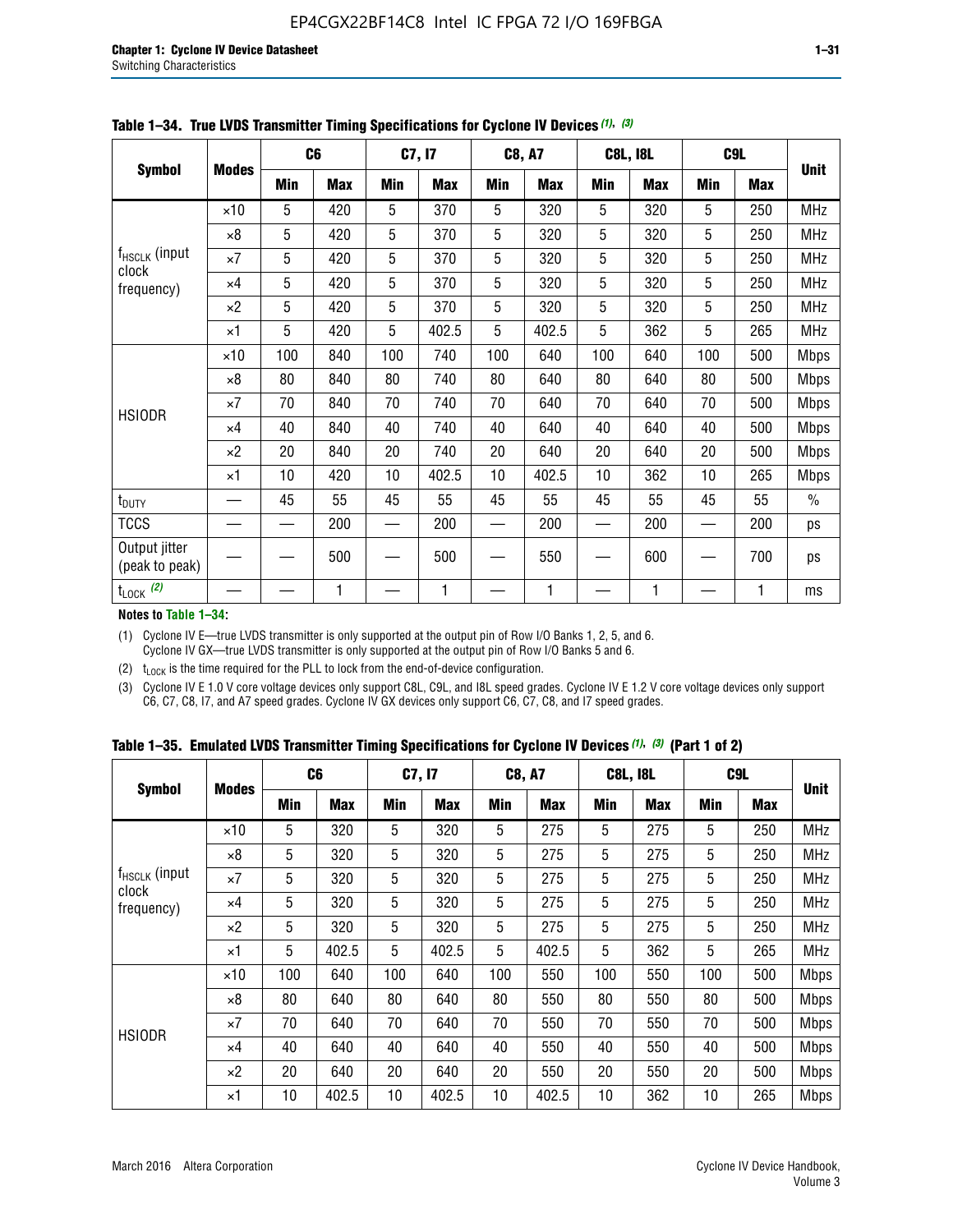|                                 |              | C <sub>6</sub> |            | C7, I7     |            | <b>C8, A7</b> |            | <b>C8L, I8L</b> |            |         | C <sub>9</sub> L |               |
|---------------------------------|--------------|----------------|------------|------------|------------|---------------|------------|-----------------|------------|---------|------------------|---------------|
| <b>Symbol</b>                   | <b>Modes</b> | Min            | <b>Max</b> | <b>Min</b> | <b>Max</b> | <b>Min</b>    | <b>Max</b> | Min             | <b>Max</b> | Min     | <b>Max</b>       | <b>Unit</b>   |
| t <sub>DUTY</sub>               |              | 45             | 55         | 45         | 55         | 45            | 55         | 45              | 55         | 45      | 55               | $\frac{0}{0}$ |
| <b>TCCS</b>                     |              |                | 200        |            | 200        |               | 200        |                 | 200        | —<br>—— | 200              | ps            |
| Output jitter<br>(peak to peak) |              |                | 500        |            | 500        |               | 550        |                 | 600        |         | 700              | ps            |
| $t_{\text{LOCK}}$ (2)           |              |                |            |            |            |               |            |                 |            |         |                  | ms            |

### **Table 1–35. Emulated LVDS Transmitter Timing Specifications for Cyclone IV Devices** *(1)***,** *(3)* **(Part 2 of 2)**

#### **Notes to Table 1–35:**

(1) Cyclone IV E—emulated LVDS transmitter is supported at the output pin of all I/O Banks.

Cyclone IV GX—emulated LVDS transmitter is supported at the output pin of I/O Banks 3, 4, 5, 6, 7, 8, and 9.

(2)  $t_{\text{LOCK}}$  is the time required for the PLL to lock from the end-of-device configuration.

(3) Cyclone IV E 1.0 V core voltage devices only support C8L, C9L, and I8L speed grades. Cyclone IV E 1.2 V core voltage devices only support C6, C7, C8, I7, and A7 speed grades. Cyclone IV GX devices only support C6, C7, C8, and I7 speed grades.

|                                    |              |     | C <sub>6</sub> | C7, I7          |            | <b>C8, A7</b> |            |     | <b>C8L, I8L</b> | C <sub>9</sub> L |            |             |
|------------------------------------|--------------|-----|----------------|-----------------|------------|---------------|------------|-----|-----------------|------------------|------------|-------------|
| <b>Symbol</b>                      | <b>Modes</b> | Min | <b>Max</b>     | <b>Min</b>      | <b>Max</b> | Min           | <b>Max</b> | Min | <b>Max</b>      | Min              | <b>Max</b> | <b>Unit</b> |
|                                    | $\times$ 10  | 10  | 437.5          | 10 <sup>°</sup> | 370        | 10            | 320        | 10  | 320             | 10               | 250        | <b>MHz</b>  |
|                                    | $\times 8$   | 10  | 437.5          | 10              | 370        | 10            | 320        | 10  | 320             | 10               | 250        | <b>MHz</b>  |
| f <sub>HSCLK</sub> (input<br>clock | $\times 7$   | 10  | 437.5          | 10              | 370        | 10            | 320        | 10  | 320             | 10               | 250        | <b>MHz</b>  |
| frequency)                         | $\times 4$   | 10  | 437.5          | 10              | 370        | 10            | 320        | 10  | 320             | 10               | 250        | <b>MHz</b>  |
|                                    | $\times 2$   | 10  | 437.5          | 10              | 370        | 10            | 320        | 10  | 320             | 10               | 250        | <b>MHz</b>  |
|                                    | ×1           | 10  | 437.5          | 10 <sup>1</sup> | 402.5      | 10            | 402.5      | 10  | 362             | 10               | 265        | <b>MHz</b>  |
|                                    | $\times$ 10  | 100 | 875            | 100             | 740        | 100           | 640        | 100 | 640             | 100              | 500        | <b>Mbps</b> |
|                                    | $\times 8$   | 80  | 875            | 80              | 740        | 80            | 640        | 80  | 640             | 80               | 500        | <b>Mbps</b> |
| <b>HSIODR</b>                      | $\times 7$   | 70  | 875            | 70              | 740        | 70            | 640        | 70  | 640             | 70               | 500        | <b>Mbps</b> |
|                                    | $\times 4$   | 40  | 875            | 40              | 740        | 40            | 640        | 40  | 640             | 40               | 500        | <b>Mbps</b> |
|                                    | $\times 2$   | 20  | 875            | 20              | 740        | 20            | 640        | 20  | 640             | 20               | 500        | <b>Mbps</b> |
|                                    | ×1           | 10  | 437.5          | 10              | 402.5      | 10            | 402.5      | 10  | 362             | 10               | 265        | <b>Mbps</b> |
| SW                                 |              |     | 400            |                 | 400        |               | 400        |     | 550             |                  | 640        | ps          |
| Input jitter<br>tolerance          |              |     | 500            |                 | 500        |               | 550        |     | 600             |                  | 700        | ps          |
| $t_{\text{LOCK}}$ (2)              |              |     | 1              |                 | 1          |               | 1          |     | 1               |                  | 1          | ms          |

**Table 1–36. LVDS Receiver Timing Specifications for Cyclone IV Devices** *(1)***,** *(3)*

#### **Notes to Table 1–36:**

(1) Cyclone IV E—LVDS receiver is supported at all I/O Banks.

Cyclone IV GX—LVDS receiver is supported at I/O Banks 3, 4, 5, 6, 7, 8, and 9.

(2)  $t_{\text{LOCK}}$  is the time required for the PLL to lock from the end-of-device configuration.

(3) Cyclone IV E 1.0 V core voltage devices only support C8L, C9L, and I8L speed grades. Cyclone IV E 1.2 V core voltage devices only support C6, C7, C8, I7, and A7 speed grades. Cyclone IV GX devices only support C6, C7, C8, and I7 speed grades.

# **External Memory Interface Specifications**

The external memory interfaces for Cyclone IV devices are auto-calibrating and easy to implement.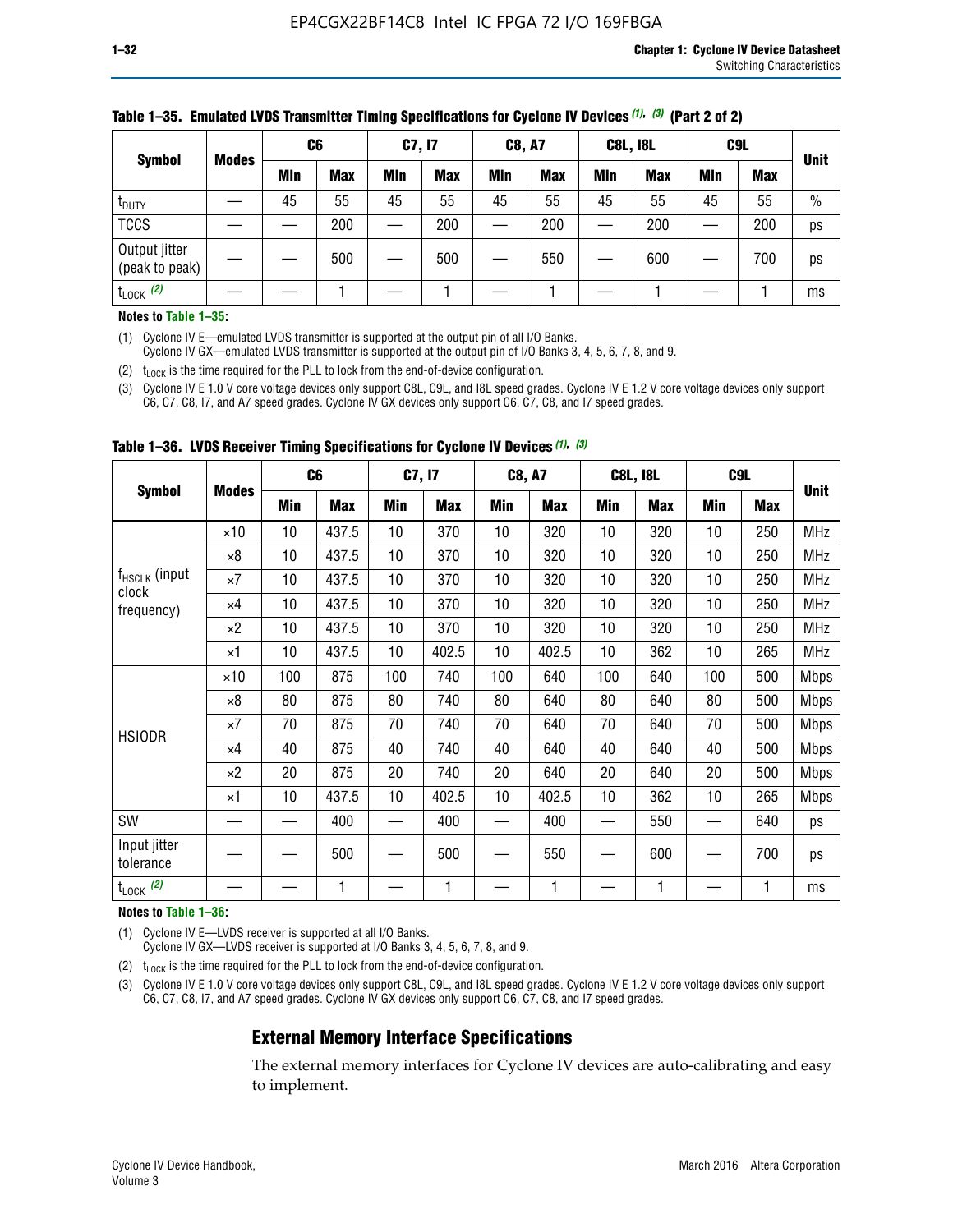**for more information about the supported maximum clock rate, device and pin** planning, IP implementation, and device termination, refer to *[Section III: System](http://www.altera.com/literature/hb/external-memory/emi_intro_specs.pdf)  [Performance Specifications](http://www.altera.com/literature/hb/external-memory/emi_intro_specs.pdf)* of the *External Memory Interface Handbook*.

Table 1–37 lists the memory output clock jitter specifications for Cyclone IV devices.

**Table 1–37. Memory Output Clock Jitter Specifications for Cyclone IV Devices** *(1)***,** *(2)*

| <b>Parameter</b>             | <b>Symbol</b>  | Min    | <b>Max</b> | <b>Unit</b> |
|------------------------------|----------------|--------|------------|-------------|
| Clock period jitter          | $L$ JIT(per)   | $-125$ | 125        | ps          |
| Cycle-to-cycle period jitter | $L$ JIT $(cc)$ | $-200$ | 200        | ps          |
| Duty cycle jitter            | LJIT(duty)     | $-150$ | 150        | рs          |

**Notes to Table 1–37:**

(1) Memory output clock jitter measurements are for 200 consecutive clock cycles, as specified in the JEDEC DDR2 standard.

# **Duty Cycle Distortion Specifications**

Table 1–38 lists the worst case duty cycle distortion for Cyclone IV devices.

**Table 1–38. Duty Cycle Distortion on Cyclone IV Devices I/O Pins** *(1)***,** *(2), (3)*

| <b>Symbol</b>     | C6  |            | C7, I7     |            | <b>C8, I8L, A7</b> |            | C9L        | <b>Unit</b> |               |
|-------------------|-----|------------|------------|------------|--------------------|------------|------------|-------------|---------------|
|                   | Min | <b>Max</b> | <b>Min</b> | <b>Max</b> | Min                | <b>Max</b> | <b>Min</b> | <b>Max</b>  |               |
| Output Duty Cycle | 45  | 55         | 45         | 55         | 45                 | 55         | 45         | 55          | $\frac{0}{0}$ |

**Notes to Table 1–38:**

(1) The duty cycle distortion specification applies to clock outputs from the PLLs, global clock tree, and IOE driving the dedicated and general purpose I/O pins.

(2) Cyclone IV devices meet the specified duty cycle distortion at the maximum output toggle rate for each combination of I/O standard and current strength.

(3) Cyclone IV E 1.0 V core voltage devices only support C8L, C9L, and I8L speed grades. Cyclone IV E 1.2 V core voltage devices only support C6, C7, C8, I7, and A7 speed grades. Cyclone IV GX devices only support C6, C7, C8, and I7 speed grades.

# **OCT Calibration Timing Specification**

Table 1–39 lists the duration of calibration for series OCT with calibration at device power-up for Cyclone IV devices.

#### **Table 1–39. Timing Specification for Series OCT with Calibration at Device Power-Up for Cyclone IV Devices** *(1)*

| Symbol  | <b>Description</b>                                            | <b>Maximum</b> | <b>Units</b> |
|---------|---------------------------------------------------------------|----------------|--------------|
| LOCTCAL | Duration of series OCT with<br>calibration at device power-up | 20             | μs           |

### **Note to Table 1–39***:*

(1) OCT calibration takes place after device configuration and before entering user mode.

<sup>(2)</sup> The clock jitter specification applies to memory output clock pins generated using DDIO circuits clocked by a PLL output routed on a global clock (GCLK) network.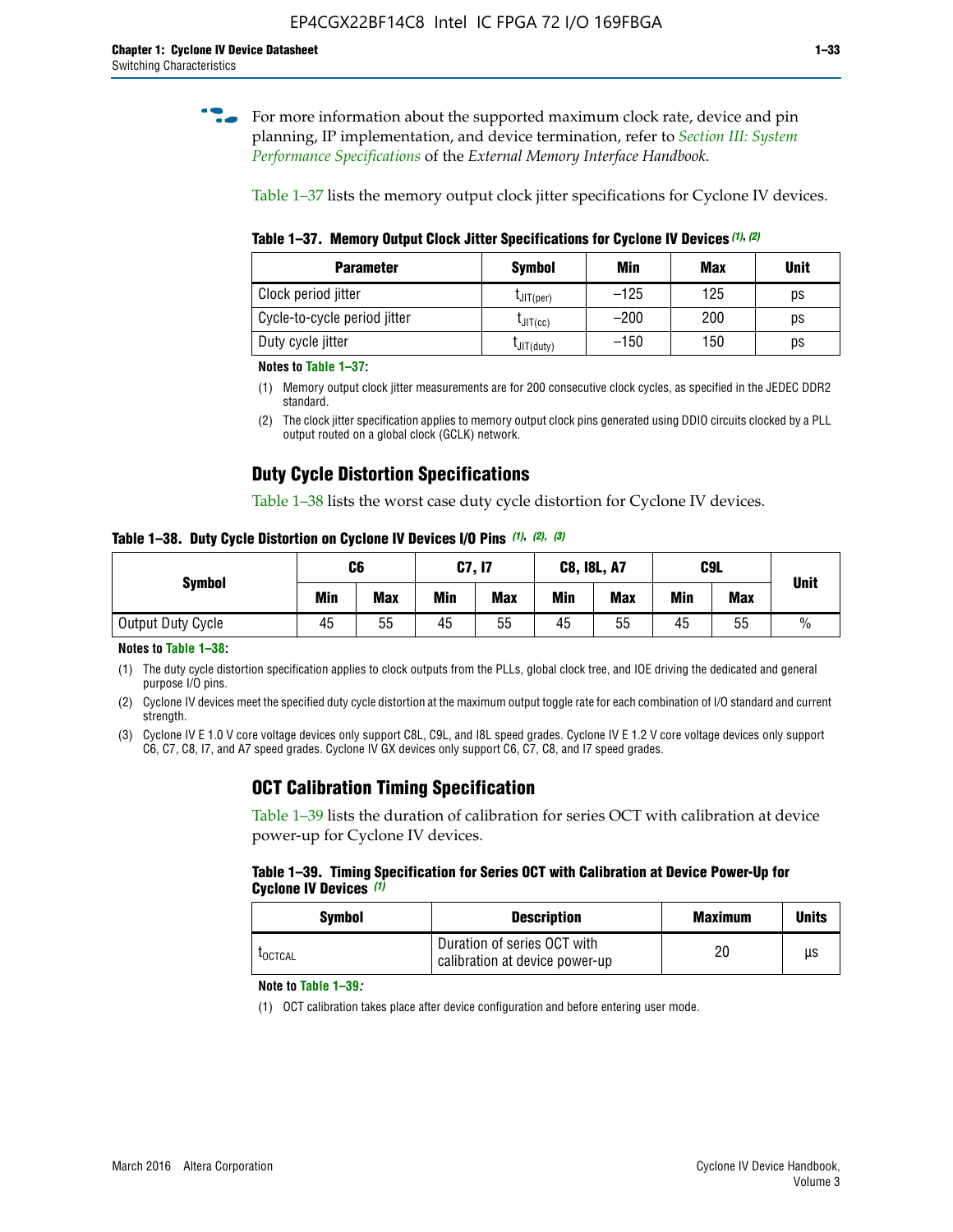# **IOE Programmable Delay**

Table 1–40 and Table 1–41 list the IOE programmable delay for Cyclone IV E 1.0 V core voltage devices.

### **Table 1–40. IOE Programmable Delay on Column Pins for Cyclone IV E 1.0 V Core Voltage Devices** *(1)***,** *(2)*

|                                                                       |                                | <b>Number</b>  |                      | <b>Max Offset</b>  |            |       |                    |       |             |  |
|-----------------------------------------------------------------------|--------------------------------|----------------|----------------------|--------------------|------------|-------|--------------------|-------|-------------|--|
| <b>Parameter</b>                                                      | <b>Paths Affected</b>          | 0f             | Min<br><b>Offset</b> | <b>Fast Corner</b> |            |       | <b>Slow Corner</b> |       | <b>Unit</b> |  |
|                                                                       |                                | <b>Setting</b> |                      | C8L                | <b>18L</b> | C8L   | C9L                | 18L   |             |  |
| Input delay from pin to<br>internal cells                             | Pad to I/O<br>dataout to core  |                | 0                    | 2.054              | 1.924      | 3.387 | 4.017              | 3.411 | ns          |  |
| Input delay from pin to<br>input register                             | Pad to I/O input<br>register   | 8              | 0                    | 2.010              | 1.875      | 3.341 | 4.252              | 3.367 | ns          |  |
| Delay from output register<br>to output pin                           | I/O output<br>register to pad  | 2              | 0                    | 0.641              | 0.631      | 1.111 | 1.377              | 1.124 | ns          |  |
| Input delay from<br>dual-purpose clock pin to<br>fan-out destinations | Pad to global<br>clock network | 12             | 0                    | 0.971              | 0.931      | 1.684 | 2.298              | 1.684 | ns          |  |

#### **Notes to Table 1–40:**

(1) The incremental values for the settings are generally linear. For the exact values for each setting, use the latest version of the Quartus II software.

(2) The minimum and maximum offset timing numbers are in reference to setting **0** as available in the Quartus II software.

| Table 1–41. IOE Programmable Delay on Row Pins for Cyclone IV E 1.0 V Core Voltage Devices (1), (2) |  |  |
|-----------------------------------------------------------------------------------------------------|--|--|
|-----------------------------------------------------------------------------------------------------|--|--|

|                                                                       | <b>Number</b>                  |                |                      |       |                    | <b>Max Offset</b>  |             |       |    |  |  |
|-----------------------------------------------------------------------|--------------------------------|----------------|----------------------|-------|--------------------|--------------------|-------------|-------|----|--|--|
| <b>Parameter</b>                                                      | <b>Paths Affected</b>          | 0f             | Min<br><b>Offset</b> |       | <b>Fast Corner</b> | <b>Slow Corner</b> | <b>Unit</b> |       |    |  |  |
|                                                                       |                                | <b>Setting</b> |                      | C8L   | <b>18L</b>         | C8L                | C9L         | 18L   |    |  |  |
| Input delay from pin to<br>internal cells                             | Pad to I/O<br>dataout to core  |                | 0                    | 2.057 | 1.921              | 3.389              | 4.146       | 3.412 | ns |  |  |
| Input delay from pin to<br>input register                             | Pad to I/O input<br>register   | 8              | 0                    | 2.059 | 1.919              | 3.420              | 4.374       | 3.441 | ns |  |  |
| Delay from output register<br>to output pin                           | I/O output<br>register to pad  | 2              | 0                    | 0.670 | 0.623              | 1.160              | 1.420       | 1.168 | ns |  |  |
| Input delay from<br>dual-purpose clock pin to<br>fan-out destinations | Pad to global<br>clock network | 12             | 0                    | 0.960 | 0.919              | 1.656              | 2.258       | 1.656 | ns |  |  |

#### **Notes to Table 1–41:**

(1) The incremental values for the settings are generally linear. For the exact values for each setting, use the latest version of the Quartus II software.

(2) The minimum and maximum offset timing numbers are in reference to setting **0** as available in the Quartus II software.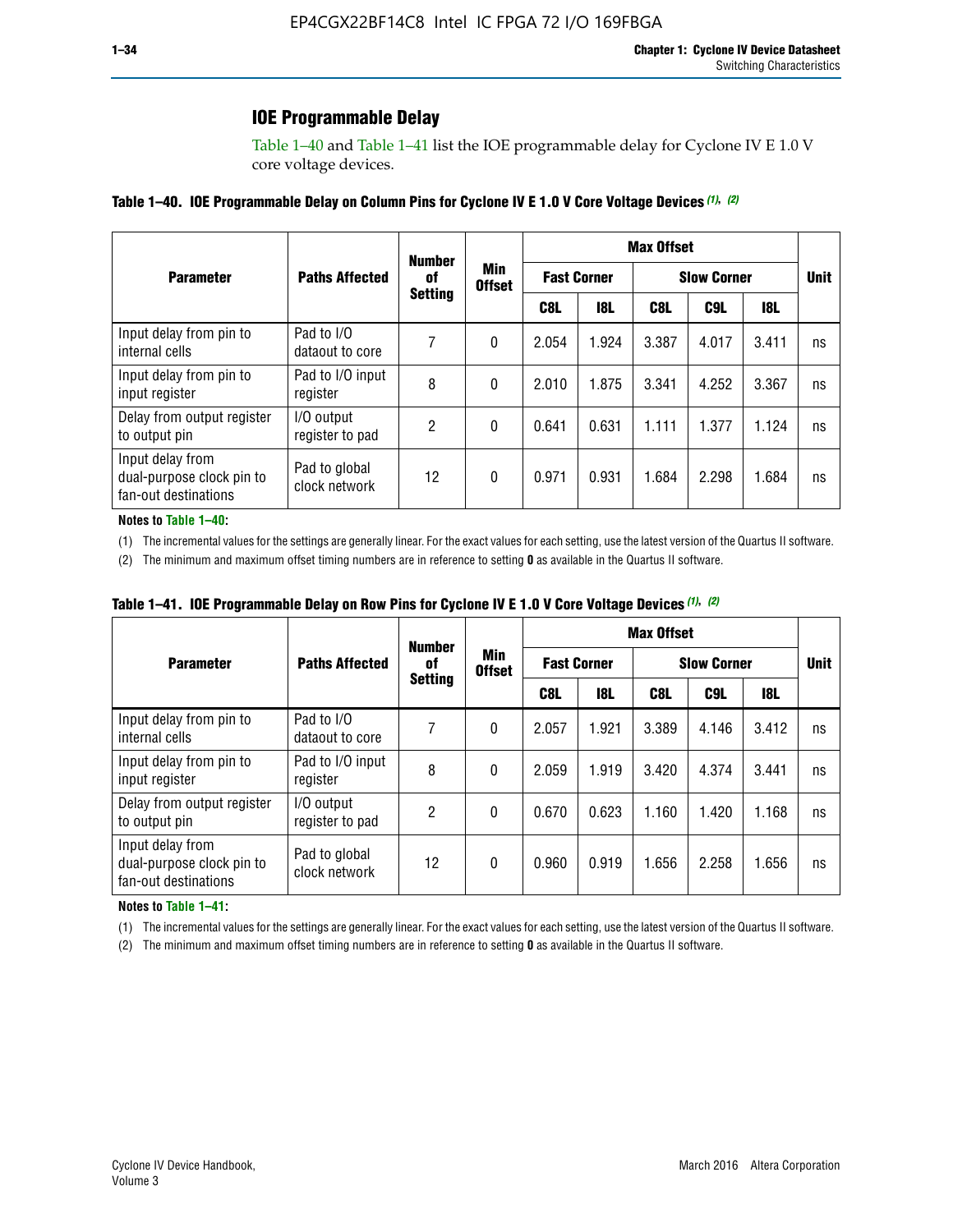Table 1–42 and Table 1–43 list the IOE programmable delay for Cyclone IV E 1.2 V core voltage devices.

|                                                                       |                                   | <b>Number</b>  |                      |                                          |       |           |       | <b>Max Offset</b> |                |               |             |    |
|-----------------------------------------------------------------------|-----------------------------------|----------------|----------------------|------------------------------------------|-------|-----------|-------|-------------------|----------------|---------------|-------------|----|
| <b>Parameter</b>                                                      | <b>Paths</b><br><b>Affected</b>   | of             | Min<br><b>Offset</b> | <b>Fast Corner</b><br><b>Slow Corner</b> |       |           |       |                   |                |               | <b>Unit</b> |    |
|                                                                       |                                   | <b>Setting</b> |                      | C <sub>6</sub>                           | 17    | <b>A7</b> | C6    | C <sub>7</sub>    | C <sub>8</sub> | $\mathsf{I}7$ | A7          |    |
| Input delay from pin to<br>internal cells                             | Pad to I/O<br>dataout to<br>core  | 7              | 0                    | 1.314                                    | 1.211 | 1.211     | 2.177 | 2.340             | 2.433          | 2.388         | 2.508       | ns |
| Input delay from pin to<br>input register                             | Pad to I/O<br>input register      | 8              | $\theta$             | 1.307                                    | 1.203 | 1.203     | 2.19  | 2.387             | 2.540          | 2.430         | 2.545       | ns |
| Delay from output<br>register to output pin                           | I/O output<br>register to<br>pad  | $\overline{2}$ | 0                    | 0.437                                    | 0.402 | 0.402     | 0.747 | 0.820             | 0.880          | 0.834         | 0.873       | ns |
| Input delay from<br>dual-purpose clock pin<br>to fan-out destinations | Pad to global<br>clock<br>network | 12             | 0                    | 0.693                                    | 0.665 | 0.665     | 1.200 | 1.379             | 1.532          | 1.393         | 1.441       | ns |

**Table 1–42. IOE Programmable Delay on Column Pins for Cyclone IV E 1.2 V Core Voltage Devices** *(1)***,** *(2)*

**Notes to Table 1–42:**

(1) The incremental values for the settings are generally linear. For the exact values for each setting, use the latest version of the Quartus II software.

(2) The minimum and maximum offset timing numbers are in reference to setting **0** as available in the Quartus II software.

|                                                                       |                                   | <b>Number</b>  |                      |       |                    |       |       | <b>Max Offset</b>  |       |               |       |    |
|-----------------------------------------------------------------------|-----------------------------------|----------------|----------------------|-------|--------------------|-------|-------|--------------------|-------|---------------|-------|----|
| <b>Parameter</b>                                                      | <b>Paths</b><br><b>Affected</b>   | 0f             | Min<br><b>Offset</b> |       | <b>Fast Corner</b> |       |       | <b>Slow Corner</b> |       |               |       |    |
|                                                                       |                                   | <b>Setting</b> |                      | C6    | 17                 | A7    | C6    | C7                 | C8    | $\mathsf{I}7$ | A7    |    |
| Input delay from pin to<br>internal cells                             | Pad to I/O<br>dataout to<br>core  | 7              | 0                    | 1.314 | 1.209              | 1.209 | 2.201 | 2.386              | 2.510 | 2.429         | 2.548 | ns |
| Input delay from pin to<br>input register                             | Pad to I/O<br>input register      | 8              | $\theta$             | 1.312 | 1.207              | 1.207 | 2.202 | 2.402              | 2.558 | 2.447         | 2.557 | ns |
| Delay from output<br>register to output pin                           | I/O output<br>register to<br>pad  | $\overline{c}$ | 0                    | 0.458 | 0.419              | 0.419 | 0.783 | 0.861              | 0.924 | 0.875         | 0.915 | ns |
| Input delay from<br>dual-purpose clock pin<br>to fan-out destinations | Pad to global<br>clock<br>network | 12             | 0                    | 0.686 | 0.657              | 0.657 | 1.185 | 1.360              | 1.506 | 1.376         | 1.422 | ns |

**Table 1–43. IOE Programmable Delay on Row Pins for Cyclone IV E 1.2 V Core Voltage Devices** *(1)***,** *(2)*

#### **Notes to Table 1–43:**

(1) The incremental values for the settings are generally linear. For the exact values for each setting, use the latest version of the Quartus II software.

(2) The minimum and maximum offset timing numbers are in reference to setting **0** as available in the Quartus II software.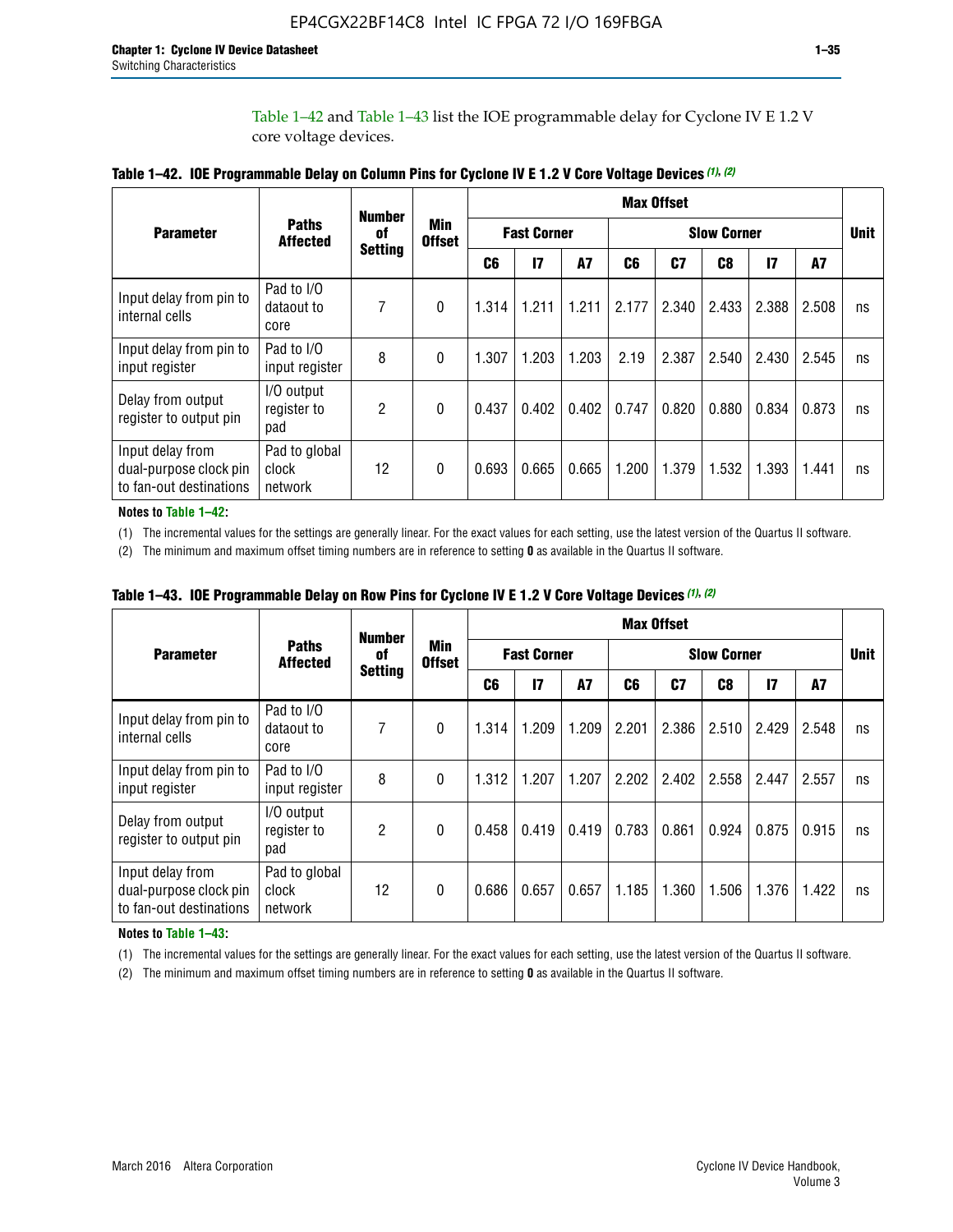Table 1–44 and Table 1–45 list the IOE programmable delay for Cyclone IV GX devices.

|                                                                       |                                   | <b>Number</b>   |                             |                    |              |                    | <b>Max Offset</b> |                |               |             |
|-----------------------------------------------------------------------|-----------------------------------|-----------------|-----------------------------|--------------------|--------------|--------------------|-------------------|----------------|---------------|-------------|
| <b>Parameter</b>                                                      | <b>Paths</b><br><b>Affected</b>   | 0f              | <b>Min</b><br><b>Offset</b> | <b>Fast Corner</b> |              | <b>Slow Corner</b> |                   |                |               | <b>Unit</b> |
|                                                                       |                                   | <b>Settings</b> |                             | C6                 | $\mathbf{I}$ | C6                 | C <sub>7</sub>    | C <sub>8</sub> | $\mathsf{I}7$ |             |
| Input delay from pin to<br>internal cells                             | Pad to I/O<br>dataout to<br>core  | 7               | $\boldsymbol{0}$            | 1.313              | 1.209        | 2.184              | 2.336             | 2.451          | 2.387         | ns          |
| Input delay from pin to<br>input register                             | Pad to I/O<br>input register      | 8               | $\Omega$                    | 1.312              | 1.208        | 2.200              | 2.399             | 2.554          | 2.446         | ns          |
| Delay from output<br>register to output pin                           | I/O output<br>register to<br>pad  | 2               | $\mathbf{0}$                | 0.438              | 0.404        | 0.751              | 0.825             | 0.886          | 0.839         | ns          |
| Input delay from<br>dual-purpose clock pin<br>to fan-out destinations | Pad to global<br>clock<br>network | 12              | 0                           | 0.713              | 0.682        | 1.228              | 1.41              | 1.566          | 1.424         | ns          |

**Table 1–44. IOE Programmable Delay on Column Pins for Cyclone IV GX Devices** *(1)***,** *(2)*

**Notes to Table 1–44:**

(1) The incremental values for the settings are generally linear. For exact values of each setting, use the latest version of the Quartus II software.

(2) The minimum and maximum offset timing numbers are in reference to setting **0** as available in the Quartus II software.

|                                                                       |                                  | <b>Number</b>   |                      |                                          |       |       | <b>Max Offset</b> |             |              |    |
|-----------------------------------------------------------------------|----------------------------------|-----------------|----------------------|------------------------------------------|-------|-------|-------------------|-------------|--------------|----|
| <b>Parameter</b>                                                      | <b>Paths</b><br><b>Affected</b>  | 0f              | Min<br><b>Offset</b> | <b>Fast Corner</b><br><b>Slow Corner</b> |       |       |                   | <b>Unit</b> |              |    |
|                                                                       |                                  | <b>Settings</b> |                      | C6                                       | 17    | C6    | C7                | C8          | $\mathbf{I}$ |    |
| Input delay from pin to<br>internal cells                             | Pad to I/O<br>dataout to<br>core | 7               | $\mathbf{0}$         | 1.314                                    | 1.210 | 2.209 | 2.398             | 2.526       | 2.443        | ns |
| Input delay from pin to<br>input register                             | Pad to I/O<br>input register     | 8               | $\mathbf{0}$         | 1.313                                    | 1.208 | 2.205 | 2.406             | 2.563       | 2.450        | ns |
| Delay from output<br>register to output pin                           | I/O output<br>register to<br>pad | $\overline{2}$  | $\mathbf{0}$         | 0.461                                    | 0.421 | 0.789 | 0.869             | 0.933       | 0.884        | ns |
| Input delay from<br>dual-purpose clock pin<br>to fan-out destinations | Pad to global<br>clock network   | 12              | 0                    | 0.712                                    | 0.682 | 1.225 | 1.407             | 1.562       | 1.421        | ns |

**Table 1–45. IOE Programmable Delay on Row Pins for Cyclone IV GX Devices** *(1)***,** *(2)*

#### **Notes to Table 1–45:**

(1) The incremental values for the settings are generally linear. For exact values of each setting, use the latest version of Quartus II software.

(2) The minimum and maximum offset timing numbers are in reference to setting **0** as available in the Quartus II software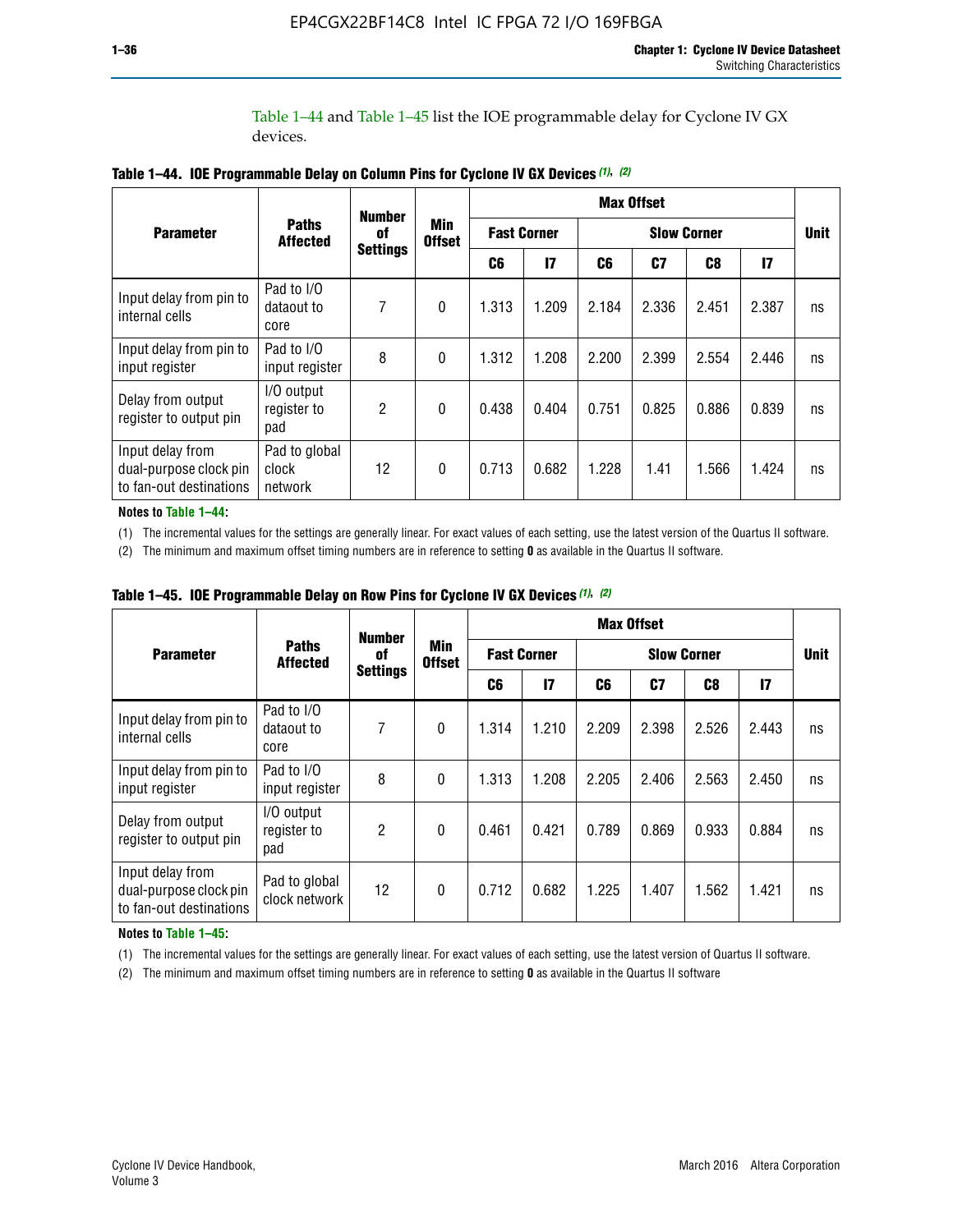# **I/O Timing**

Use the following methods to determine I/O timing:

- the Excel-based I/O Timing
- the Quartus II timing analyzer

The Excel-based I/O timing provides pin timing performance for each device density and speed grade. The data is typically used prior to designing the FPGA to get a timing budget estimation as part of the link timing analysis. The Quartus II timing analyzer provides a more accurate and precise I/O timing data based on the specifics of the design after place-and-route is complete.

**For The Excel-based I/O Timing spreadsheet is downloadable from Cyclone IV Devices** [Literature](http://www.altera.com/literature/lit-cyclone-iv.jsp) website.

# **Glossary**

Table 1–46 lists the glossary for this chapter.

| <b>Letter</b> | <b>Term</b>                                                     | <b>Definitions</b>                                                                                                                               |
|---------------|-----------------------------------------------------------------|--------------------------------------------------------------------------------------------------------------------------------------------------|
| A             |                                                                 |                                                                                                                                                  |
| B             |                                                                 |                                                                                                                                                  |
| C             |                                                                 |                                                                                                                                                  |
| D             |                                                                 |                                                                                                                                                  |
| E             |                                                                 |                                                                                                                                                  |
| F             | $f_{\sf HSCLK}$                                                 | High-speed I/O block: High-speed receiver/transmitter input and output clock frequency.                                                          |
| G             | <b>GCLK</b>                                                     | Input pin directly to Global Clock network.                                                                                                      |
|               | <b>GCLK PLL</b>                                                 | Input pin to Global Clock network through the PLL.                                                                                               |
| н             | <b>HSIODR</b>                                                   | High-speed I/O block: Maximum/minimum LVDS data transfer rate (HSIODR = 1/TUI).                                                                  |
|               | Input Waveforms<br>for the SSTL<br>Differential I/O<br>Standard | $\frac{1}{\sqrt{1+\frac{1}{2}}}\left\{ \frac{1}{\sqrt{1+\frac{1}{2}}}\right\}$<br><b>V</b> swing<br>$\cdots$ $V_{REF}$<br>\<br>$\sim V_{\rm IL}$ |

### **Table 1–46. Glossary (Part 1 of 5)**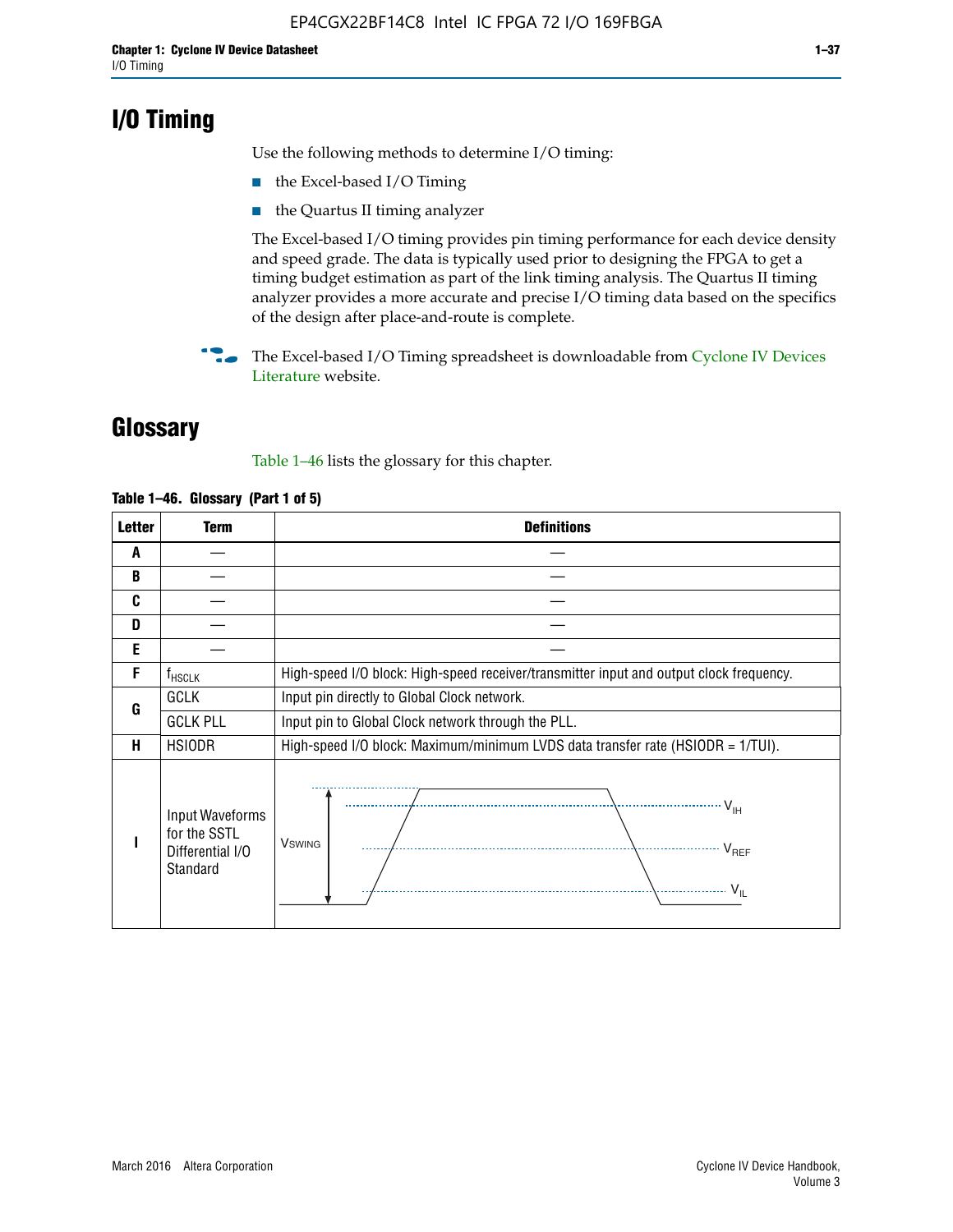# **Table 1–46. Glossary (Part 2 of 5)**

| <b>Letter</b> | <b>Term</b>      | <b>Definitions</b>                                                                                                                                                                                                                                                                                                                                                                                                                                                                                                                         |
|---------------|------------------|--------------------------------------------------------------------------------------------------------------------------------------------------------------------------------------------------------------------------------------------------------------------------------------------------------------------------------------------------------------------------------------------------------------------------------------------------------------------------------------------------------------------------------------------|
| J             | JTAG Waveform    | TMS<br>TDI<br>– t <sub>JCP</sub> –<br>t JPSU_TDI<br>—t <sub>JCH</sub> → → +—t <sub>JCL</sub> —<br>t <sub>JPSU_TMS</sub><br>– t <sub>JPH</sub> –<br>${\sf TCK}$<br>$t_{JPZX}$<br>$t_{\text{JPCO}}$<br>$\star$ t <sub>JPXZ</sub><br>TDO ·<br>$t_{\rm JSSU}$<br>$t_{JSH}$<br>Signal<br>to be<br>Captured<br>$t_{\text{JSZX}}$<br>$t_{\text{JSCO}}$<br>$t_{JSXZ}$<br>Signal<br>to be<br>Driven                                                                                                                                                 |
| K             |                  |                                                                                                                                                                                                                                                                                                                                                                                                                                                                                                                                            |
| L             |                  |                                                                                                                                                                                                                                                                                                                                                                                                                                                                                                                                            |
| M             |                  | $\mathbb{R}^2$                                                                                                                                                                                                                                                                                                                                                                                                                                                                                                                             |
| N             |                  |                                                                                                                                                                                                                                                                                                                                                                                                                                                                                                                                            |
| $\pmb{0}$     |                  |                                                                                                                                                                                                                                                                                                                                                                                                                                                                                                                                            |
| P             | <b>PLL Block</b> | The following highlights the PLL specification parameters:<br><b>CLKOUT Pins</b><br>Switchover<br>$f_{\text{OUT\_EXT}}$<br>CLK -<br>$f_{IN}$<br>fINPFD<br>$\mathsf{N}$<br>$vco$ $t_{vco}$<br>PFD<br>$\mathsf{CP}$<br>$\mathsf{LF}% _{0}\left( t\right) \equiv\mathsf{LF}_{0}\left( t\right)$<br><b>GCLK</b><br>$f_{\text{OUT}}$<br>Counters<br>Core Clock<br>CO., C4<br>Phase tap<br>$\mathsf{M}% _{T}=\mathsf{M}_{T}\!\left( a,b\right) ,\ \mathsf{M}_{T}=\mathsf{M}_{T}\!\left( a,b\right) ,$<br>Key<br>H<br>Reconfigurable in User Mode |
| $\pmb{0}$     |                  |                                                                                                                                                                                                                                                                                                                                                                                                                                                                                                                                            |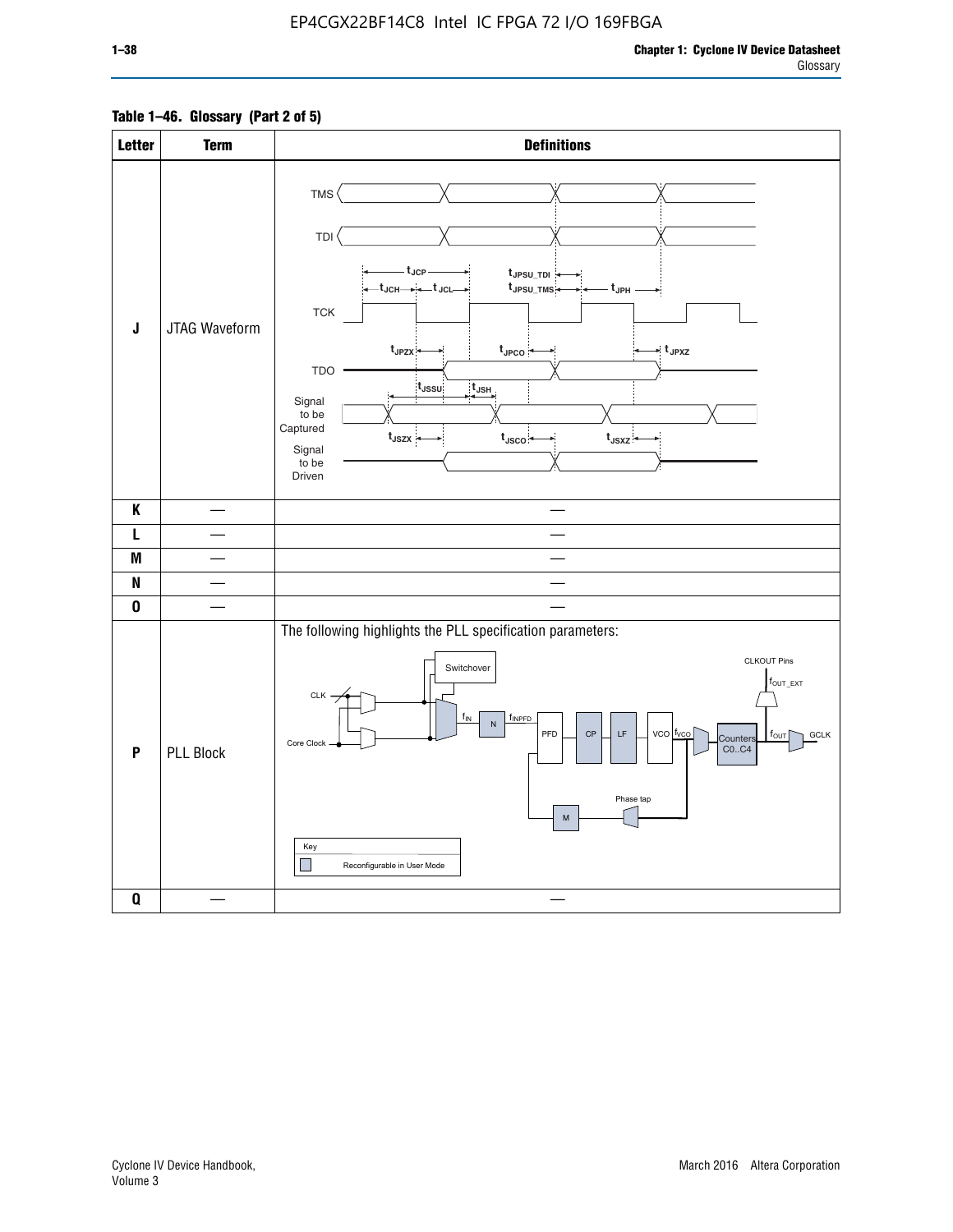# **Table 1–46. Glossary (Part 3 of 5)**

| <b>Letter</b> | <b>Term</b>                | <b>Definitions</b>                                                                                                                                                                                |
|---------------|----------------------------|---------------------------------------------------------------------------------------------------------------------------------------------------------------------------------------------------|
|               | $R_L$                      | Receiver differential input discrete resistor (external to Cyclone IV devices).                                                                                                                   |
|               |                            | Receiver input waveform for LVDS and LVPECL differential standards:                                                                                                                               |
|               |                            | <b>Single-Ended Waveform</b>                                                                                                                                                                      |
|               |                            | Positive Channel (p) = $V_{\text{H}}$                                                                                                                                                             |
|               |                            | $V_{ID}$                                                                                                                                                                                          |
|               |                            | Negative Channel (n) = $V_{\parallel}$<br>$V_{CM}$                                                                                                                                                |
|               | Receiver Input             | Ground                                                                                                                                                                                            |
| R             | Waveform                   |                                                                                                                                                                                                   |
|               |                            | Differential Waveform (Mathematical Function of Positive & Negative Channel)                                                                                                                      |
|               |                            |                                                                                                                                                                                                   |
|               |                            | $V_{ID}$                                                                                                                                                                                          |
|               |                            | 0 <sub>V</sub><br>$V_{ID}$                                                                                                                                                                        |
|               |                            | $p - n$                                                                                                                                                                                           |
|               | Receiver input             |                                                                                                                                                                                                   |
|               | skew margin                | High-speed I/O block: The total margin left after accounting for the sampling window and TCCS.<br>$RSKM = (TUI - SW - TCCS) / 2.$                                                                 |
|               | (RSKM)                     |                                                                                                                                                                                                   |
|               |                            | V <sub>CCIO</sub>                                                                                                                                                                                 |
|               |                            |                                                                                                                                                                                                   |
|               |                            | $V_{\text{\tiny OH}}^-$                                                                                                                                                                           |
|               |                            | $V_{IH(AC)}$                                                                                                                                                                                      |
|               |                            | $V_{IH(DC)}$<br>$V_{REF}$                                                                                                                                                                         |
|               |                            | $V_{IL(DC)}$                                                                                                                                                                                      |
|               | Single-ended               | VIL(AC)                                                                                                                                                                                           |
|               | voltage-<br>referenced I/O | $V_{OL}$                                                                                                                                                                                          |
| S             | Standard                   | $\mathrm{V_{ss}}$                                                                                                                                                                                 |
|               |                            |                                                                                                                                                                                                   |
|               |                            | The JEDEC standard for SSTI and HSTL I/O standards defines both the AC and DC input signal                                                                                                        |
|               |                            | values. The AC values indicate the voltage levels at which the receiver must meet its timing                                                                                                      |
|               |                            | specifications. The DC values indicate the voltage levels at which the final logic state of the<br>receiver is unambiguously defined. After the receiver input crosses the AC value, the receiver |
|               |                            | changes to the new logic state. The new logic state is then maintained as long as the input stays                                                                                                 |
|               |                            | beyond the DC threshold. This approach is intended to provide predictable receiver timing in the<br>presence of input waveform ringing.                                                           |
|               | SW (Sampling               | High-speed I/O block: The period of time during which the data must be valid to capture it                                                                                                        |
|               | Window)                    | correctly. The setup and hold times determine the ideal strobe position in the sampling window.                                                                                                   |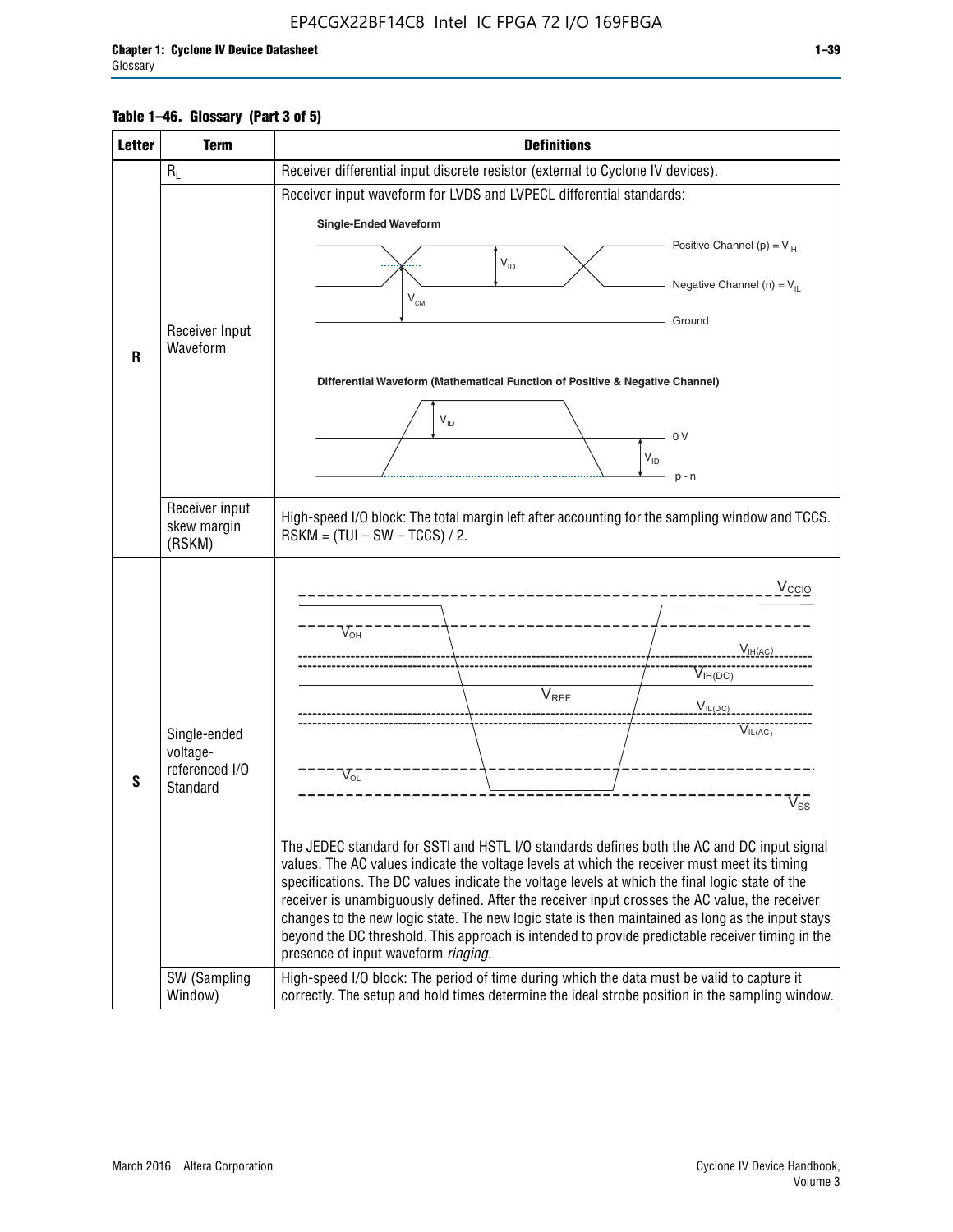| <b>Letter</b> | <b>Term</b>                           | <b>Definitions</b>                                                                                                                                                                                                                                                                                                                                                                |  |  |  |  |  |  |  |
|---------------|---------------------------------------|-----------------------------------------------------------------------------------------------------------------------------------------------------------------------------------------------------------------------------------------------------------------------------------------------------------------------------------------------------------------------------------|--|--|--|--|--|--|--|
|               | $t_{\rm C}$                           | High-speed receiver and transmitter input and output clock period.                                                                                                                                                                                                                                                                                                                |  |  |  |  |  |  |  |
|               | Channel-to-<br>channel-skew<br>(TCCS) | High-speed I/O block: The timing difference between the fastest and slowest output edges,<br>including t <sub>co</sub> variation and clock skew. The clock is included in the TCCS measurement.                                                                                                                                                                                   |  |  |  |  |  |  |  |
|               | $t_{\text{cin}}$                      | Delay from the clock pad to the I/O input register.                                                                                                                                                                                                                                                                                                                               |  |  |  |  |  |  |  |
|               | $t_{CO}$                              | Delay from the clock pad to the I/O output.                                                                                                                                                                                                                                                                                                                                       |  |  |  |  |  |  |  |
|               | $t_{\text{cout}}$                     | Delay from the clock pad to the I/O output register.                                                                                                                                                                                                                                                                                                                              |  |  |  |  |  |  |  |
|               | $t_{\text{DUTY}}$                     | High-speed I/O block: Duty cycle on high-speed transmitter output clock.                                                                                                                                                                                                                                                                                                          |  |  |  |  |  |  |  |
|               | t <sub>FALL</sub>                     | Signal high-to-low transition time (80-20%).                                                                                                                                                                                                                                                                                                                                      |  |  |  |  |  |  |  |
|               | t <sub>H</sub>                        | Input register hold time.                                                                                                                                                                                                                                                                                                                                                         |  |  |  |  |  |  |  |
|               | <b>Timing Unit</b><br>Interval (TUI)  | High-speed I/O block: The timing budget allowed for skew, propagation delays, and data<br>sampling window. (TUI = $1/($ Receiver Input Clock Frequency Multiplication Factor) = $tC/w$ ).                                                                                                                                                                                         |  |  |  |  |  |  |  |
|               | t <sub>injitter</sub>                 | Period jitter on the PLL clock input.                                                                                                                                                                                                                                                                                                                                             |  |  |  |  |  |  |  |
|               | t <sub>outjitter_dedclk</sub>         | Period jitter on the dedicated clock output driven by a PLL.                                                                                                                                                                                                                                                                                                                      |  |  |  |  |  |  |  |
|               | t <sub>outjitter_io</sub>             | Period jitter on the general purpose I/O driven by a PLL.                                                                                                                                                                                                                                                                                                                         |  |  |  |  |  |  |  |
|               | t <sub>pllcin</sub>                   | Delay from the PLL inclk pad to the I/O input register.                                                                                                                                                                                                                                                                                                                           |  |  |  |  |  |  |  |
| т             | $t_{\text{pll}$ cout                  | Delay from the PLL inclk pad to the I/O output register.                                                                                                                                                                                                                                                                                                                          |  |  |  |  |  |  |  |
|               | Transmitter<br>Output<br>Waveform     | Transmitter output waveforms for the LVDS, mini-LVDS, PPDS and RSDS Differential I/O<br>Standards:<br><b>Single-Ended Waveform</b><br>Positive Channel (p) = $V_{OH}$<br>VOD<br>Negative Channel (n) = $V_{OL}$<br>$V_{OS}$<br>Ground<br>Differential Waveform (Mathematical Function of Positive & Negative Channel)<br>$\mathsf{V}_{\mathsf{OD}}$<br>0 V<br>$V_{OD}$<br>$p - n$ |  |  |  |  |  |  |  |
|               | $t_{\text{RISE}}$                     | Signal low-to-high transition time (20-80%).                                                                                                                                                                                                                                                                                                                                      |  |  |  |  |  |  |  |
|               | $t_{\scriptstyle\text{SU}}$           | Input register setup time.                                                                                                                                                                                                                                                                                                                                                        |  |  |  |  |  |  |  |
| U             |                                       |                                                                                                                                                                                                                                                                                                                                                                                   |  |  |  |  |  |  |  |

# **Table 1–46. Glossary (Part 4 of 5)**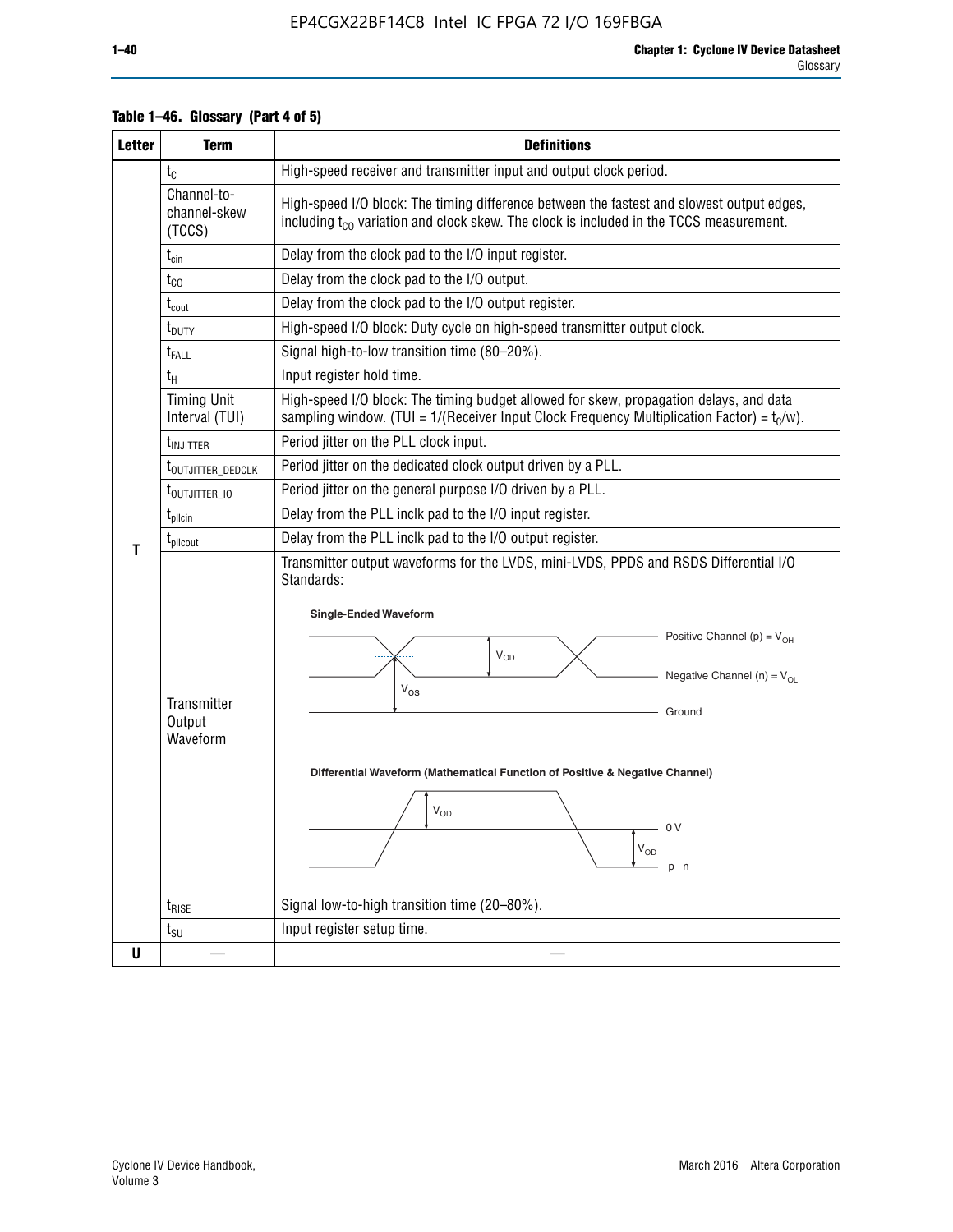# **Table 1–46. Glossary (Part 5 of 5)**

| <b>Letter</b> | <b>Term</b>             | <b>Definitions</b>                                                                                                                                                                                |
|---------------|-------------------------|---------------------------------------------------------------------------------------------------------------------------------------------------------------------------------------------------|
|               | $V_{CM(DC)}$            | DC common mode input voltage.                                                                                                                                                                     |
|               | $V_{DIF(AC)}$           | AC differential input voltage: The minimum AC input differential voltage required for switching.                                                                                                  |
|               | $V_{DIF(DC)}$           | DC differential input voltage: The minimum DC input differential voltage required for switching.                                                                                                  |
|               | V <sub>ICM</sub>        | Input common mode voltage: The common mode of the differential signal at the receiver.                                                                                                            |
|               | $V_{ID}$                | Input differential voltage swing: The difference in voltage between the positive and<br>complementary conductors of a differential transmission at the receiver.                                  |
|               | $V_{\text{IH}}$         | Voltage input high: The minimum positive voltage applied to the input that is accepted by the<br>device as a logic high.                                                                          |
|               | $V_{IH(AC)}$            | High-level AC input voltage.                                                                                                                                                                      |
|               | $V_{IH(DC)}$            | High-level DC input voltage.                                                                                                                                                                      |
|               | $V_{IL}$                | Voltage input low: The maximum positive voltage applied to the input that is accepted by the<br>device as a logic low.                                                                            |
|               | $V_{IL(AC)}$            | Low-level AC input voltage.                                                                                                                                                                       |
|               | $V_{IL(DC)}$            | Low-level DC input voltage.                                                                                                                                                                       |
|               | $V_{\text{IN}}$         | DC input voltage.                                                                                                                                                                                 |
|               | $V_{OCM}$               | Output common mode voltage: The common mode of the differential signal at the transmitter.                                                                                                        |
| $\mathbf{V}$  | $V_{OD}$                | Output differential voltage swing: The difference in voltage between the positive and<br>complementary conductors of a differential transmission at the transmitter. $V_{OD} = V_{OH} - V_{OL}$ . |
|               | $V_{OH}$                | Voltage output high: The maximum positive voltage from an output that the device considers is<br>accepted as the minimum positive high level.                                                     |
|               | $V_{OL}$                | Voltage output low: The maximum positive voltage from an output that the device considers is<br>accepted as the maximum positive low level.                                                       |
|               | $V_{OS}$                | Output offset voltage: $V_{OS} = (V_{OH} + V_{OL}) / 2$ .                                                                                                                                         |
|               | $V_{OX (AC)}$           | AC differential output cross point voltage: the voltage at which the differential output signals<br>must cross.                                                                                   |
|               | V <sub>REF</sub>        | Reference voltage for the SSTL and HSTL I/O standards.                                                                                                                                            |
|               | $V_{REF\,(AC)}$         | AC input reference voltage for the SSTL and HSTL I/O standards. $V_{REF(AC)} = V_{REF(DC)} +$ noise. The<br>peak-to-peak AC noise on $V_{REF}$ must not exceed 2% of $V_{REF(DC)}$ .              |
|               | $V_{REF(DC)}$           | DC input reference voltage for the SSTL and HSTL I/O standards.                                                                                                                                   |
|               | $V_{\text{SWING (AC)}}$ | AC differential input voltage: AC input differential voltage required for switching. For the SSTL<br>differential I/O standard, refer to Input Waveforms.                                         |
|               | $V_{SWING (DC)}$        | DC differential input voltage: DC input differential voltage required for switching. For the SSTL<br>differential I/O standard, refer to Input Waveforms.                                         |
|               | $V_{TT}$                | Termination voltage for the SSTL and HSTL I/O standards.                                                                                                                                          |
|               | $V_{X(AC)}$             | AC differential input cross point voltage: The voltage at which the differential input signals must<br>cross.                                                                                     |
| W             |                         |                                                                                                                                                                                                   |
| X             |                         |                                                                                                                                                                                                   |
| Υ             |                         |                                                                                                                                                                                                   |
| Z             |                         |                                                                                                                                                                                                   |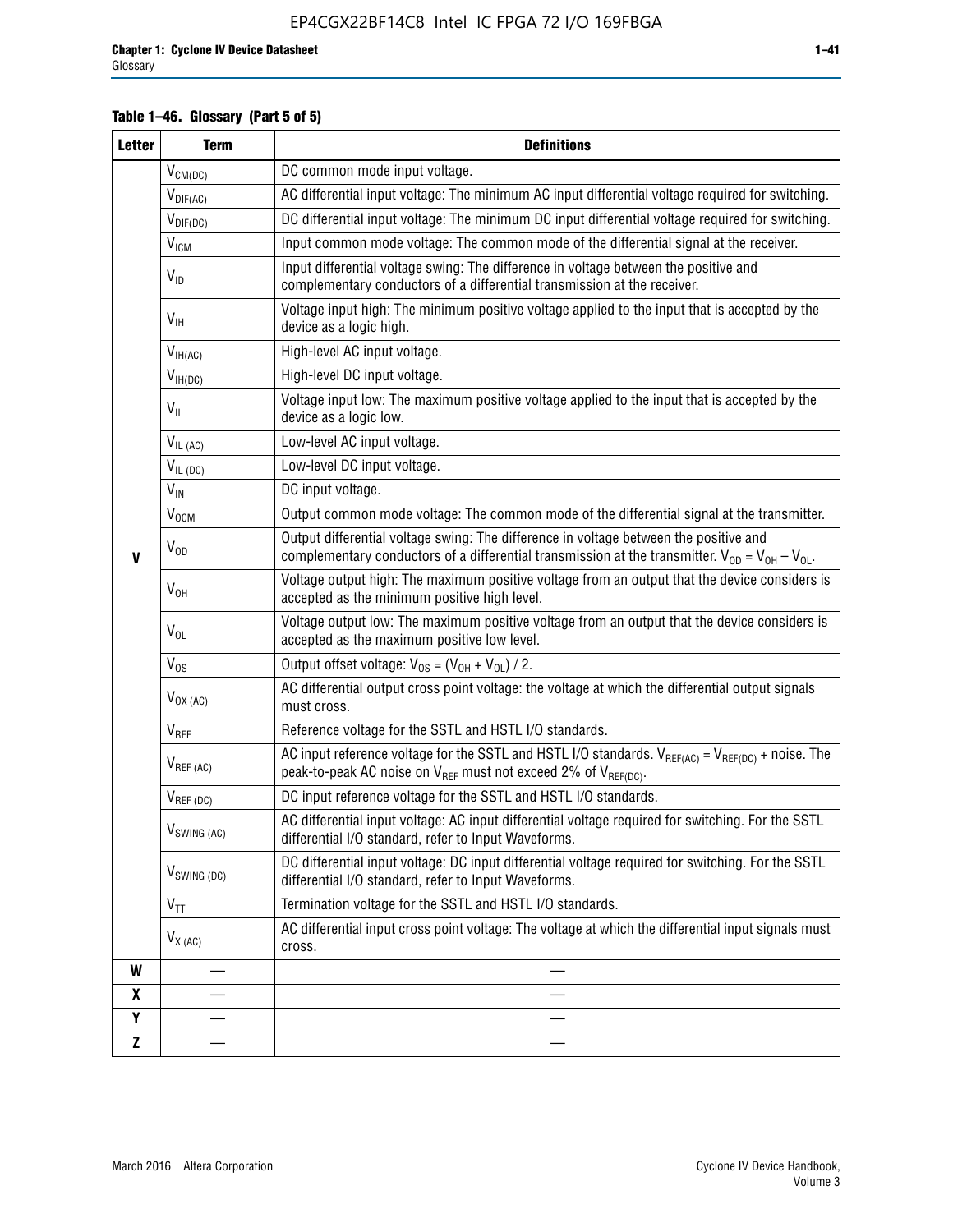# **Document Revision History**

Table 1–47 lists the revision history for this chapter.

| <b>Date</b>      | <b>Version</b> | <b>Changes</b>                                                                                                                                                                                                                            |
|------------------|----------------|-------------------------------------------------------------------------------------------------------------------------------------------------------------------------------------------------------------------------------------------|
| March 2016       | 2.0            | Updated note (5) in Table $1-21$ to remove support for the N148 package.                                                                                                                                                                  |
| October 2014     | 1.9            | Updated maximum value for $V_{CCD, PL}$ in Table 1-1.                                                                                                                                                                                     |
|                  |                | Removed extended temperature note in Table 1-3.                                                                                                                                                                                           |
| December 2013    | 1.8            | Updated Table 1-21 by adding Note (15).                                                                                                                                                                                                   |
| May 2013         | 1.7            | Updated Table 1-15 by adding Note (4).                                                                                                                                                                                                    |
| October 2012     | 1.6            | Dpdated the maximum value for $V_1$ , $V_{CCD\_PLL}$ , $V_{CC10}$ , $V_{CC\_CLKIN}$ , $V_{CCH\_GXB}$ , and $V_{CCA\_GXB}$<br>Table $1-1$ .                                                                                                |
|                  |                | $\blacksquare$ Updated Table 1-11 and Table 1-22.                                                                                                                                                                                         |
|                  |                | $\blacksquare$ Updated Table 1-21 to include peak-to-peak differential input voltage for the<br>Cyclone IV GX transceiver input reference clock.                                                                                          |
|                  |                | $\blacksquare$ Updated Table 1-29 to include the typical DCLK value.                                                                                                                                                                      |
|                  |                | <b>Updated the minimum f<sub>HSCLK</sub></b> value in Table 1-31, Table 1-32, Table 1-33,<br>Table 1-34, and Table 1-35.                                                                                                                  |
| November 2011    | 1.5            | • Updated "Maximum Allowed Overshoot or Undershoot Voltage", "Operating<br>Conditions", and "PLL Specifications" sections.                                                                                                                |
|                  |                | Updated Table 1-2, Table 1-3, Table 1-4, Table 1-5, Table 1-8, Table 1-9,<br>Table 1-15, Table 1-18, Table 1-19, and Table 1-21.                                                                                                          |
|                  |                | ■ Updated Figure $1-1$ .                                                                                                                                                                                                                  |
| December 2010    | 1.4            | • Updated for the Quartus II software version 10.1 release.                                                                                                                                                                               |
|                  |                | $\blacksquare$ Updated Table 1-21 and Table 1-25.                                                                                                                                                                                         |
|                  |                | $\blacksquare$ Minor text edits.                                                                                                                                                                                                          |
|                  | 1.3            | Updated for the Quartus II software version 10.0 release:                                                                                                                                                                                 |
| <b>July 2010</b> |                | Updated Table 1-3, Table 1-4, Table 1-21, Table 1-25, Table 1-28, Table 1-30,<br>Table 1-40, Table 1-41, Table 1-42, Table 1-43, Table 1-44, and Table 1-45.                                                                              |
|                  |                | ■ Updated Figure $1-2$ and Figure $1-3$ .                                                                                                                                                                                                 |
|                  |                | Removed SW Requirement and TCCS for Cyclone IV Devices tables.                                                                                                                                                                            |
|                  |                | $\blacksquare$ Minor text edits.                                                                                                                                                                                                          |
|                  | 1.2            | Updated to include automotive devices:                                                                                                                                                                                                    |
| March 2010       |                | • Updated the "Operating Conditions" and "PLL Specifications" sections.                                                                                                                                                                   |
|                  |                | $\blacksquare$ Updated Table 1-1, Table 1-8, Table 1-9, Table 1-21, Table 1-26, Table 1-27,<br>Table 1-31, Table 1-32, Table 1-33, Table 1-34, Table 1-35, Table 1-36,<br>Table 1-37, Table 1-38, Table 1-40, Table 1-42, and Table 1-43. |
|                  |                | Added Table 1-5 to include ESD for Cyclone IV devices GPIOs and HSSI I/Os.                                                                                                                                                                |
|                  |                | Added Table 1-44 and Table 1-45 to include IOE programmable delay for<br>Cyclone IV E 1.2 V core voltage devices.                                                                                                                         |
|                  |                | Minor text edits.                                                                                                                                                                                                                         |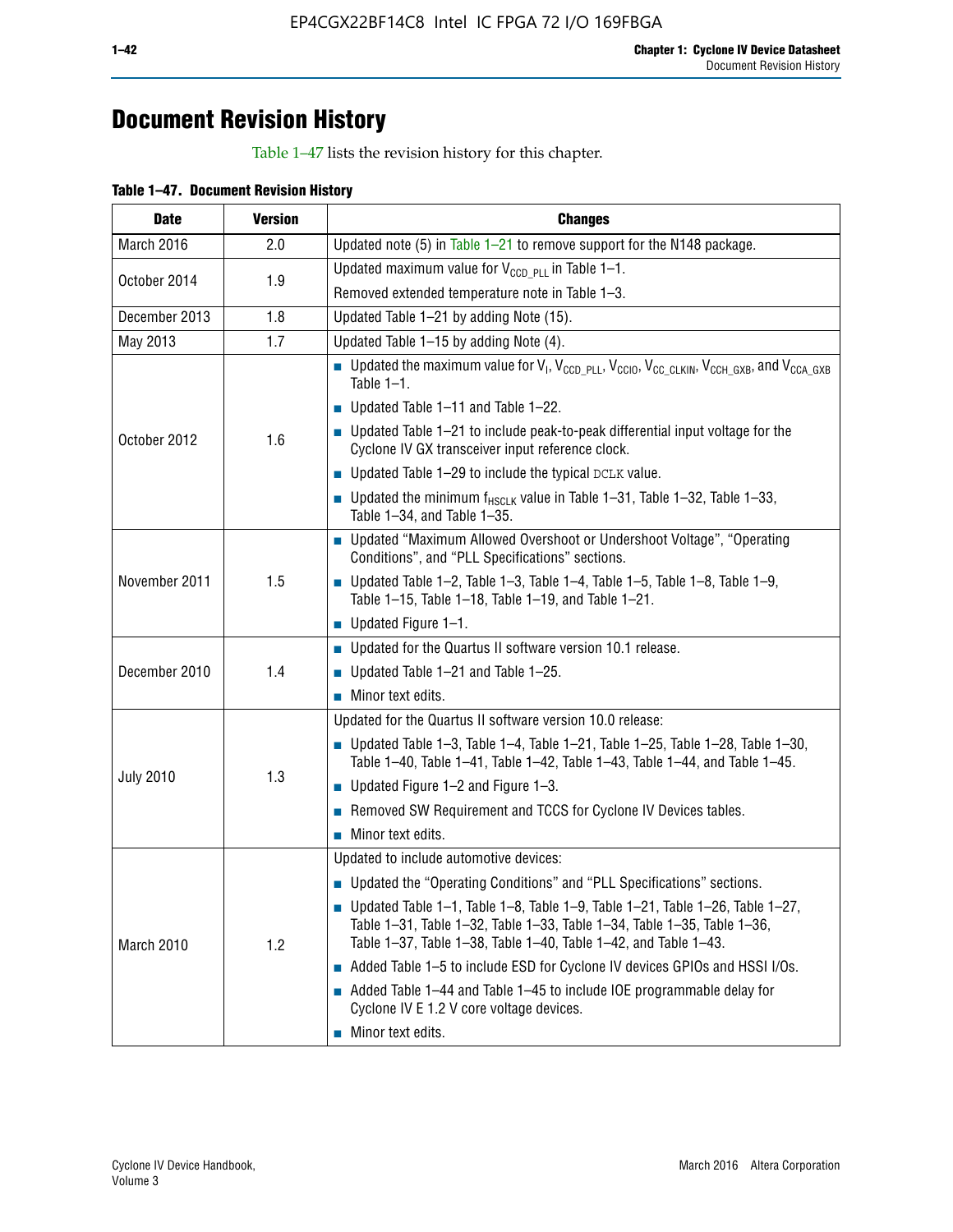# **Table 1–47. Document Revision History**

| <b>Date</b>   | <b>Version</b> | <b>Changes</b>                                                                                                                                                                          |
|---------------|----------------|-----------------------------------------------------------------------------------------------------------------------------------------------------------------------------------------|
| February 2010 | 1.1            | Updated Table 1-3 through Table 1-44 to include information for Cyclone IV E<br>devices and Cyclone IV GX devices for Quartus II software version 9.1 SP1 release.<br>Minor text edits. |
| November 2009 | 1.0            | Initial release.                                                                                                                                                                        |